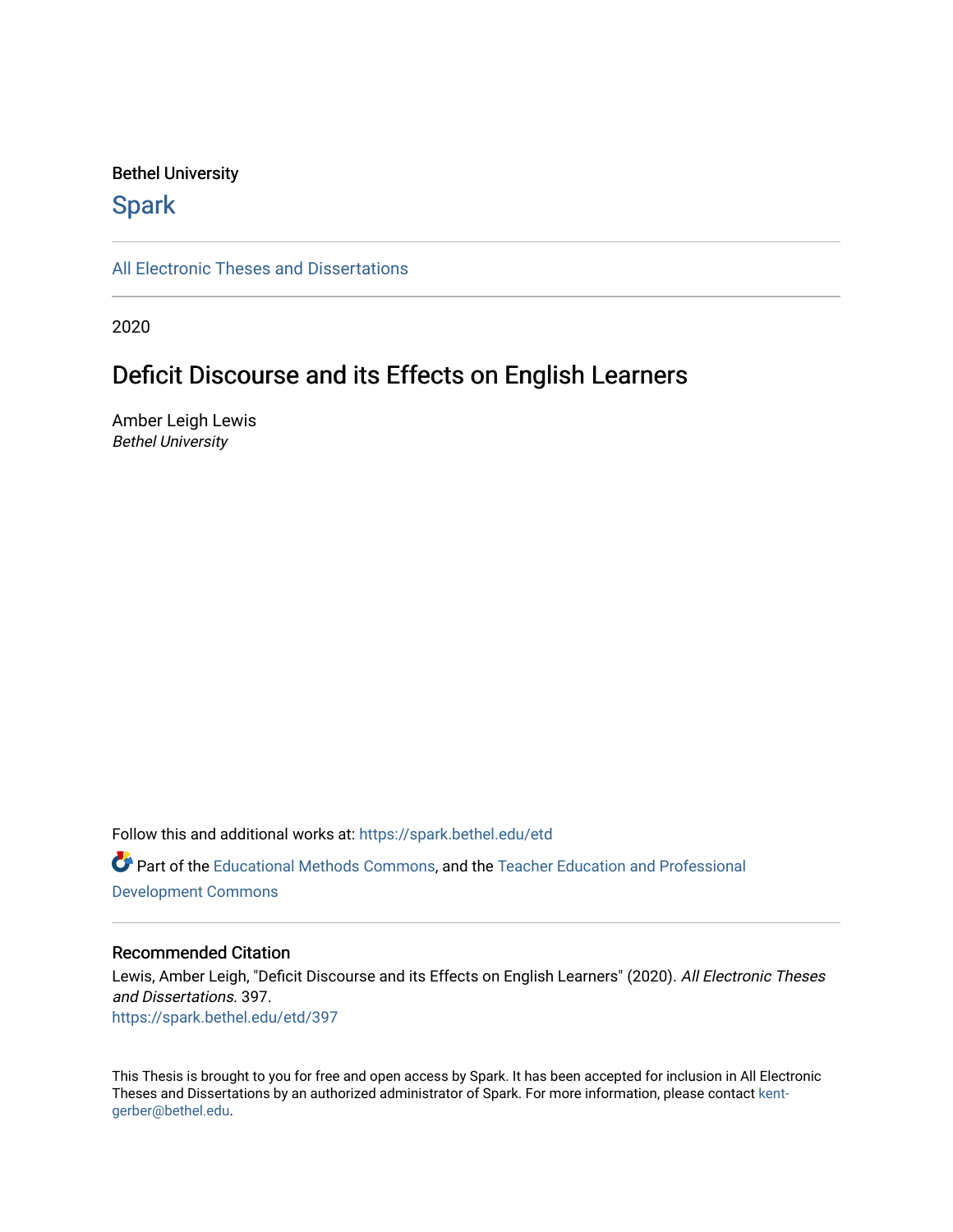## DEFICIT DISCOURSE AND ITS EFFECTS ON ENGLISH LEARNERS

A MASTER'S THESIS SUBMITTED TO THE FACULTY OF BETHEL UNIVERSITY

BY

AMBER L. LEWIS

## IN PARTIAL FULFILLMENT OF THE REQUIREMENTS

## FOR THE DEGREE OF

# MASTER OF ARTS

MAY 2020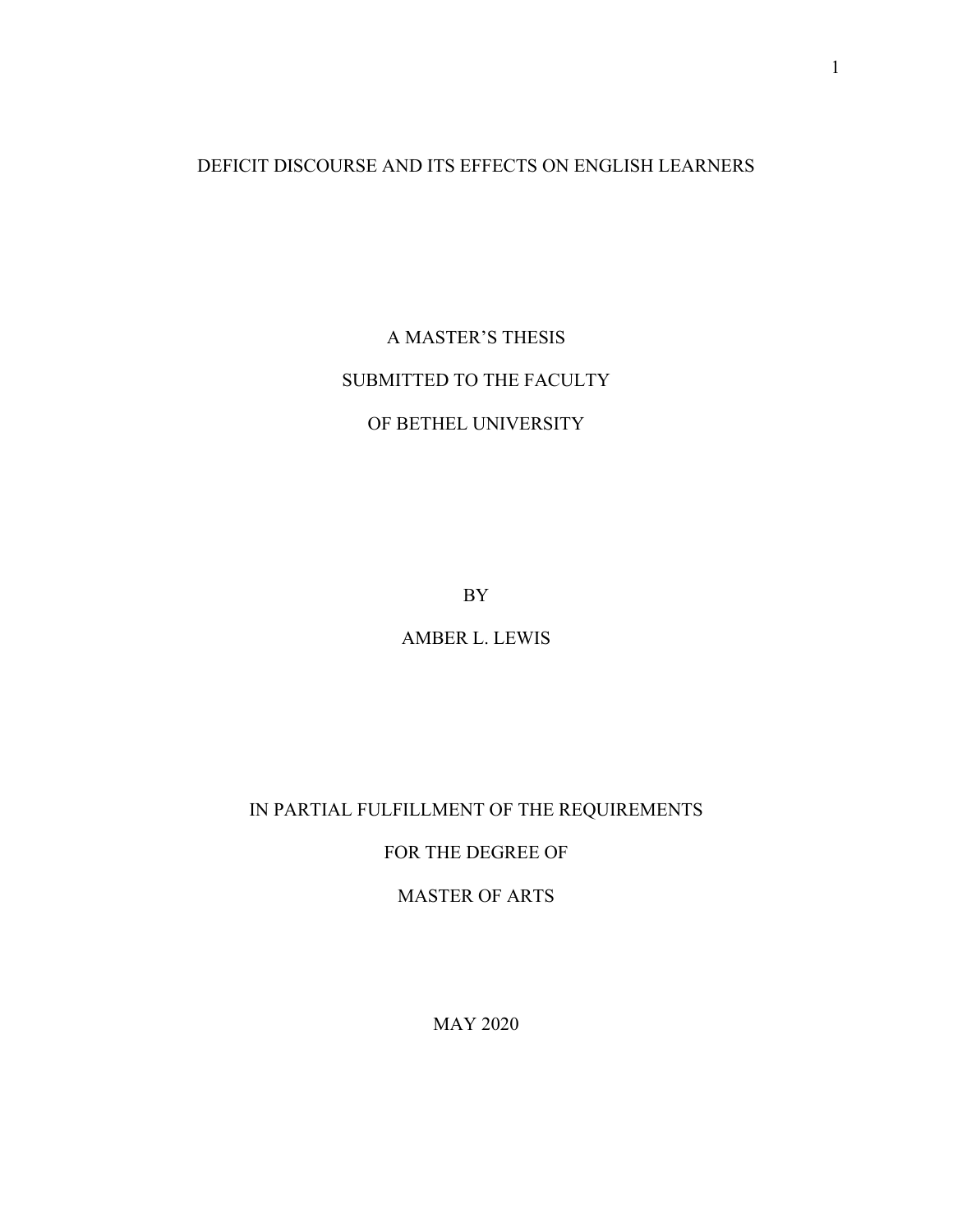## BETHEL UNIVERSITY

## DEFICIT DISCOURSE AND ITS EFFECTS ON ENGLISH LEARNERS

Amber L. Lewis

May 2020

APPROVED

Advisor's Name: Cheryl Bostrom, Ed.D.

Program Director's Name: Molly Wickam, Ph.D., MBA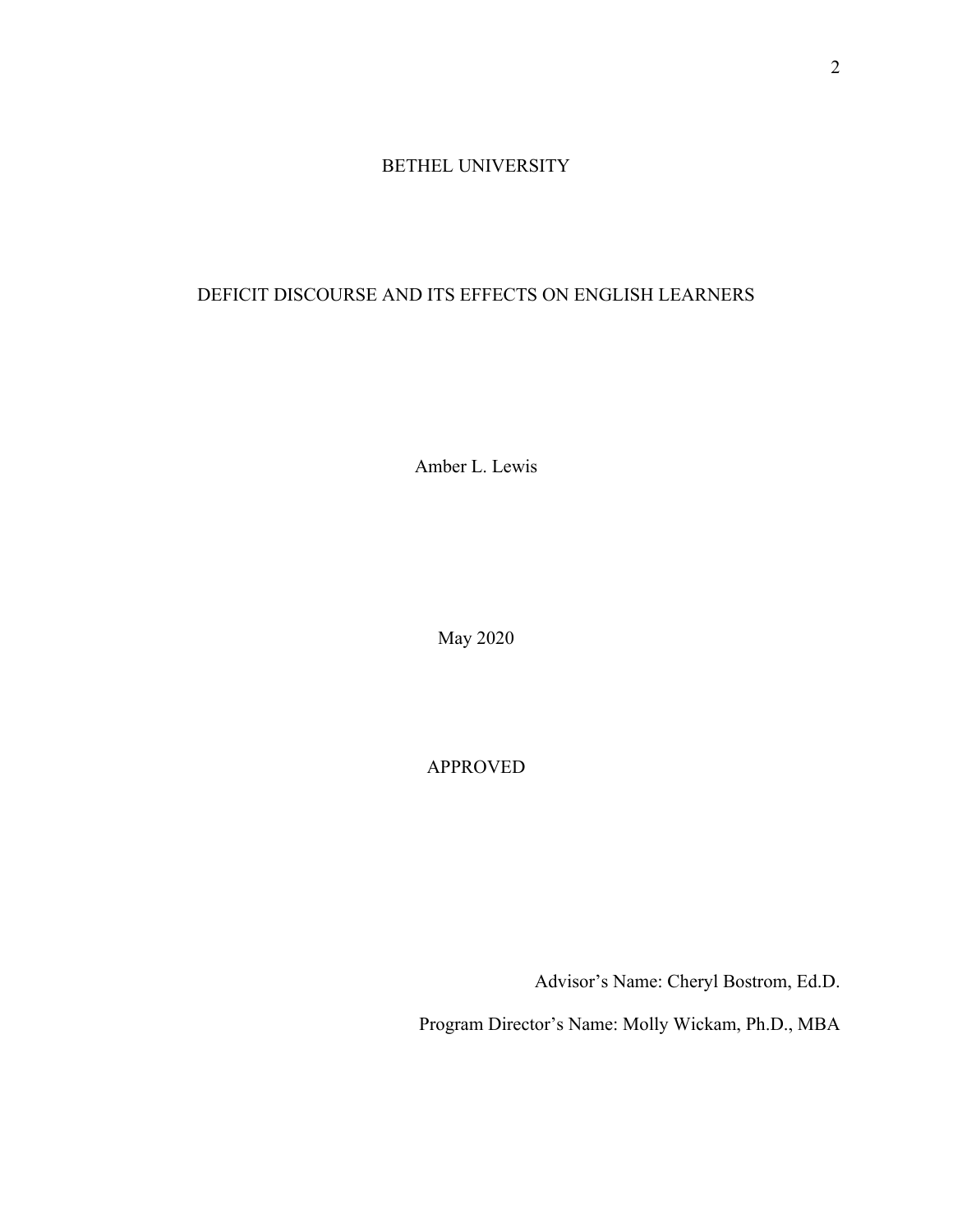#### Abstract

Discourse has a profound effect on all students; it affects their sense of self, their beliefs, and their actions. Specifically, teachers who employ a deficit discourse in regard to English Learners (ELs) view ELs as less capable and more delinquent than their mainstream peers. In this paper, I seek to answer three questions: Why does deficit discourse exist in schools? How does it affect ELs? And, what can be done about it? Research suggests that deficit discourse is largely rooted in power dynamics between teachers and students, and its effects on ELs can be damaging. To change deficit discourse, teachers must first become aware of this mindset and then start engaging in asset-based discourse. Based on the research, I developed a professional development tool for teachers to use to help them identify their (often unconscious) employment of deficit discourse in their practice, and to guide teachers toward a new discourse that is based on the capabilities and strengths of ELs.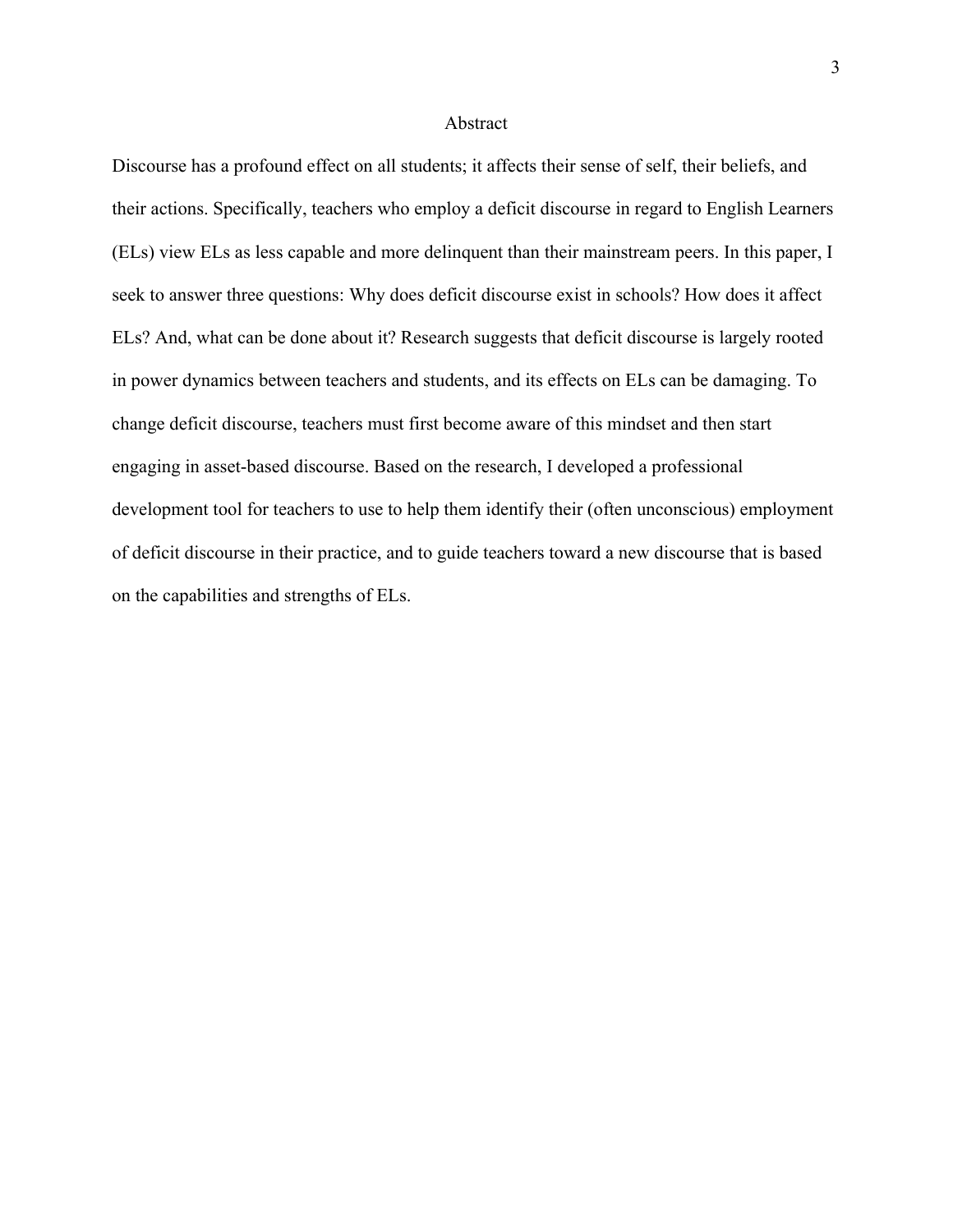# Table of Contents

| Abstract                                                           | 3  |
|--------------------------------------------------------------------|----|
| Table of Contents                                                  | 4  |
| Chapter I: Introduction                                            | 5  |
| Societal Issues                                                    | 5  |
| <b>Guiding Questions</b>                                           | 8  |
| Application                                                        | 9  |
| Chapter II: Literature Review                                      | 10 |
| Contributing Factors to the Deficit Discourse                      | 10 |
| Deficit-Based Discursive Constructions of Students                 | 10 |
| Effects of the Deficit Discourse on ELs                            | 15 |
| ELs' Education Opportunities are Impacted by the Deficit Discourse | 16 |
| ELs' Rights are Violated and Learning Struggles Left Unaddressed   | 16 |
| Educational Policies Have a Detrimental Impact on ELs              | 17 |
| Solutions to the Deficit Discourse                                 | 18 |
| <b>Asset Discourse</b>                                             | 18 |
| Tolerance and Fluidity in Language Production and Learning         | 19 |
| <b>Chapter III: Application Materials</b>                          | 22 |
| Introduction                                                       | 22 |
| Purpose                                                            | 23 |
| Execution                                                          | 23 |
| Structure of the Self-Evaluation                                   | 24 |
| Part I                                                             | 24 |
| Part II                                                            | 25 |
| Part III                                                           | 25 |
| Self-Evaluation                                                    | 27 |
| Chapter IV: Discussion and Conclusion                              | 34 |
| Summary                                                            | 34 |
| Professional Application                                           | 35 |
| <b>Limitations of Research</b>                                     | 37 |
| Implications of Future Research                                    | 38 |
| Conclusion                                                         | 38 |
| References                                                         | 40 |
| Appendix A                                                         | 44 |
|                                                                    |    |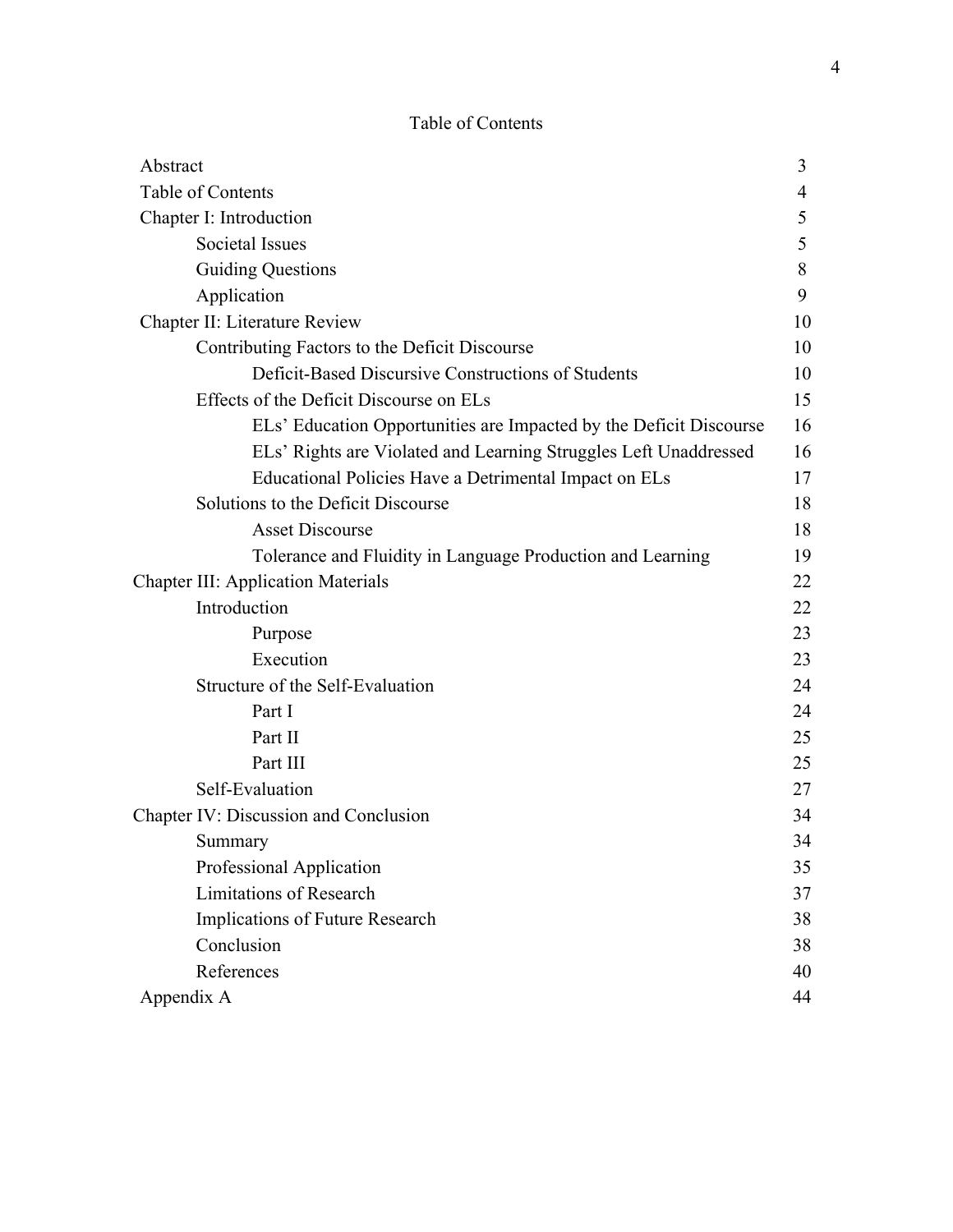#### **CHAPTER I: INTRODUCTION**

#### **Societal Issues**

A growing number of researchers are examining the effect of discourse, or the language used to communicate ideas within a social context, on relationships between teachers and students in the education system. As Fairclough (2015) asserted, "a single discourse implies a whole society" (p. 163). When a discourse becomes a disempowering narrative and communicates failure and inferiority, it is referred to as deficit discourse. Deficit discourse is especially prevalent in education when it comes to English Learners (ELs). Students who are both learning English and living in an English-based school system are faced not only with the challenge of learning a new language, but also with the challenge of confronting daily prejudices and misconceptions that others, notably teachers, have of them.

My first teaching job is an excellent example of how deficit discourse can damage an EL's education and impair their progress. I was an EL teacher responsible for instructing Somali students who were new to the country. I taught small groups in my office throughout the day. Due to the prevalent attitude of ELs being less deserving of education as mainstream students, I was responsible not only for the newcomers' success in acquiring English, but also for their mastery of math, reading, social studies, and science content. One of my students, a Somali refugee who was new to the country and spoke no English, learned to read at an exceptional rate. He was still learning to follow verbal commands in his mainstream class, but when it came to phonics, he mastered within a week what other newcomers took several months to learn. When I suggested to other staff members that this student be considered for the gifted and talented program, they scoffed at me and cited the many instances when the student was unable to process simple commands in the classroom. In the school culture, this above-average student was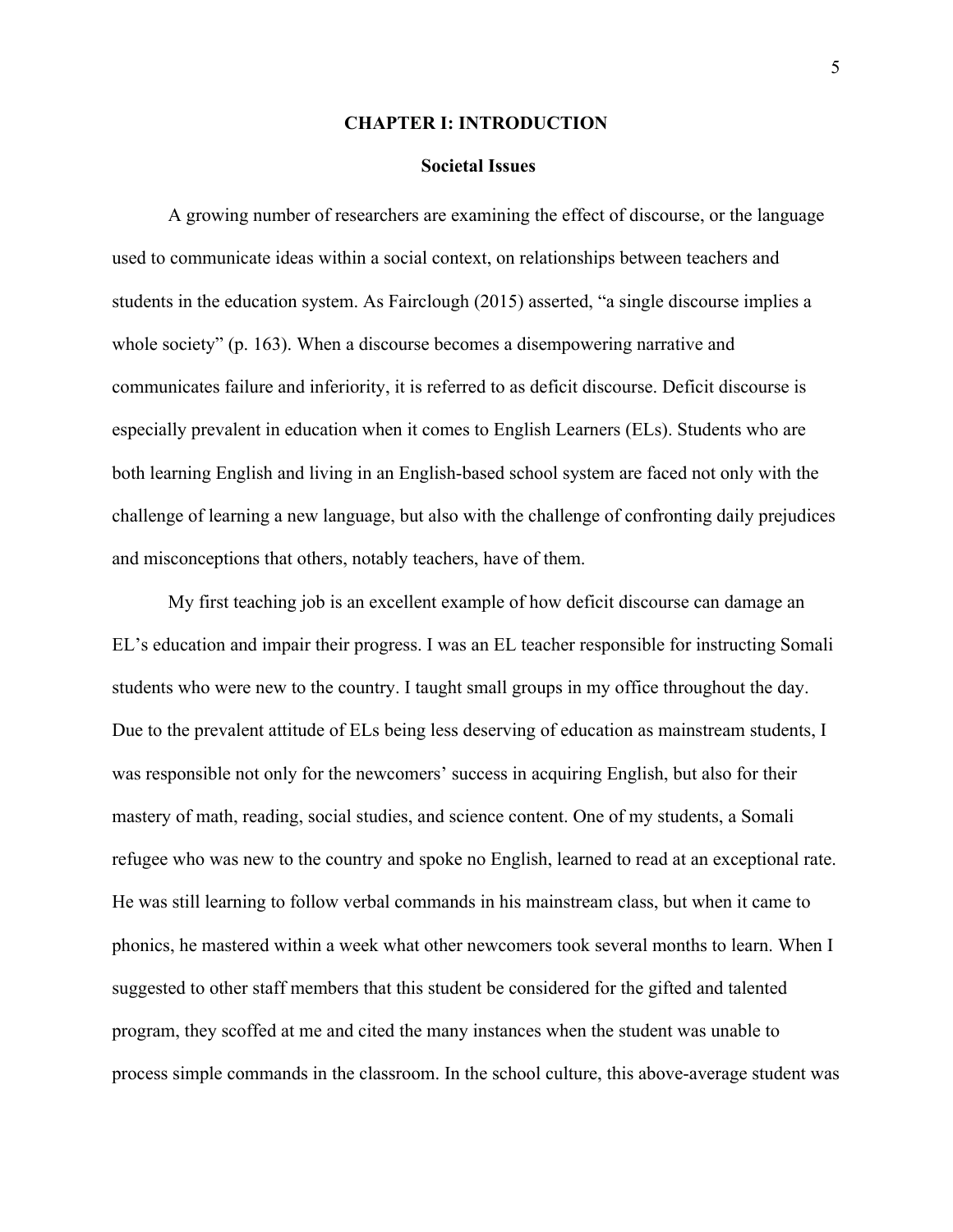seen as unintelligent because only one aspect of him, the part that struggled, was being observed and recognized. The student later managed to exit the entire EL program in less than 2 years—3 to 4 years sooner than most in his position. However, because of the mindset of many who were in charge of his education, this gifted child missed out on educational opportunities that could have stretched his abilities and enriched his mind.

This extraordinary student from my first teaching position is just one of many examples of deficit discourse and its effects on ELs' that I have witnessed during my time as an EL teacher. Regardless of the aptitude and fortitude EL students displayed, they were frequently seen as unintelligent, unmotivated, and delinquent. They were oftentimes passed off to EL teachers with the hope that we would take responsibility for these students who were not performing up to standard in some way. Naturally, EL student success suffered because of the dominant harmful discourse that pervaded the school district.

Best practices in teaching dictate that all students are given equal opportunities to succeed and are seen as capable of achieving high standards. Despite this, ELs are often deprived of equal access to education because of a predominant deficit discourse among educators. In many districts, ELs find themselves navigating a school system in which teachers and administrators view them as less intelligent or less capable than their English-speaking peers. The high standards that are expected of mainstream students do not apply to ELs under deficit discourse.

Because of this deficit discourse, ELs are equated with lower grades, lower achievement, and derelict behaviors (Ennser-Kananen & Leider, 2018). They are seen by society as less capable and less motivated than mainstream students because they generally have lower graduation rates, lower grades, lower attendance, and less rigorous course loads than mainstream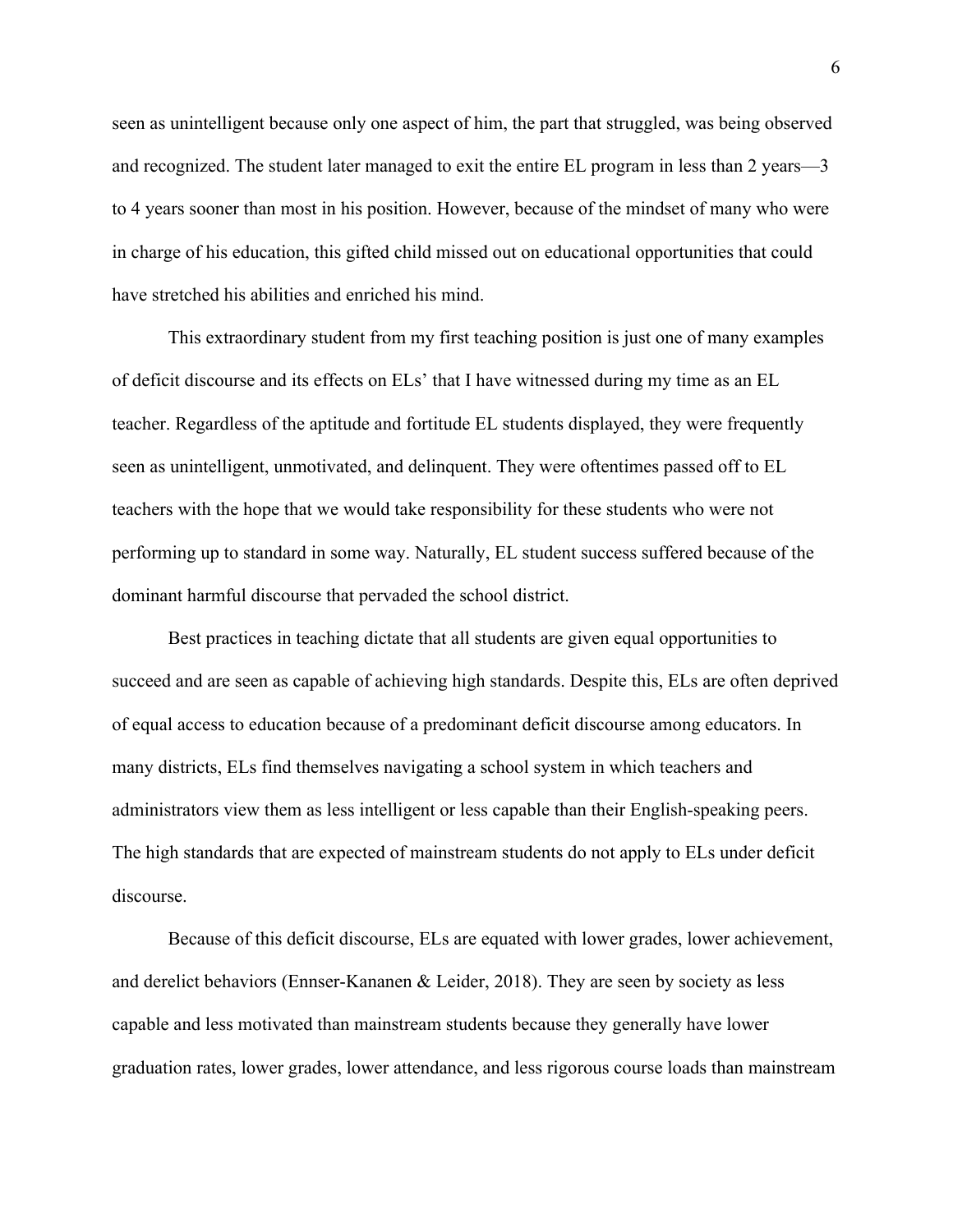students. They also sometimes exhibit behavior that is considered disrespectful or lazy; they do not always fall in line with the dominant group's understanding of acceptable behavior.

All of the above factors could be, and often are, easily written off as inherent qualities in the students, their families, and their cultures. However, in my experience, rarely do educators stop to truly consider their own part in the discord between EL and mainstream educational experiences. Seldom do we, as educators, set aside our own preconceived notions to truly get to the root of the dichotomy between the way our students present and the societal standards we uphold. We fail to ask: What is the *real* reason for these differences?

People often view others from a preconstructed paradigm, using generalizations and stereotypes about people groups to inform their opinions. The same can be true regarding the way teachers view their students. If a teacher is entrenched in a system that employs deficit discourse, it is easy for that teacher to fall into the trap of making assumptions about their students based on preconceived notions about outward behaviors that may not reflect accurate levels of achievement and motivation. They may place a focus on what students cannot do as opposed to what they can do, and consider their students lazy, unmotivated, and incapable. When teachers view students in such a negative light based on their EL status, they are engaging in deficit discourse.

It is important to take a deeper look into deficit discourse because of the effects it has on ELs. When educators focus solely on their students' deficits, students who struggle do not receive the same education as their mainstream peers (Paugh & Dudley-Marling, 2011). Currently, the discourse among teachers often focuses on what ELs lack rather than what they bring to U.S. schools (Shapiro & MacDonald, 2017). Research suggests that when teachers hold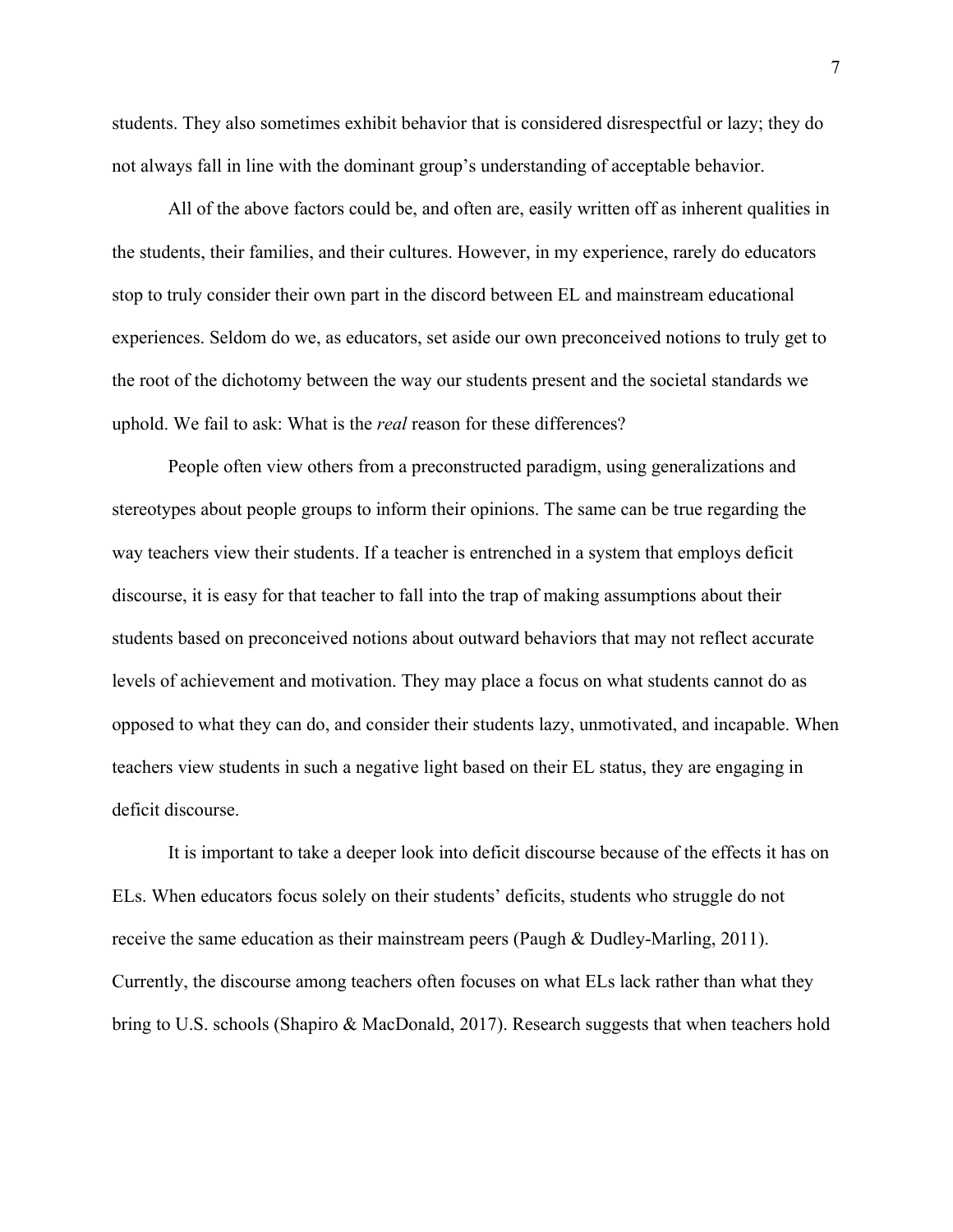this deficit view toward students, it affects their academic achievement (Ennser-Kananen & Leider, 2018). In order to change the discourse, we must first understand it.

#### **Guiding Questions**

In this paper, I set out to understand why deficit discourse exists, how it affects ELs, and what teachers can do to eliminate it. Three questions guided my process. My first question related to finding factors that contribute to deficit discourse. A problem cannot be solved unless one is able to get to its root. I hoped that finding the contributing factors would enable me to identify possible reasons that teachers engage in deficit discourse. A prevailing theme throughout the literature was the power dynamics between those in power and those who are positioned with less power (Avineri & Johnson, 2017; Fairclough, 2015; Paugh & Dudley-Marling, 2011). After identifying the roots of deficit discourse, I then sought to answer the question of how deficit discourse affects ELs. Using relevant research, I explored possible connections between the deficit discourse and academic performance among EL students. The literature indicated that EL educational opportunities are negatively impacted by deficit discourse (Adair et al., 2017; Dyson & Labbo, 2003). Finally, I perused the literature for ideas on how to change the deficit discourse and mitigate its effects on ELs. The research suggested that one of the most powerful ways to do this is to help teachers reframe as strengths what they would normally consider to be students' deficits (Alford, 2014; Shapiro & Macdonald, 2017). Less prominent, but still relevant, themes that emerged were fluidity in language learning (Bacon, 2017) and deliberately approaching student fallbacks within the context of their lives outside of class (Hughes et al., 2005; Paugh & Dudley-Marling, 2011).

It is important to address these questions because ELs are suffering in the school system (Ennser-Kananen & Leider, 2018). They are slipping through the cracks, not achieving their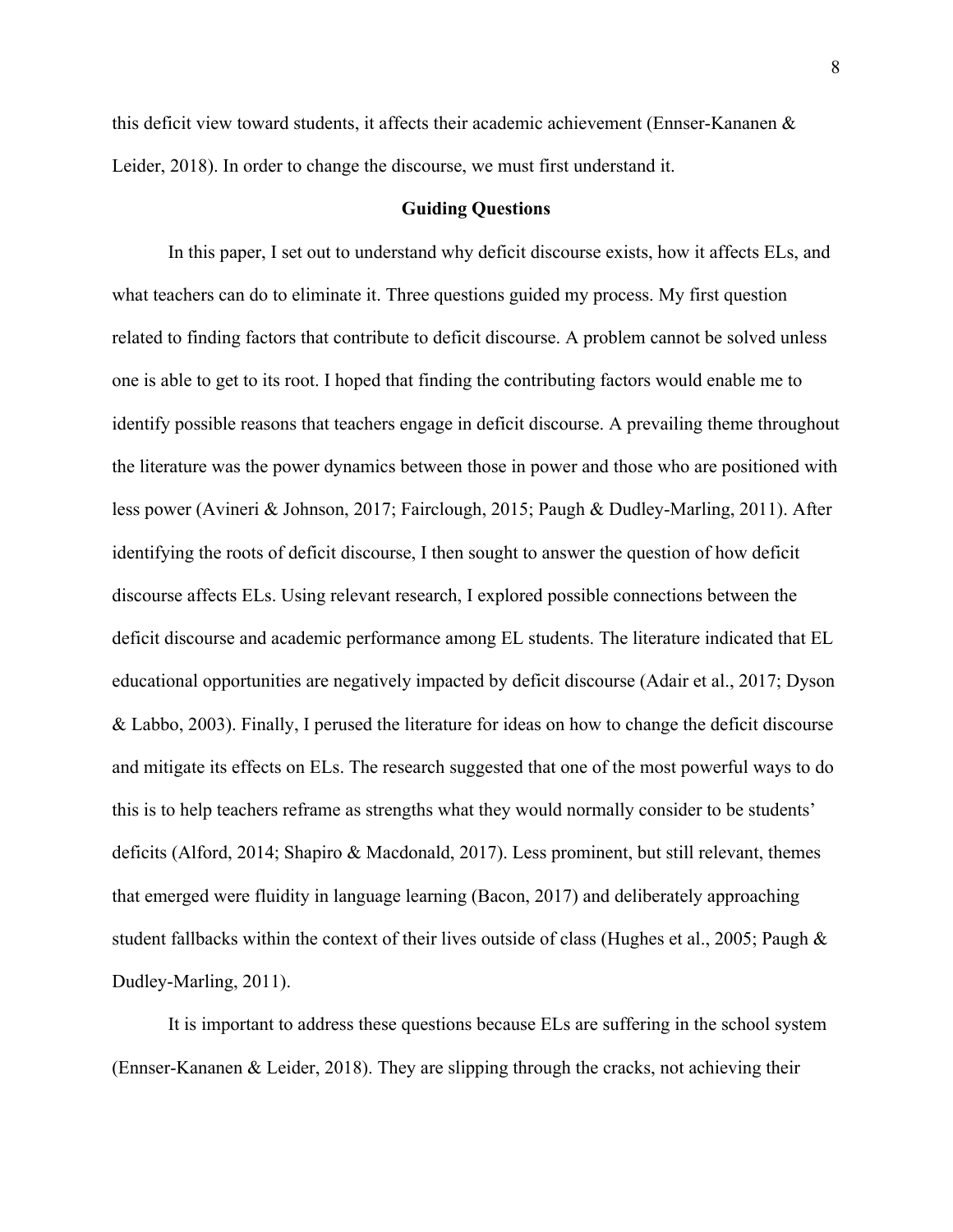potential, and being given the message that they are not meant for academic success. By understanding why the deficit discourse exists, how it affects ELs, and what we can do to overcome it, we might start to see the gap between ELs and mainstream students start to narrow. In order for schools to serve ELs according to best practice, the deficit discourse must be eliminated.

#### **Application**

After finding answers to my guiding questions, I developed a professional development tool that was based on the research from my literature review. I felt that a self-evaluation that encouraged teachers to examine their attitudes and discourse toward ELs would be appropriate. The evaluation asks probing questions about the details of teacher-student interactions. Allowing teachers to analyze their interactions with students on a micro level, as the self-evaluation calls for, might illuminate unconscious biases and negative attitudes that teachers have toward their students.

Individuals who are guilty of participating in damaging behaviors toward minority groups are often unaware that they are doing so (Sue et al., 2007). Many people, including teachers, firmly believe that they are unbiased, and would not be open to this belief being challenged. This professional development tool is not aimed at such an audience. Rather, it is geared toward an audience who is ready to commit to delving into the undesirable traits they may possess since self-evaluation requires a willingness to confront one's own faults and a desire to change one's ways. Nonetheless, room is made for those who might either not be ready to fully commit to the process or are only somewhat convinced of the existence of their internal biases.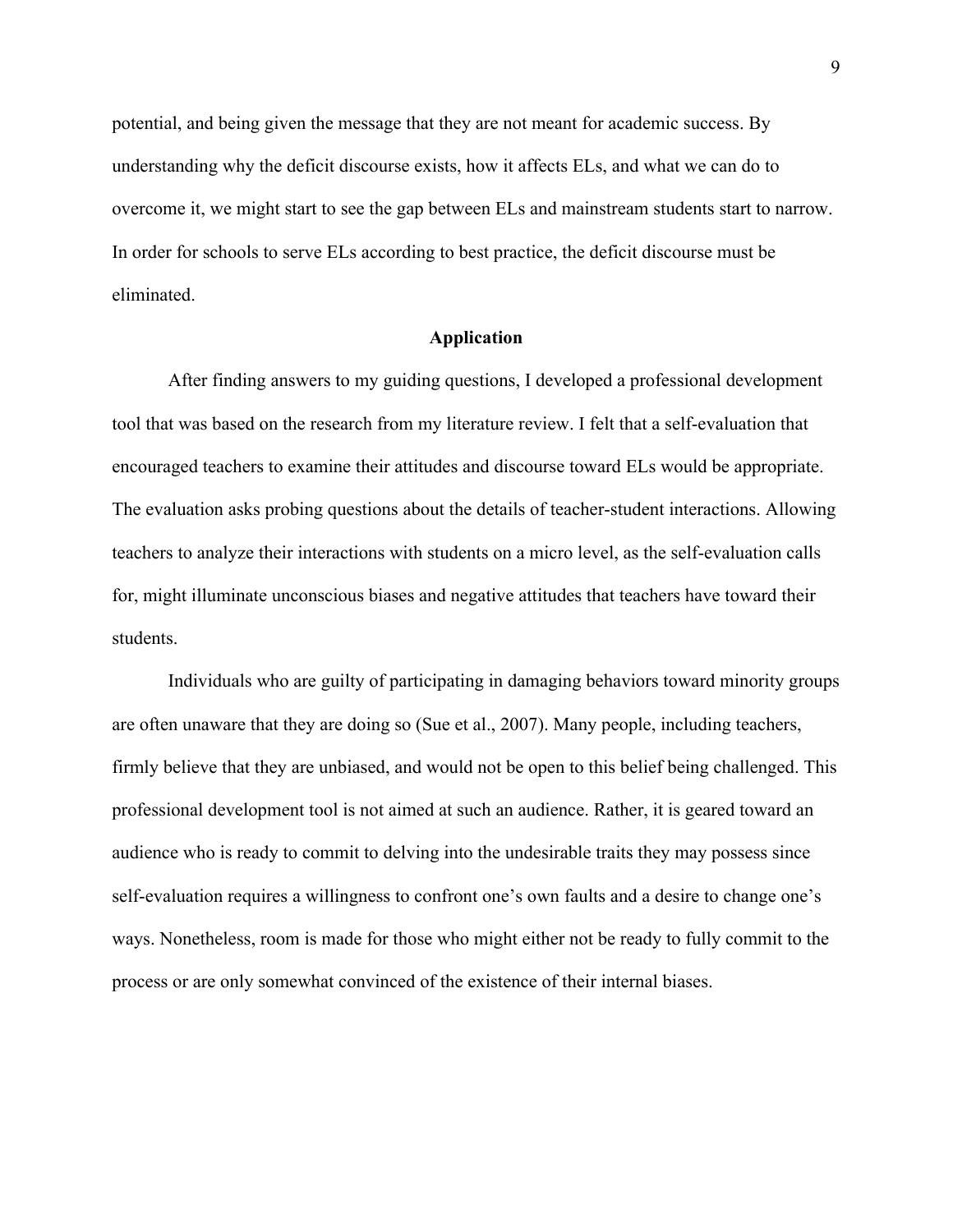#### **CHAPTER II: LITERATURE REVIEW**

#### **Contributing Factors to the Deficit Discourse**

This thesis is based on literature that was found in the following databases: JStor, ERIC (EBSCOhost), and Google Scholar. To locate studies relevant to the topic, I searched across all three databases for articles relating to various combinations of the terms, "deficit," "discourse," and "English Learners." To narrow the search, I filtered most articles prior to 2005 and excluded most articles that were not focused on Kindergarten through Secondary education. In addition, only peer-reviewed journals were included in the search. Articles originating in countries other than the United States (e.g. Australia) were included. This literature review is divided into three sections. First, I will name the factors that contribute to the deficit discourse. Next, I will examine the effects that the deficit discourse has on ELs. Finally, I will offer ways for educators to combat and overcome the deficit discourse.

#### **Deficit-Based Discursive Constructions of Students**

The way teachers oftentimes construct students is not always intentional; sometimes teachers adopt deficit views without realizing it (Cahill & Paugh, 2011). Anderson-Clark et al. (2008) found that teachers often see students as less academically capable based simply on the ethnic origins of their names. The source of the deficit discourse is multi-faceted and originates in various social conditions which determine the dominant discourse in society **(**Fairclough, 2015). This language acts as a medium of control and power over less dominant groups, and it shapes the discourse oriented around those groups. Fairclough (2015) pointed out that the social conditions present in a given area (cities, communities, etc.) determine the language that is used among its members. In other words, the members, through language, shape the discourse. In many situations, the social conditions are not favorable toward EL students. Therefore, the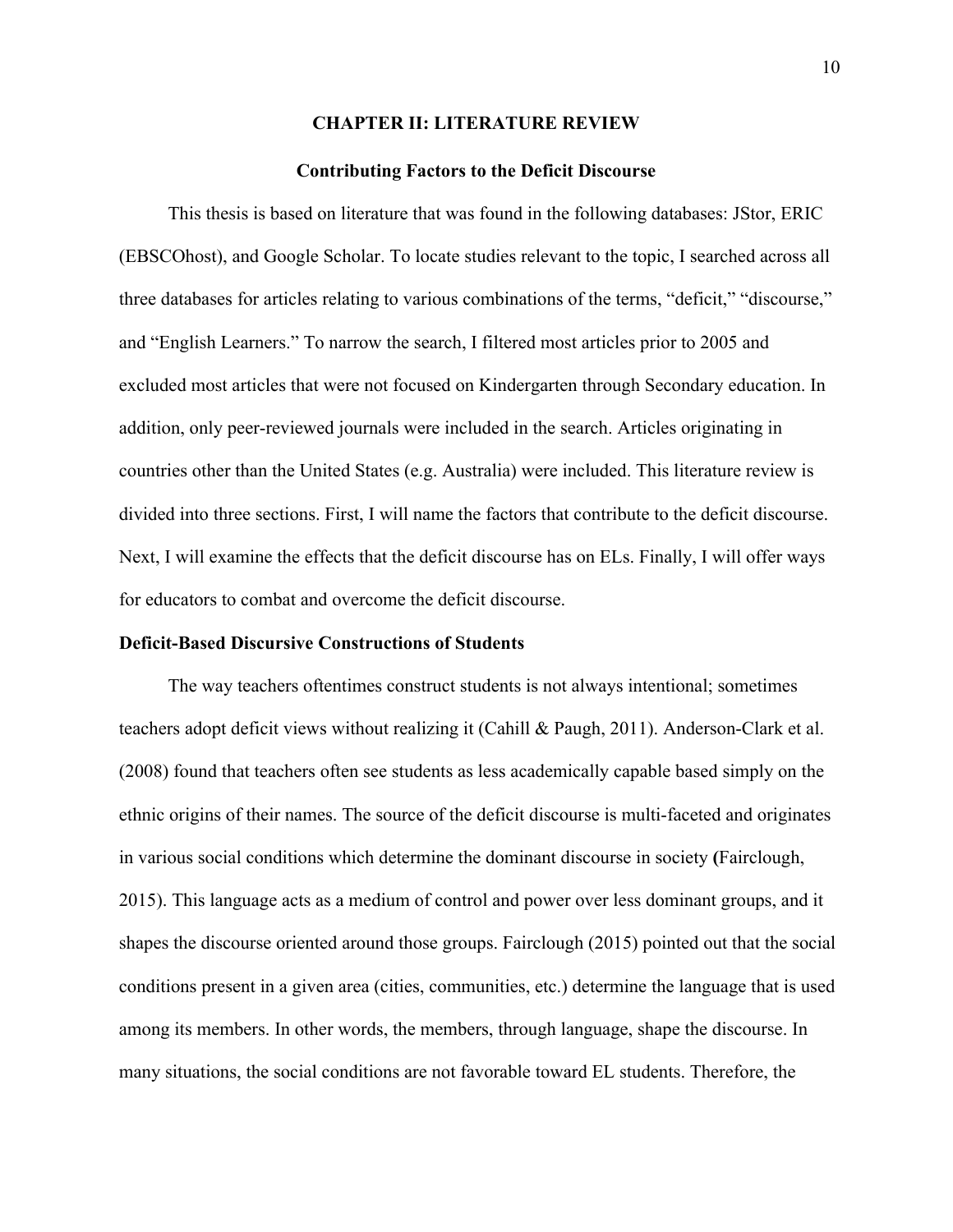language that is used in those communities does not paint EL students in a favorable light. Hence, neither does the dominant discourse.

#### *Deficit-Based Views Impact Discursive Constructions of Students*

Numerous factors contribute to the deficit discourse that plagues ELs. Schools are often not prepared for the influx of ELs that come into their communities. For example, Roy and Roxas (2011) found that schools in Texas and Michigan were unprepared to deal with the influx of Somali Bantu immigrants coming into their community. These school systems' lack of preparation led to a deficit perspective that educators then held about their newly-arrived EL population. Since immigrant students often do not complete basic school functions successfully, these refugee students ended up being unsuccessful in school because they didn't understand the expectations. Educators saw the struggles that these students experienced as isolated issues that should have been solved outside of the school rather than approaching them holistically.

**Social Power Dynamics Control Discourse.** Fairclough (2015) suggested that power is exercised through language. Language is shaped by social conditions; and discourse, in turn, is shaped by language. Therefore, the social conditions present in a given area (a city, a community, a country, etc.) will determine the language that is used among its members. The members, through language, shape the discourse. In many situations, the social conditions are not favorable toward minority students and ELs. Therefore, the language and discourse that is used in those communities does not paint ELs in a favorable light. Language is a medium of social power, contributing to the domination of one group over another. When social conditions favor a particular group, then the dominant language used in society is determined by the group in power.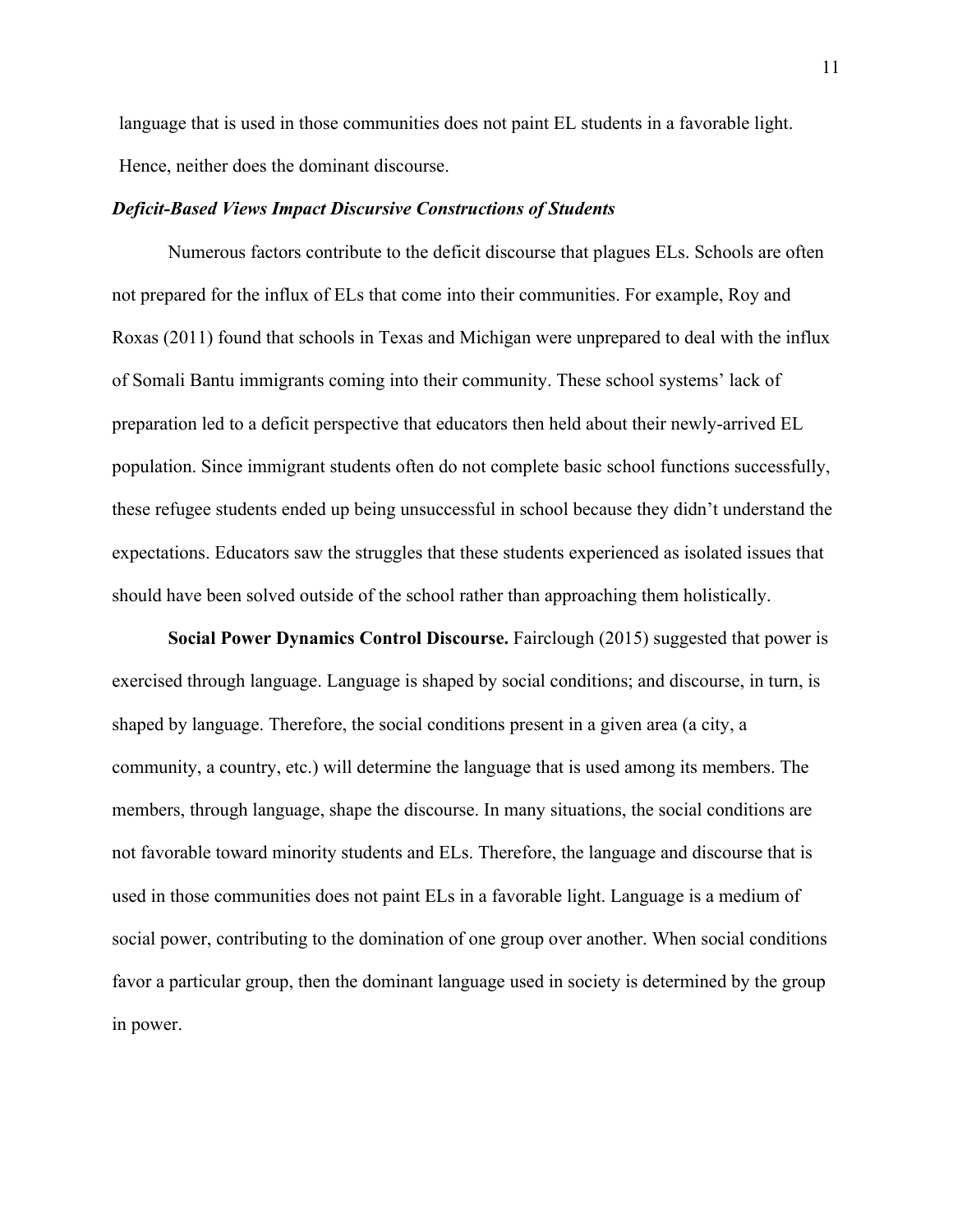One social dynamic that comes into play when students develop their identity is that of the teacher-student relationship. Hughes et al. (2005) found that teachers' views of students are also based on teacher-student relationships rather than actual student achievement. Teacher relationships, or lack thereof, with students and families affect a teacher's perception of the student's academic ability. Hughes et al. (2005) found that when teachers viewed their relationships with individual students as negative, they also rated those students as less academically competent. The researchers also found that teachers based their perceptions of their students' academic ability on the quality of the teacher's relationship with the parents rather than on the teacher's perception of the parents' actual involvement in school.

**The Dominant Group Determines What is Acceptable in Society.** The word gap argument claims that children from poverty and minority homes begin their school career with approximately 30 million fewer words than their affluent or majority peers (Hart  $\&$  Risley, 2003). However, Johnson et al. (2017) purported that this argument is often used to prove the need for potentially invalid interventions targeted toward poor and minority students. They indicated that, rather than helping the population it was intended to serve, the word gap argument has actually contributed to the deficit discourse directed toward minority students. Through a Critical Discourse Analysis (CDA) of three discourse domains related to the language gap, they found that the discourse did not take into account the cultural assets of the children who come to school with fewer words than their mainstream peers. The domains (academic research literature, public news media, and institutional narratives) positioned the language patterns of minority students as inadequate. However, research has suggested that all languages are equally complex, whether they be African American Vernacular English, Spanglish, or Standard English which is typically used in academic settings. Therefore, the language gap argument breaks down; students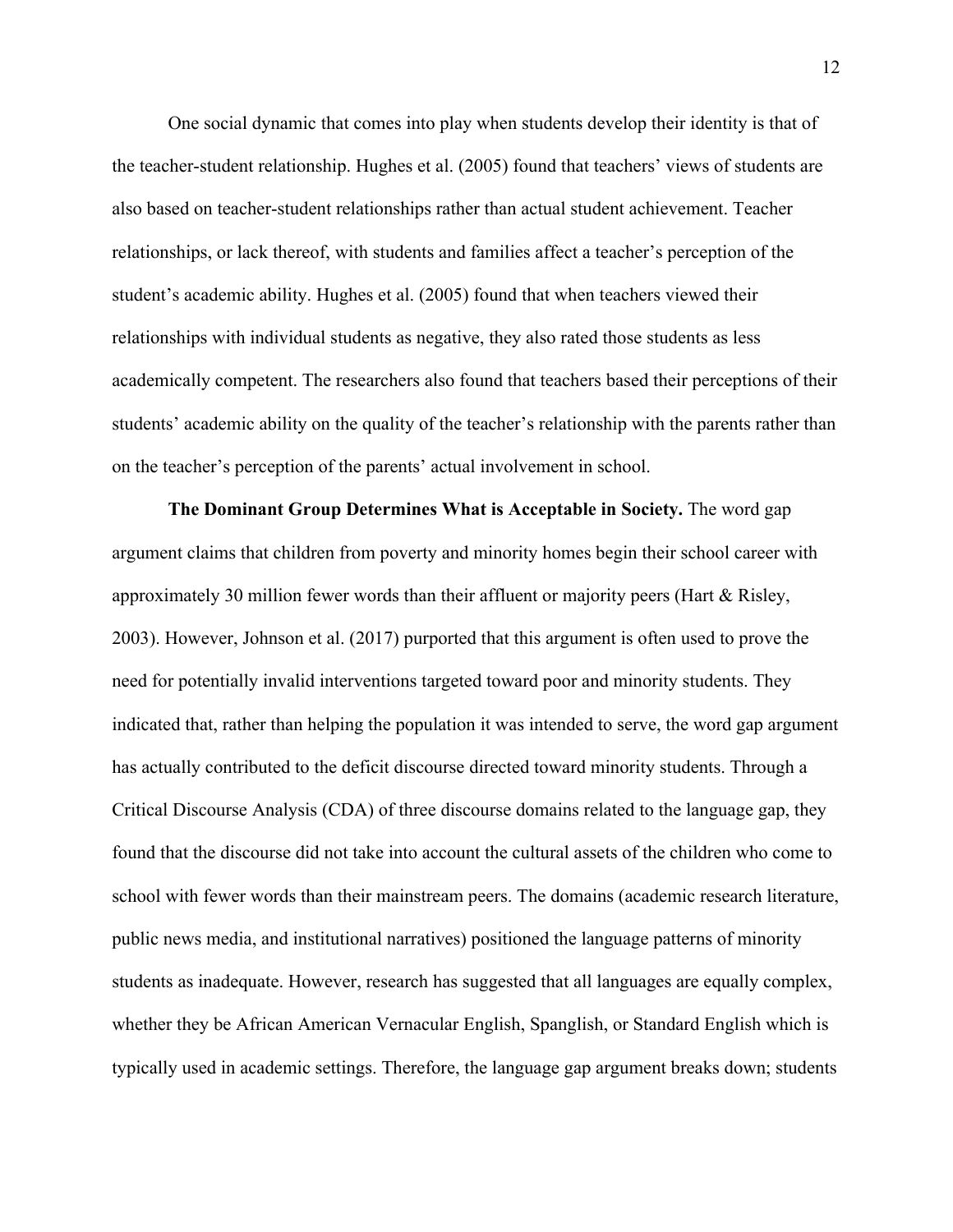do not come to school with fewer words, they come to school with different words. The words they come to school with are simply not valued by the dominant culture of *proper* English.

Academic benchmarks considered acceptable by teachers are at times defined by narrow, ethnocentric criteria. Teachers in Paugh and Dudley-Marling's (2011) study used an established, ethnocentric framework for determining what was appropriate for a particular second grade student. Although this student was able to perform some academic tasks, he was not performing tasks requiring the same amount of literacy skills that his classmates were performing. Consequently, his teacher identified him as below grade level, not placing value on the academic tasks he *was* performing, and therefore dismissed him as incompetent. By failing to appreciate the student's capabilities, the teacher perpetuated the myth that only students who fall within certain achievement parameters laid out by the dominant group are teachable.

The language gap discourse places students in a less favorable position for school than their majority counterparts. In their analysis, Johnson et al. (2017) found that the narrative formed around students who are victims of the so-called word gap is rooted in metaphors representing language as wealth, health, and food. Students who are exposed to dialects and languages that are different from the language valued by the dominant class are considered less "wealthy," less "healthy," and less "nourished." The language gap discourse fails to recognize the complexity of other languages and dialects and puts ELs in a position of being less prepared than their peers who are members of the dominant group. As a result, students and families are blamed for students' perceived academic shortcomings.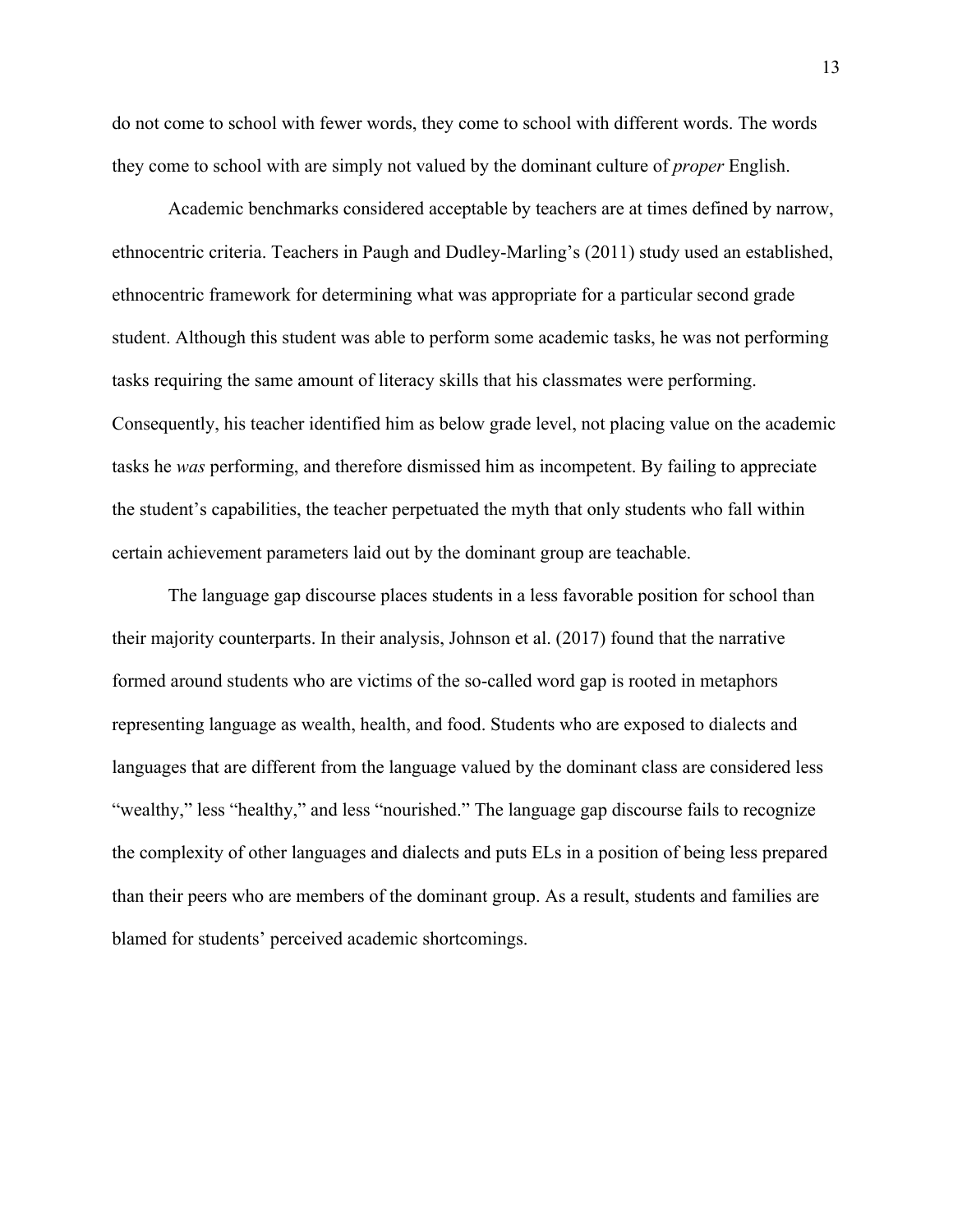#### *Dominant Group Places Onus on Families and Students Instead of Schools*

Johnson et al. (2017) observed a damaging logic pattern that ensues when the word gap discourse is engaged; people believe that when a family is in poverty, language interactions between parents and children are of lower quality than their middle-class counterparts. These socalled inferior language interactions contribute toxic stress, which in turn lead to the justification of scientifically based, yet marginalized interventions for students. When students are seen as victims of the word gap, they become marginalized and their consequent treatment is seen as justified.

When associating language skills with academic progress, this metaphor is even more powerful in terms of rationalizing why certain groups do better than others in school. Educators see parents as both being simultaneously responsible for and unsupportive of their children's language development. Educators in the Adair et al. (2017) study believed families did not support their children enough. These educators indicated that they measured parental support by a student's vocabulary. In this line of thinking, it is therefore the child's and parents' responsibility to close the gap as opposed to the educators' and policy makers' responsibility to build meaningful bridges. Similarly, educators in Johnson et al. (2017) essentially absolved themselves of the responsibility of raising achievement among students of low socioeconomic status, many of whom are ELs.

Educators who participate in deficit discourse place the onus of responsibility on families and cultures rather than schools. Because EL students often come from low socio-economic status households, educators sometimes view them as less intelligent and less prepared for school than their peers. Educators interviewed by Roy and Roxas (2011) perceived ELs' home culture as generally devaluing education. School leaders from the study also placed the responsibility of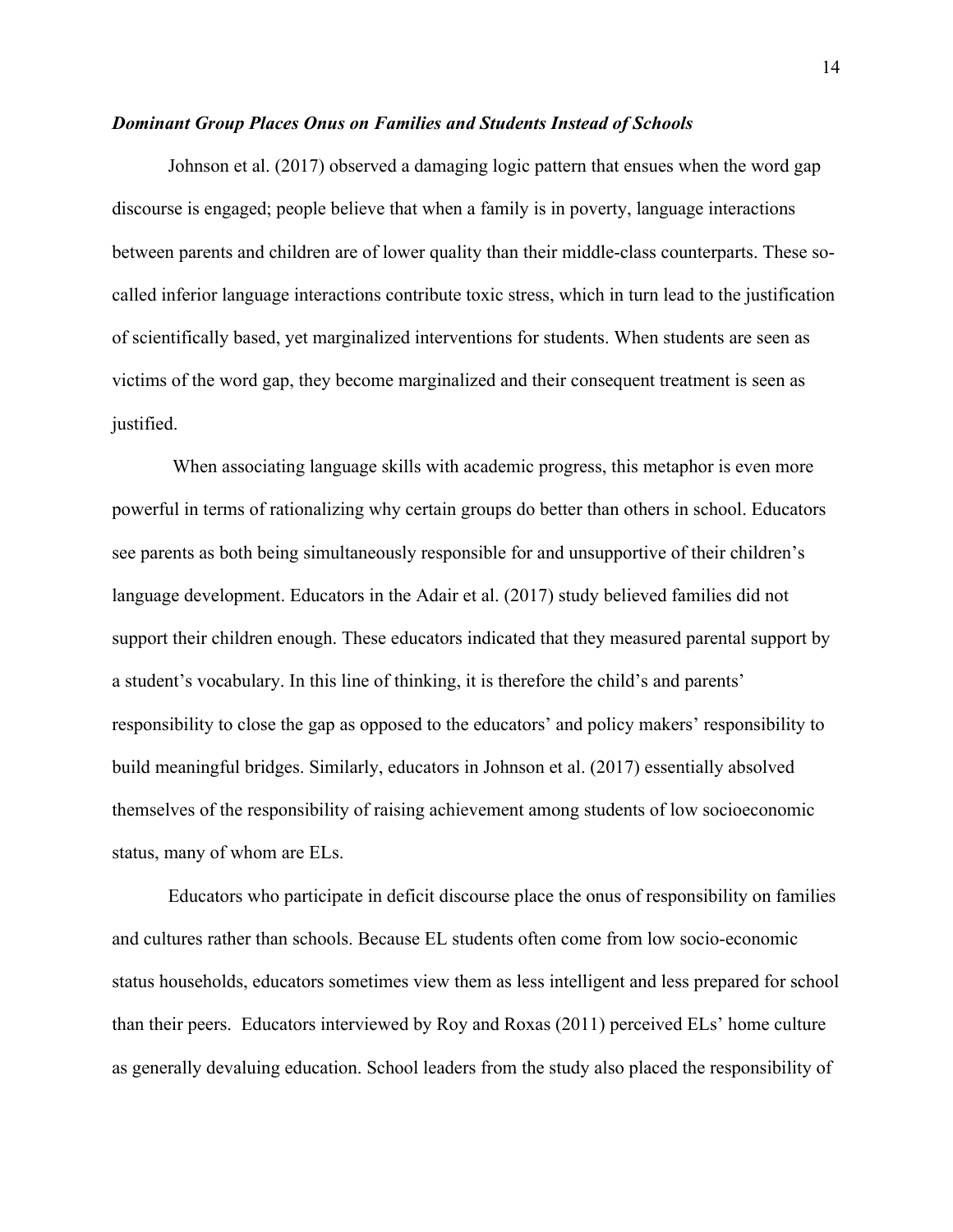student success on students and families rather than schools. School leaders believed that the lack of success was attributable to poor behavior, low intrinsic motivation, apathetic attitudes, and a lack of value placed on education by the home culture. They considered undesirable behavior to be one of the key problems in educating the students; students fought, had poor behavior in lunch lines and did not comply with uniform policies. Teachers in Matthieson's (2017) study also deferred the solution to the problem of student achievement to the homes of the students rather than placing that responsibility on the school. In this study, the general sentiment coming from the teachers was that the Somali culture was responsible for students falling behind. It was assumed that Somali parents lacked interest in their children's education and were not competent enough to make good decisions for their children.

#### **Effects of the Deficit Discourse on ELs**

The ubiquitous deficit discourse has observable effects on ELs. For example, ELs have often been marginalized and denied the same access to education that their mainstream peers enjoy. Briscoe's (2014) CDA of school leaders in Texas demonstrated how deficit constructions of Latino identities have implications for their success in school. The dominant deficit discourse puts them at a disadvantage and makes them victims of institutional racism. An example of this institutional racism is found in Matthieson's (2017) study of deficit discourse and educators' understandings of Somali parenting practices within the Danish public school system. The study revealed a difference in the way teachers disciplined Somali ELs and the way they disciplined mainstream students. In some cases, students exhibited almost exactly the same behavior, but the mainstream student was encouraged while the Somali student was disciplined.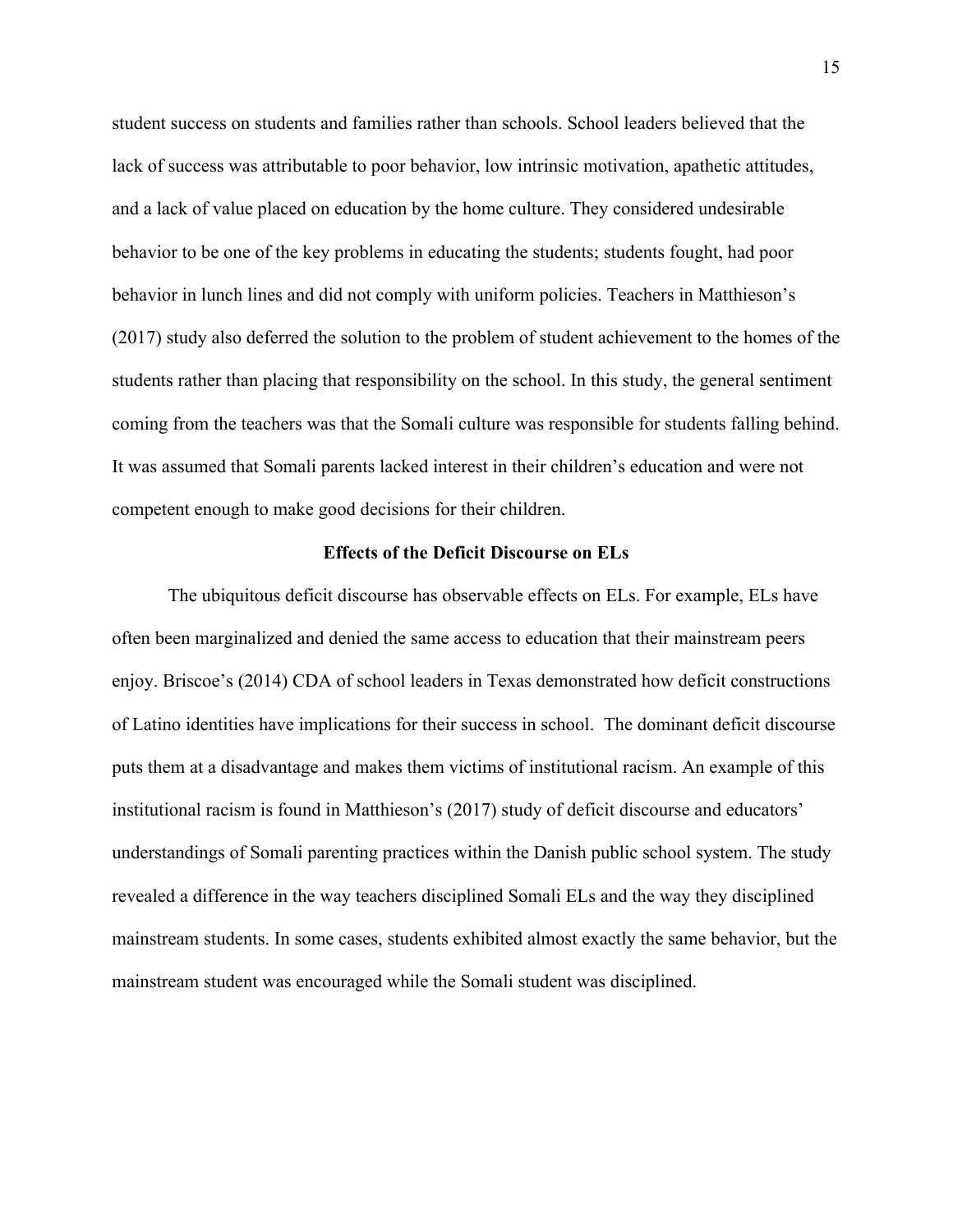#### **ELs' Education Opportunities are Impacted by the Deficit Discourse**

Research suggests that students seen in a deficit light are limited to educational experiences that do not challenge them (Allington & McGill-Franzen, 1989; Dyson & Labbo, 2003). Adair et al. (2017) asked educators to observe first grade classrooms in which students were engaging in highly agentic activities. They were then asked to evaluate the appropriateness of those activities. The data showed that teachers provided different learning opportunities to their students depending on the background of the students and their parents. The majority of educators in the study were less willing to implement practices that involved student agency when it came to providing educational opportunities for Latinx immigrants compared to their peers from different backgrounds. The educators saw these ELs as having a vocabulary deficit, and, as a result, they were exposed to fewer agentic learning experiences. Teachers in Matthieson's (2017) were also reluctant to provide challenging educational experiences to Somali students. Although the teachers gave them extra work, it did not address the students' needs.

#### **ELs' Rights are Violated and Learning Struggles Left Unaddressed**

When teachers view students through a deficit paradigm, they sometimes become guilty of denying students' basic rights either blatantly or covertly. Matthieson (2017) followed four Danish-Somali families with students in the Danish public school system and observed that one of the parents did not want their child tested for additional support services. However, the child's teacher disregarded the parent's request because she assumed confusion and incompetence about the parent's ability to make good decisions about testing. The teacher went so far as to say that the child's parent might not be as interested in knowing details about test as a Danish parent would be.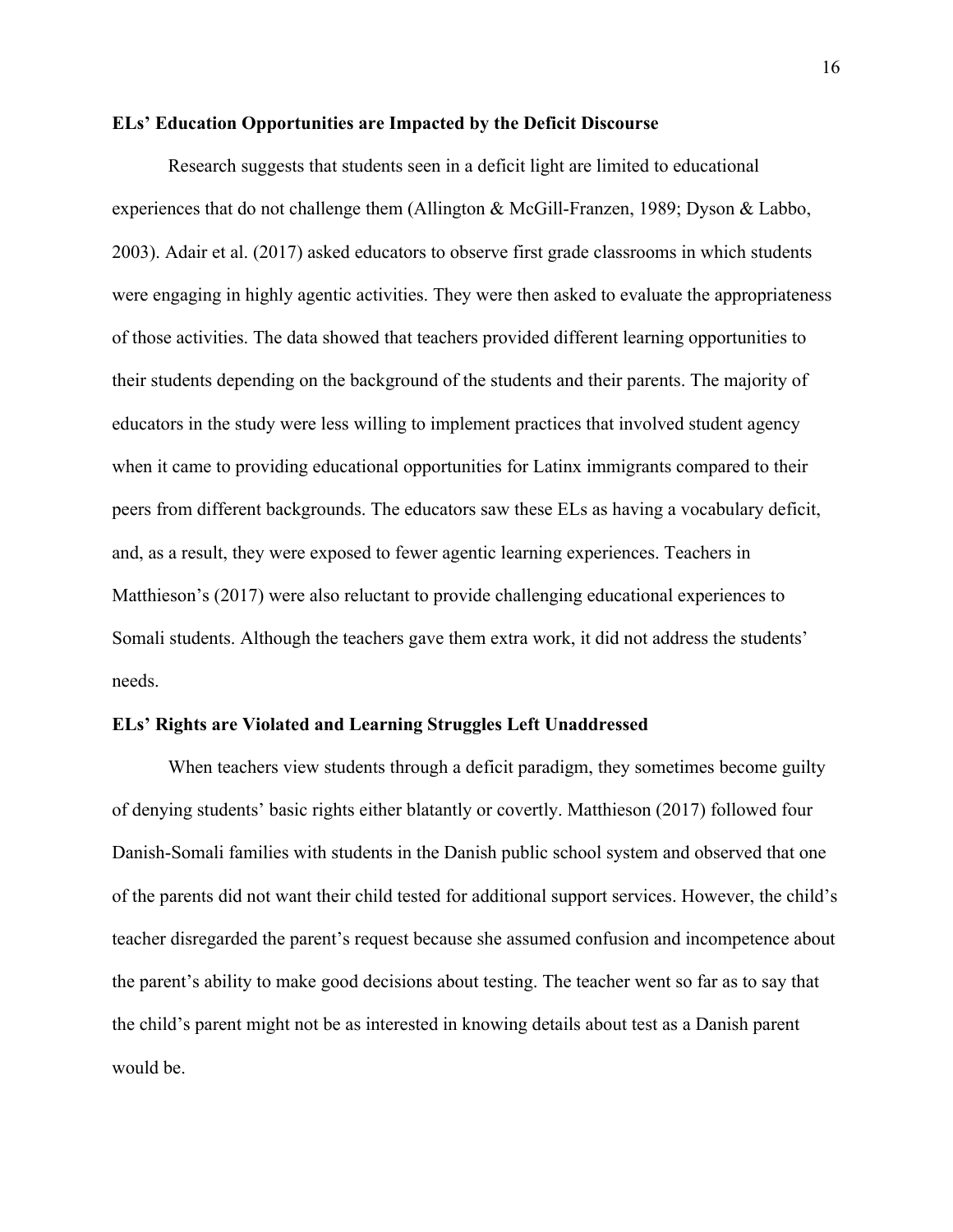Similarly, teachers in Paugh and Dudley-Marling's (2011) focus group distanced themselves from their students' schooling through "passive constructions" (p. 828). The teachers were found passing responsibility onto other experts in the school such as school psychologists. This provided a way for teachers to remove themselves from the decision-making process for an under-achieving student while protecting their reputations. The study showed that teachers can be prone to viewing struggling ELs as problematic and their many learning challenges as isolated problems to be addressed outside of the classroom. As a result, teachers did not take initiative, and ELs' struggles were not addressed holistically. Likewise, Yoon (2008) found that some teachers did not consider themselves responsible for the education of ELs and therefore allowed ELs to continue struggling in their classrooms. The teachers in this study saw lower achievement and class participation among ELs than did the teachers who took full responsibility for the success of all students.

#### **Educational Policies Have a Detrimental Impact on ELs**

Educational policy is affected by deficit discourse which, in turn, affects ELs. Policy makers sometimes construct ELs in a deficit light, saying that families don't understand the importance of education (Hogarth, 2017). Teachers struggle to reconcile their professional judgment with policies such as grading requirements, questioning their decision-making authority, and doubting what their direct observations tell them students need (Paugh & Dudley-Marling, 2011). English-only policies are often implemented based on the belief that full immersion is the best way for students to learn English. These policies relate to deficit discourse in that they fail to recognize the benefit of bilingualism for students. They harm EL students because they have been found to perpetuate racism and look at bilingual students as having a deficit, and they focus so much on learning English that they fail to develop students' first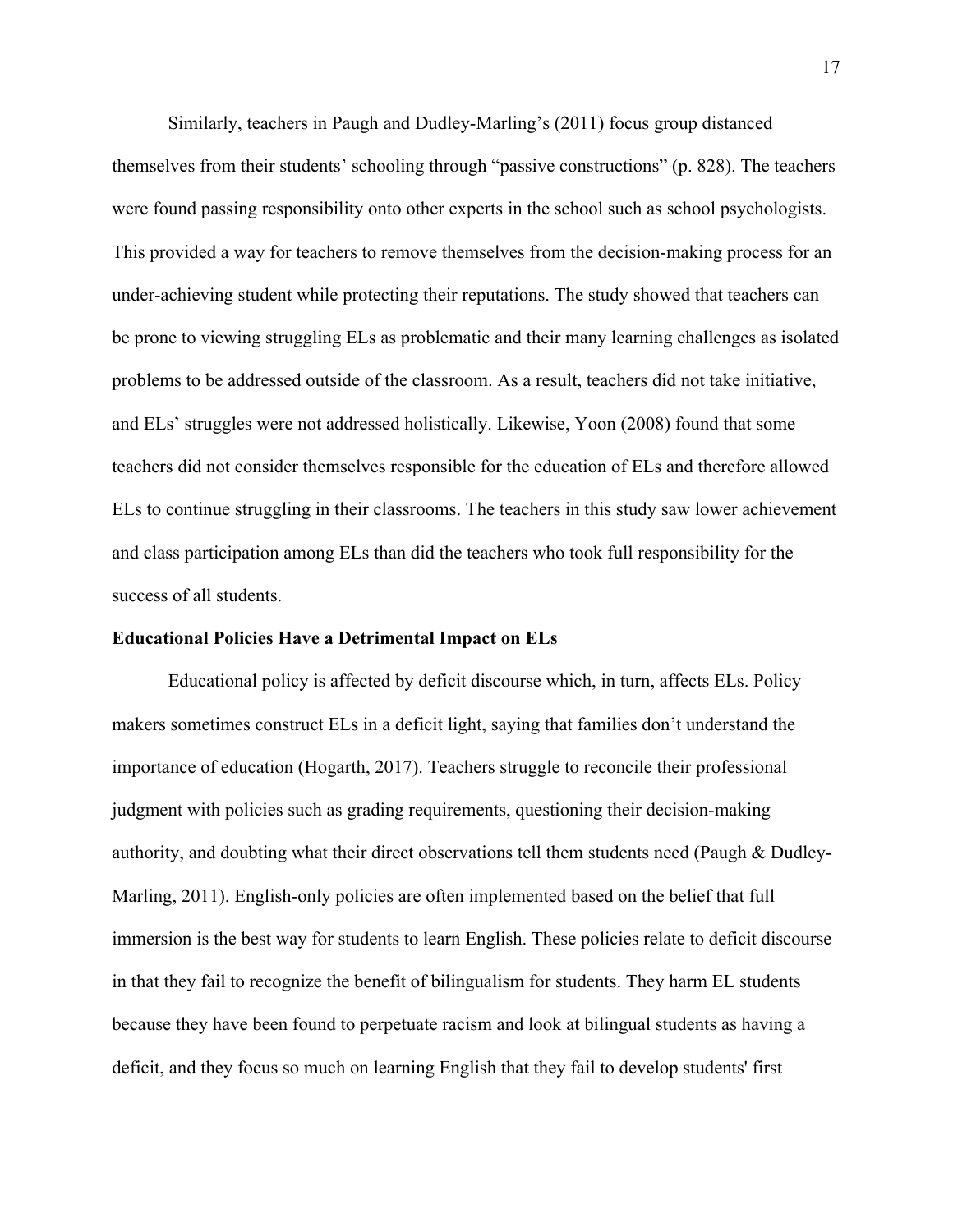language (Viesca, 2013). In addition, teachers who adhere to English only policies often have lower expectations of their bilingual students (Pulinx et al., 2015).

#### **Solutions to the Deficit Discourse**

Despite the deficit discourses, there were counter-discourses found in the literature that painted students and families in a more positive light (Alford, 2014; Shapiro & Macdonald 2017). Discourses that focused on student strengths and capabilities were found among educators, EL families, and the English Learners themselves. The literature also offered hope for a change in discourse by showing that society is beginning to recognize that language forms other than standard English might be acceptable in academic settings (Bacon, 2017; Van Der Wildt et al., 2015).

#### **Asset Discourse**

Shapiro and Macdonald's (2017) study highlighted the various ways a refugee student and his family utilized agency to overcome challenges and create an asset-based discourse that counteracts the common deficit discourse. Shapiro and Macdonald labeled this frame of mind "asset discourse" (p. 81). Asset discourse places an emphasis on the strategies that students employ when faced with challenges and the resources that they access to get them through those difficult times. In asset discourse, traumatic experiences are reframed as experiences that contribute to a student's success rather than their failure. In Roy and Roxas's (2011) study, Somali Bantu families in Texas countered deficit discourse by describing their own experiences. What educators saw as behavior issues the families described as a conflict of interest when trying to comply with both school policies and religious practices. What educators saw as a lack of motivation they saw as difficulty adjusting to formal schooling and navigating a predominantly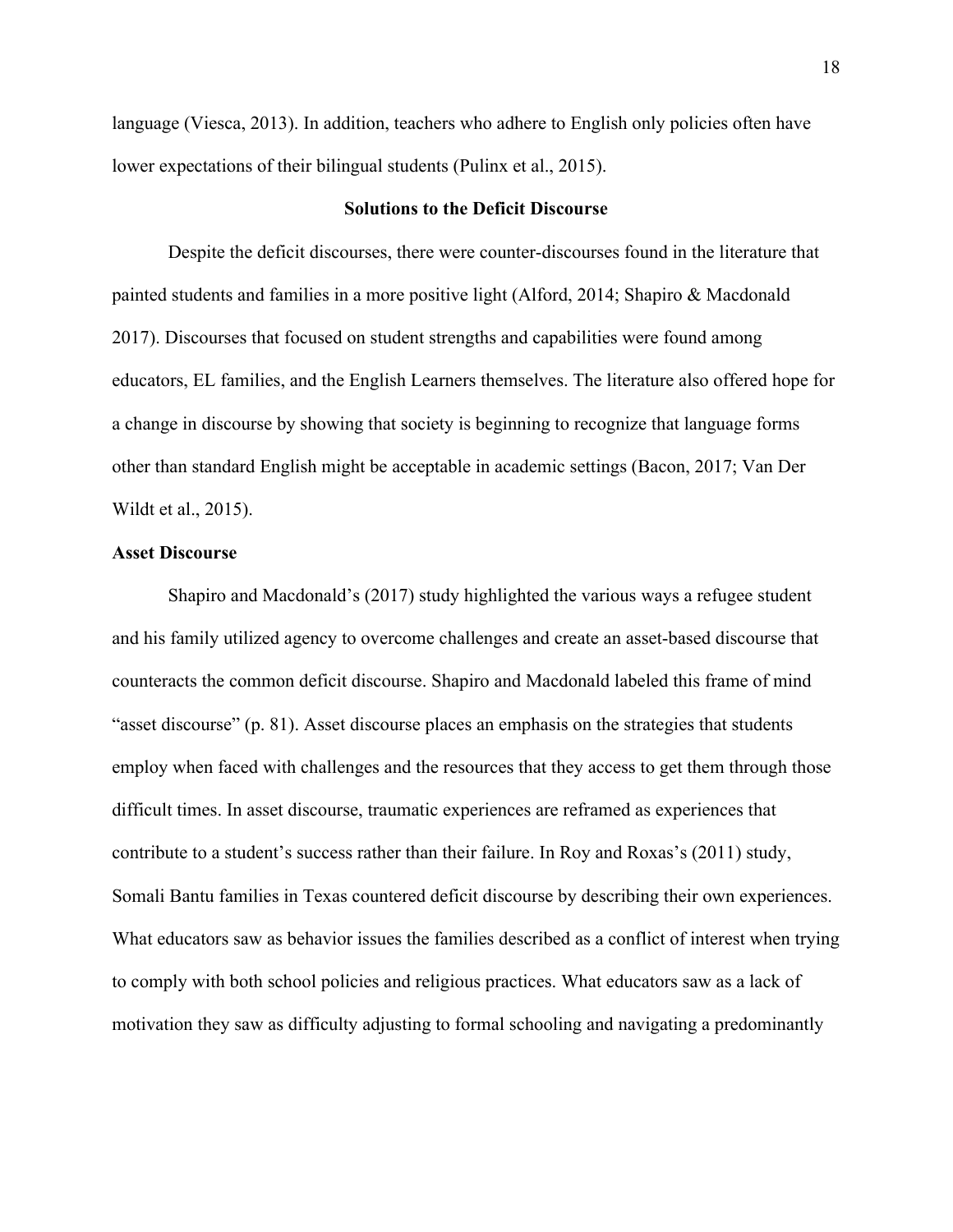English school system. While educators assumed that the families did not value education, the families stressed the importance of education in their culture.

In addition to ELs and their families, school leaders also participate in asset discourse. Inasmuch as the deficit discourse is the dominant discourse among many school staff, a more subtle counter-discourse also appears in many districts where deficit thinking is prevalent. Oftentimes this counter-discourse is evident in comments made by the same people who employ the dominant discourse (Alford, 2014). Alford conducted a study in which teachers from Queensland, Australia were interviewed to identify the dominant discourse in their schools. Although the teachers showed evidence of deficit thinking, the same teachers also employed a counter-discourse that focused on the strengths of ELs. These teachers were aware of their students' attributes and considered their students' differences to be a resource. The range of discourses found among the teachers highlighted the complex challenge that teachers face in teaching highly intellectual content to EL students. But the counter discourses especially indicated that there is opportunity for EL teachers to inform their colleagues on more productive ways to view their EL students and engage them in high-level thinking (Alford, 2014).

#### **Tolerance and Fluidity in Language Production and Learning**

One way to usurp the deficit discourse is to create change in the way society views various English dialects that are different from what is generally considered acceptable in academic settings. Bacon (2017) led a group of teachers through an intervention regarding acceptable language use in schools which encouraged them to emphasize content and voice over adherence to Standard English. They were able to reframe their perception of a poem written by a ninth grade student who did not adhere to Standard English. The teachers who went through the intervention came out with a changed perspective of Standard English and what is considered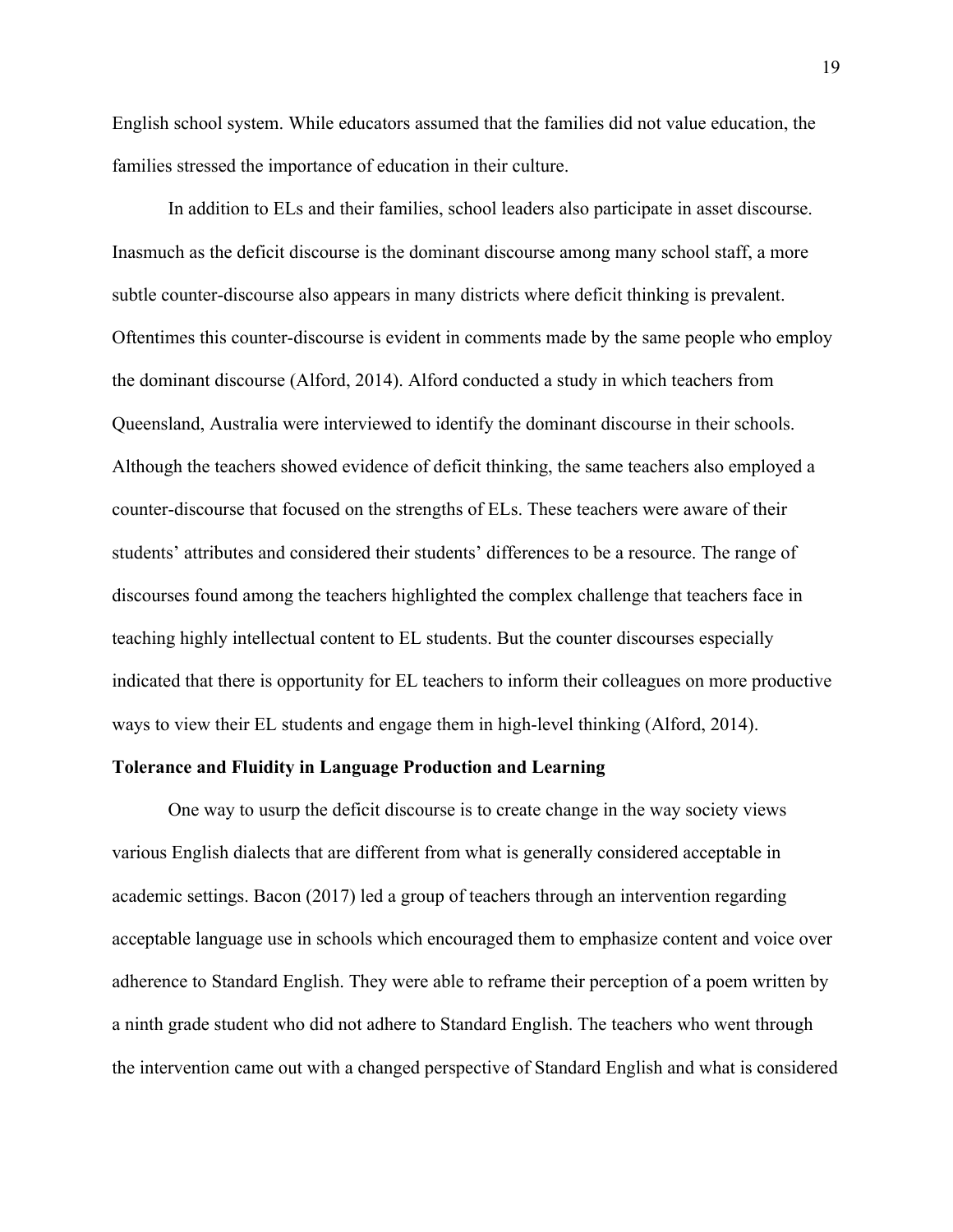acceptable. Teachers who learned to accept various English dialects saw their students' work in a different light. They recognized the value in the work that their students produced. By emphasizing content over language, they realized that students were capable of producing work of much higher quality than they originally believed under the deficit discourse.

The discourse surrounding student language relates to the word gap. When students are seen as victims of the word gap, they become marginalized and are seen as lower achieving than their mainstream peers (Johnson et al., 2017). However, as seen in Bacon's (2017) study, once teachers come to accept nonstandard English, student capability is recognized. If early childhood and kindergarten teachers had the same perception of Standard English and nonstandard English that these 9th grade teachers in Bacon's study learned to adpot, then perhaps ELs would be more fully integrated into the school system and their language considered acceptable from an earlier age.

Bacon (2017) suggested that approaching teaching through a linguistically tolerant lens and using an asset-based approach would create a more affirming environment for students. The study indicated when teachers recognize that language learning exists on a spectrum, they see the value in accepting the use of various English dialects. Van Der Wildt et al. (2015) found that when schools are linguistically diverse, students feel less connected to school. However, when teachers employ practices that are tolerant of multilingualism, the potentially negative effects of linguistic diversity are mitigated. When these practices were employed in Van Der Wildt et al., there was a positive effect on students' sense of belonging.

Inasmuch as it is important to take a flexible approach to student language use and language learning, it is not only the language struggles that need to be addressed. Students' personal and academic struggles must also be addressed holistically. A teacher must have an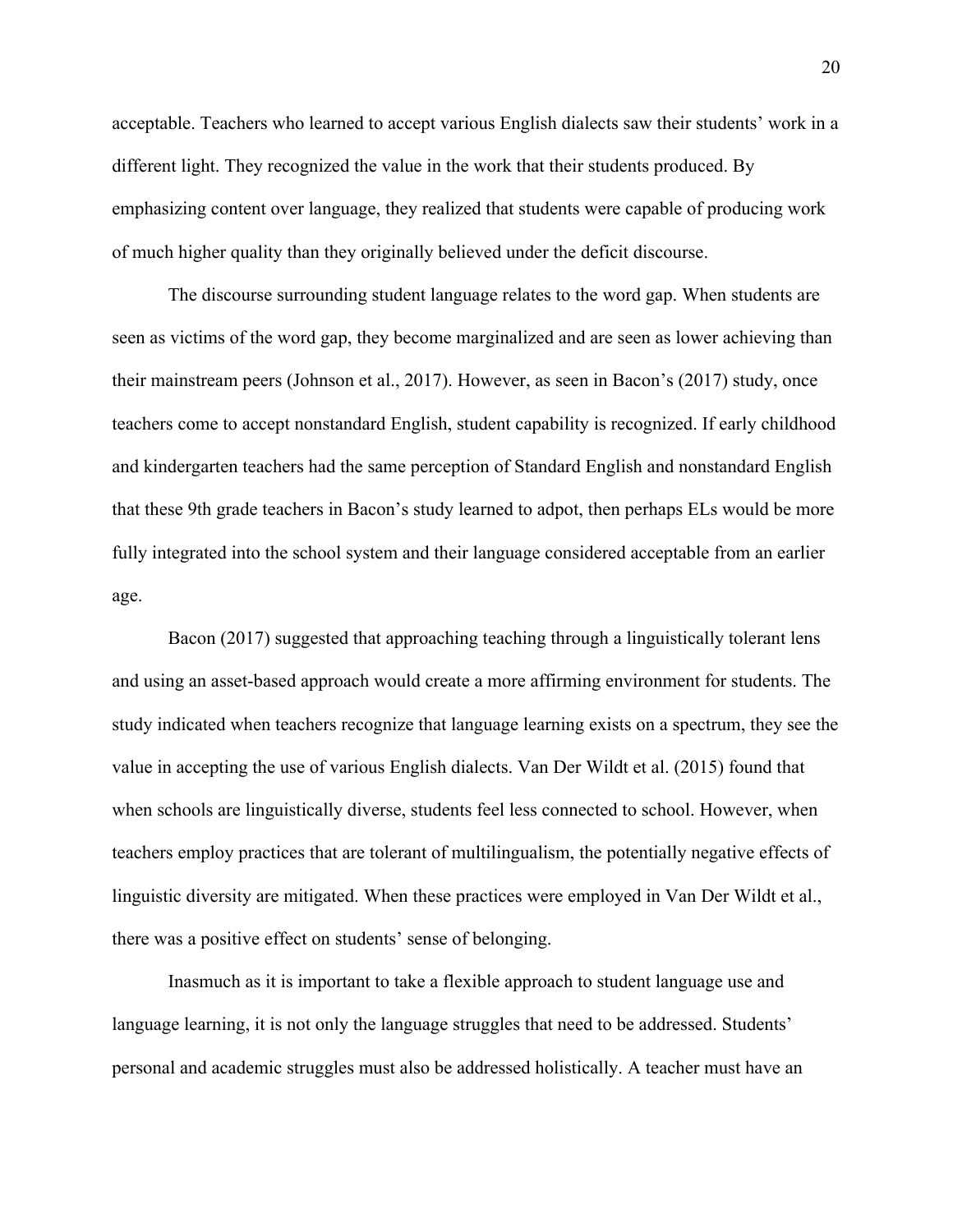understanding of the whole child within the classroom context (home culture, background, curriculum, etc.) and not just a child's language skills in order to effectively approach the struggling learner (Paugh & Dudley-Marling, 2011). Hughes et al. (2005) suggested that educators should place a stronger emphasis on relationship building in order to help at-risk students.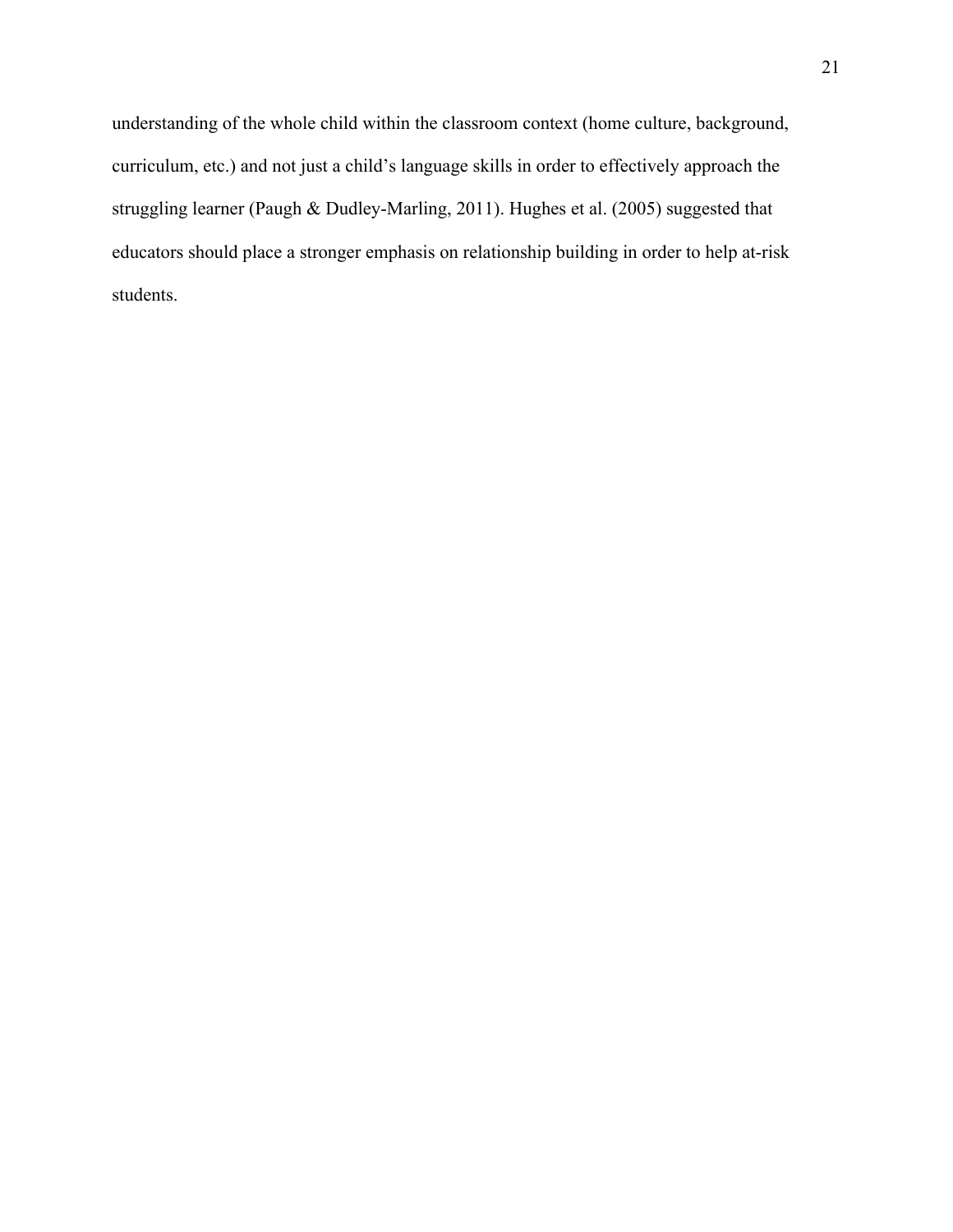#### **CHAPTER III: APPLICATION MATERIALS**

#### **Introduction**

Using the research from my literature review, I have designed a tool for professional development that can be used in school districts to help eliminate deficit discourses among staff and administration. This professional development tool is a self-evaluation that can be distributed to teachers and administrators. The self-evaluation includes questions relating to how teachers view EL students within the context of their institutional culture and questions that focus on the relationship between students and teachers. It is crafted to work best in a secondary setting; however, it could be modified to fit elementary levels as well.

In an effort to make the self-evaluation as nonjudgmental and nonconfrontational as possible, its questions allow for a broad array of responses and its tasks can be completed in different ways. Fairclough's (2015) CDA is adapted for simplicity and employed in such a way to allow teachers to record their responses without any underlying evaluation. Few example responses are given so that teachers do not feel like they are being led down a predetermined path. Some tasks offer the option of writing responses or simply taking mental notes.

Before creating this professional development tool, I searched for tools that already exist on this topic. I searched databases using various combinations of the terms "professional development," "implicit bias," "deficit discourse," "survey," and "self-evaluation" in an effort to find pre-existing tools geared toward teachers and administrators that could be used in professional development workshops. No tools of the same nature as the one introduced in this chapter were found. However, there were articles and tools that fall along similar lines. For example, Chen et al. (2009) provided a tool for early childhood educators to examine their culturally responsive teaching. The Implicit Association Test is another tool that could be used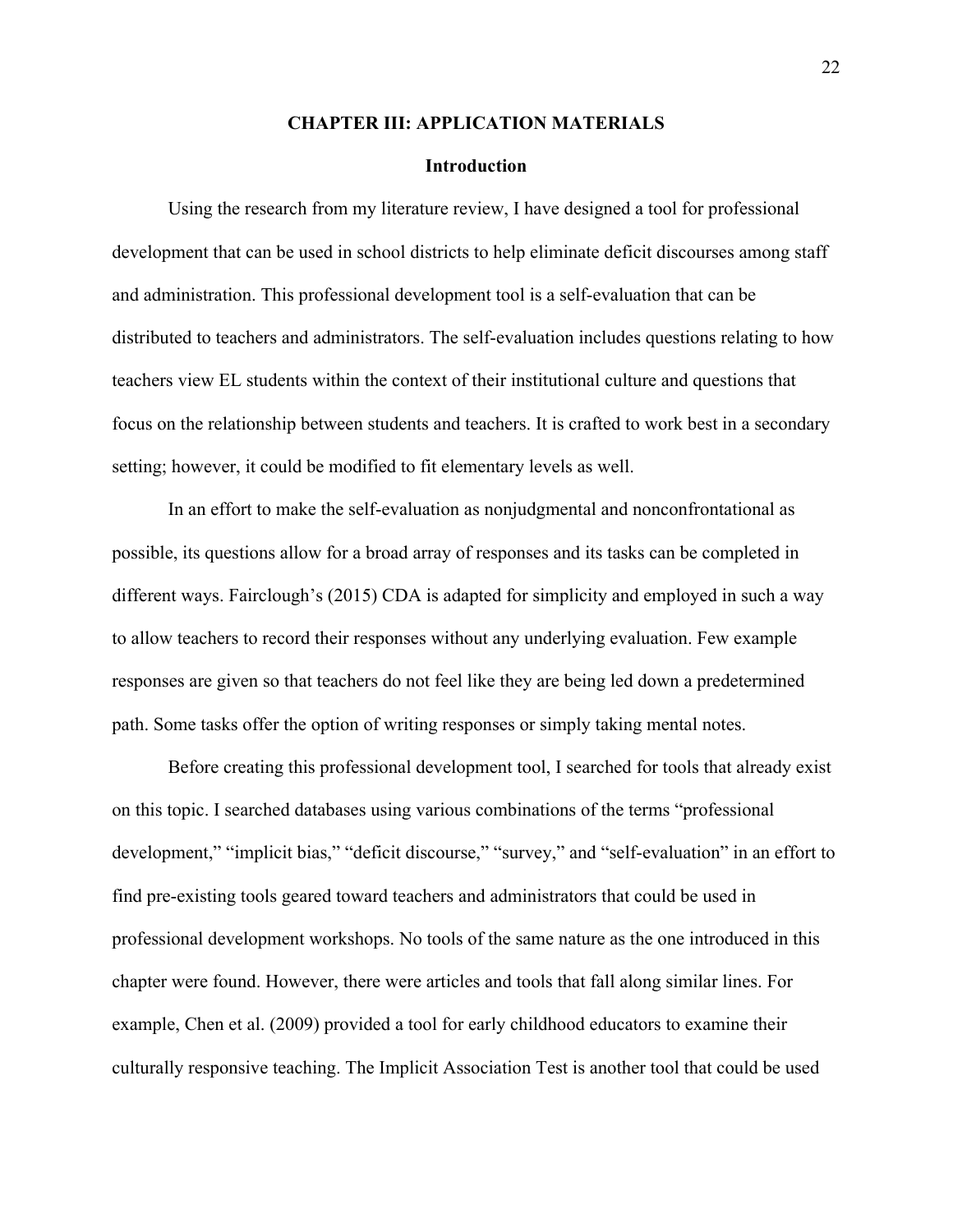for professional development; it measures the internal biases which people cannot acknowledge or of which they are unaware (Project Implicit, 2011).

#### **Purpose**

When interacting with students, teachers must have an understanding of the whole child in order to address their struggles (Paugh & Dudley-Marling, 2011). The goal in creating this tool is to help teachers see the whole child by making them aware of their students' abilities and their strong desire for success, just like mainstream students. The tool may be used to help teachers gain a better understanding of what ELs hope to achieve and why they face setbacks to success. It is geared toward educators who teach in a classroom setting; however, it could be adapted to fit other educators such as administrators or paraprofessionals. The self-evaluation was constructed to elicit honest responses from teachers and administrators who may not be conscious of their own deficit thinking while protecting the integrity of all involved.

#### **Execution**

Each section of the self-evaluation should take approximately 45 minutes to complete and should be administered separately with approximately 6-8 weeks of student contact in between. (In an elementary setting, this time frame could be shortened due to the longer amount of time per instructional day that teachers are exposed to their students.) The self-evaluation requires a considerable amount of mental energy and quiet reflection. Optimally, it should be administered in a professional development setting such as a workshop or a professional learning academy. Alternatively, it could be given in a faculty or department meeting. One drawback of this might be that teachers are often distracted with more pressing matters in such settings and therefore would not be able to give the self-evaluation the attention it requires.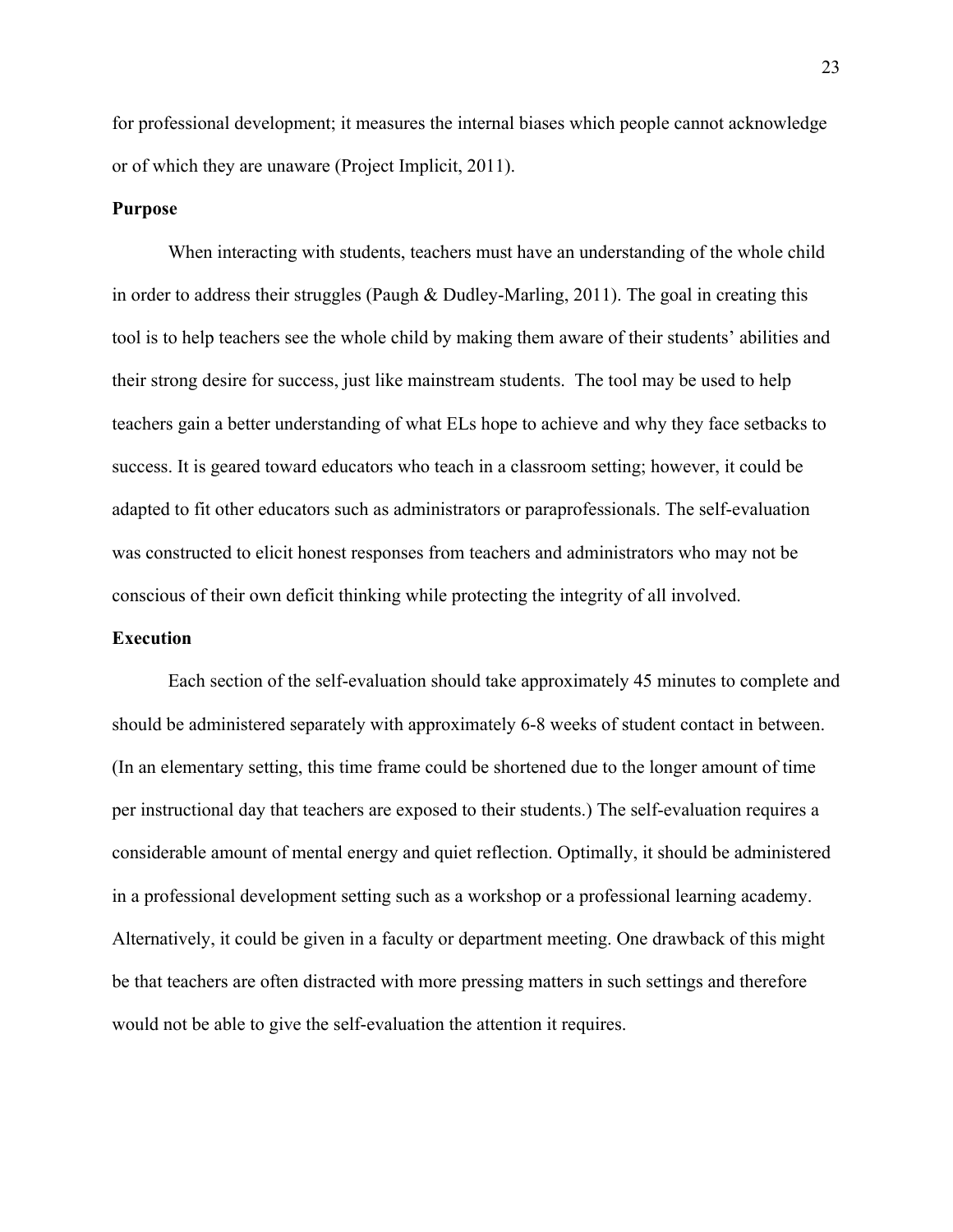#### **Structure of the Self-Evaluation**

The self-evaluation consists of three main sections: Part I, Part II, and Part III. The purpose of the first section is to help teachers begin to discover their internal biases (Adair et al., 2017; Johnson et al., 2017). The purpose of the second section is to help teachers uncover the ways in which their biases affect their teaching (Adair et al., 2017). The third section aims to shift teachers' discourse towards an asset-based discourse (Alford, 2014; Roy & Roxas, 2011; Shapiro & MacDonald, 2017). Woven throughout all components of this self-evaluation is a focus on building teacher-student relationships (Hughes et al., 2005).

#### **Part I**

Part I should be administered close to the beginning of the school year in order to capture the initial reactions of teachers toward their students. This section seeks to help teachers realize, in a nonthreatening way, that they make judgments about students based on external factors. There are several questions that are designed to help teachers get to the root of their biases by asking them to identify descriptors of a particular student and the evidence that led them to choose those descriptors. These questions are followed by a brief, boiled-down version of Fairclough's (2015) CDA applied to a hypothetical interaction between teacher and student (i.e. a conversation that ensues when the student is late to class).

The purpose of the CDA is to allow teachers to analyze their interactions with students who typically fit the descriptors that they chose. My reasoning for including the CDA in Part I is that it can be compared and contrasted with a similar interaction in Part II. The CDA in Part I is based on a hypothetical scenario of the teacher's choice for two reasons: (a) if Part I is administered correctly, it is not reliable that by that time in the year, a teacher will have had the type of interaction that the self-evaluation is asking them to describe; and (b) Part II calls for an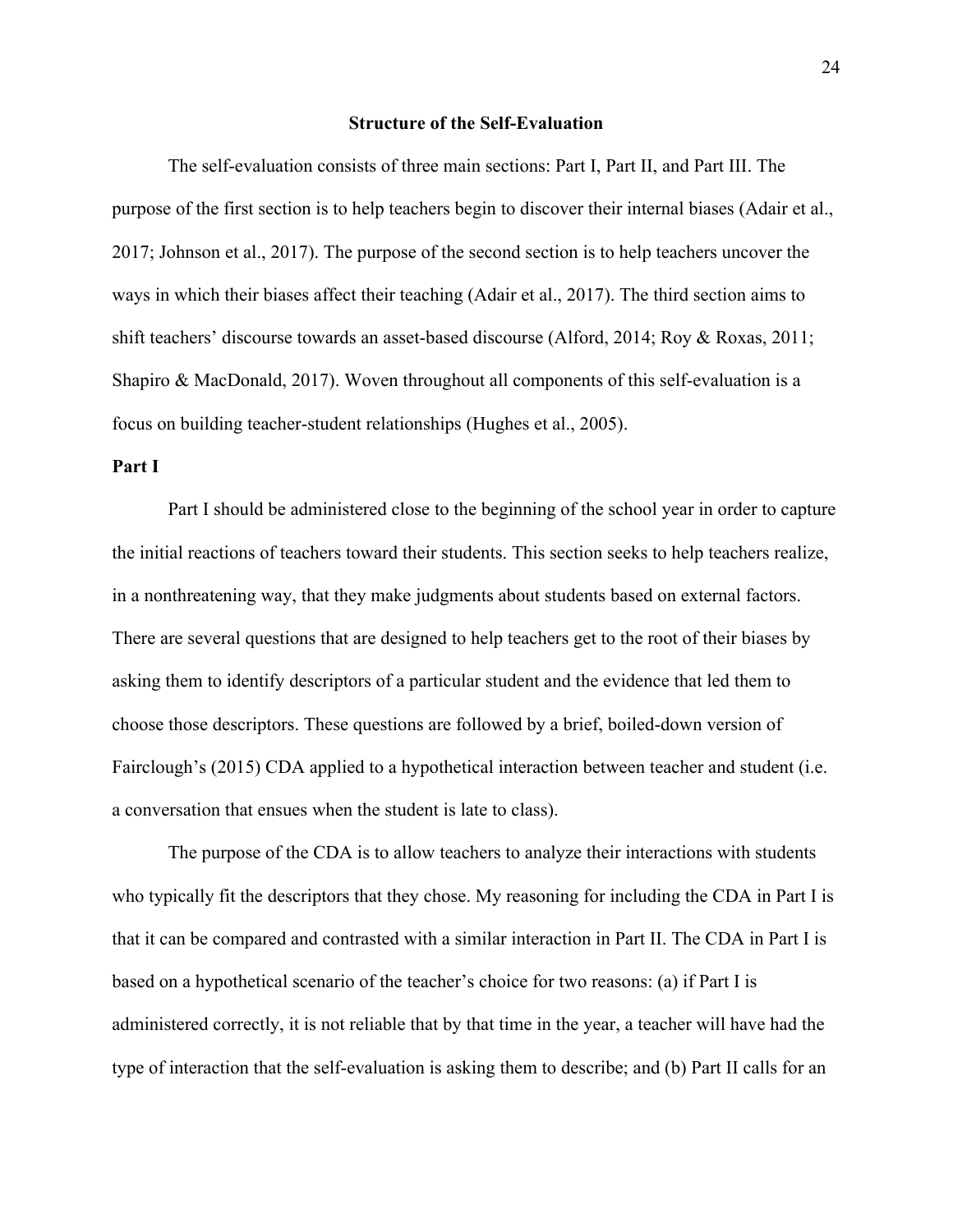analysis of a similar interaction, and allowing teachers to choose a hypothetical interaction in Part I will allow them to think of a common situation that occurs with most students. A major component of the self-evaluation is to elicit deep and authentic responses from teachers. Giving them ownership over the self-evaluation by allowing them as much freedom as possible will facilitate depth and authenticity in the process.

#### **Part II**

Part II asks participants to think of an interaction between themselves and a student who is decidedly different from the student in Part I and then compare and contrast the two interactions. The goal is for teachers to examine their behavior and attitudes toward two different types of students. By comparing and contrasting, they will be able to analyze how bias affects the educational opportunities that they provide to students.

The first question in Part II asks teachers to go through the same boiled-down CDA process that they did in Part I. The division of the questions in the CDA of Part II are intentionally unaligned to those in Part I. The reasons for this are to keep the comparing and contrasting task broad and to facilitate fluidity in answers. Another reason for the misalignment of questions is to keep teachers' memories from being jogged back to Part I which might affect their responses to Part II. The tool is designed to make the types of students in Part I and II interchangeable because, although I expect that most teachers will write about a student toward whom they have bias in Part I, I cannot reliably predict that that is the direction they will always take.

#### **Part III**

After identifying and analyzing the effects of bias in Part I and II, teachers are asked to apply what they've learned in Part III to shift to an asset-based discourse. Participants will go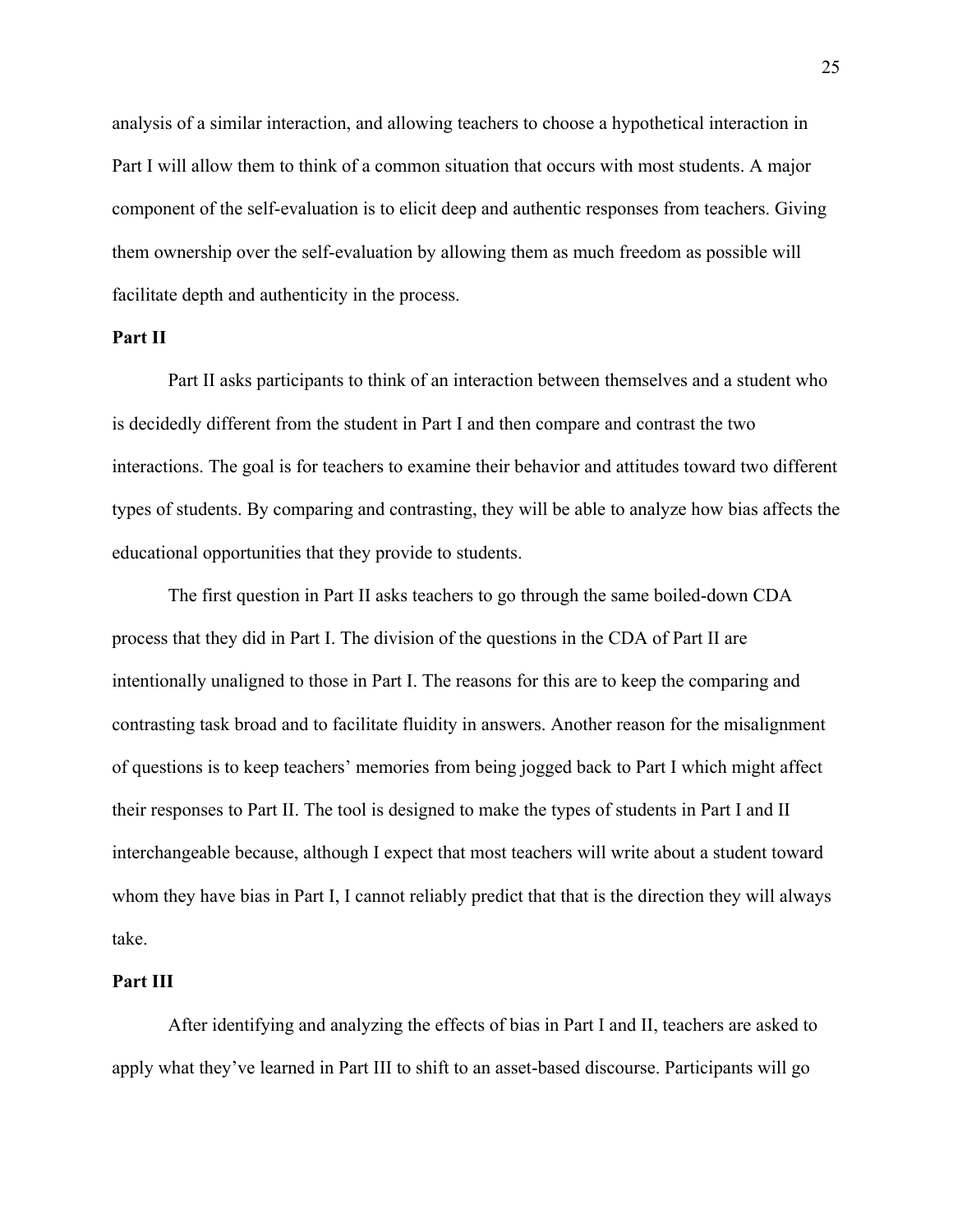back and look at the evidence with negative associations that they recorded in Parts I and II and try to reframe them. The will then examine their attitudes toward student characteristics and reflect on how they might change their perspective. The ultimate goal for Part III is to help teachers see that what they view as deficiencies can actually be assets. In the end, the teachers are asked to record ways in which their new asset discourse will affect their instruction and discourse among colleagues. Some teachers will undoubtedly think that they are not, and never were, biased. Part III is designed to accommodate those teachers as well.

I intentionally omitted suggested answers and examples from some questions in Section III in an effort to facilitate original thought; I want teachers to have ownership over their responses. The concepts in Part III are broken into manageable chunks so that teachers do not feel overwhelmed. The point of the self-evaluation is not to change the entire discourse. Rather, its purpose is to get teachers to start thinking about their biases and make small changes in their discourse. My hope is that by making this tool manageable and teacher-driven, teachers who consider themselves unbiased will also be reached.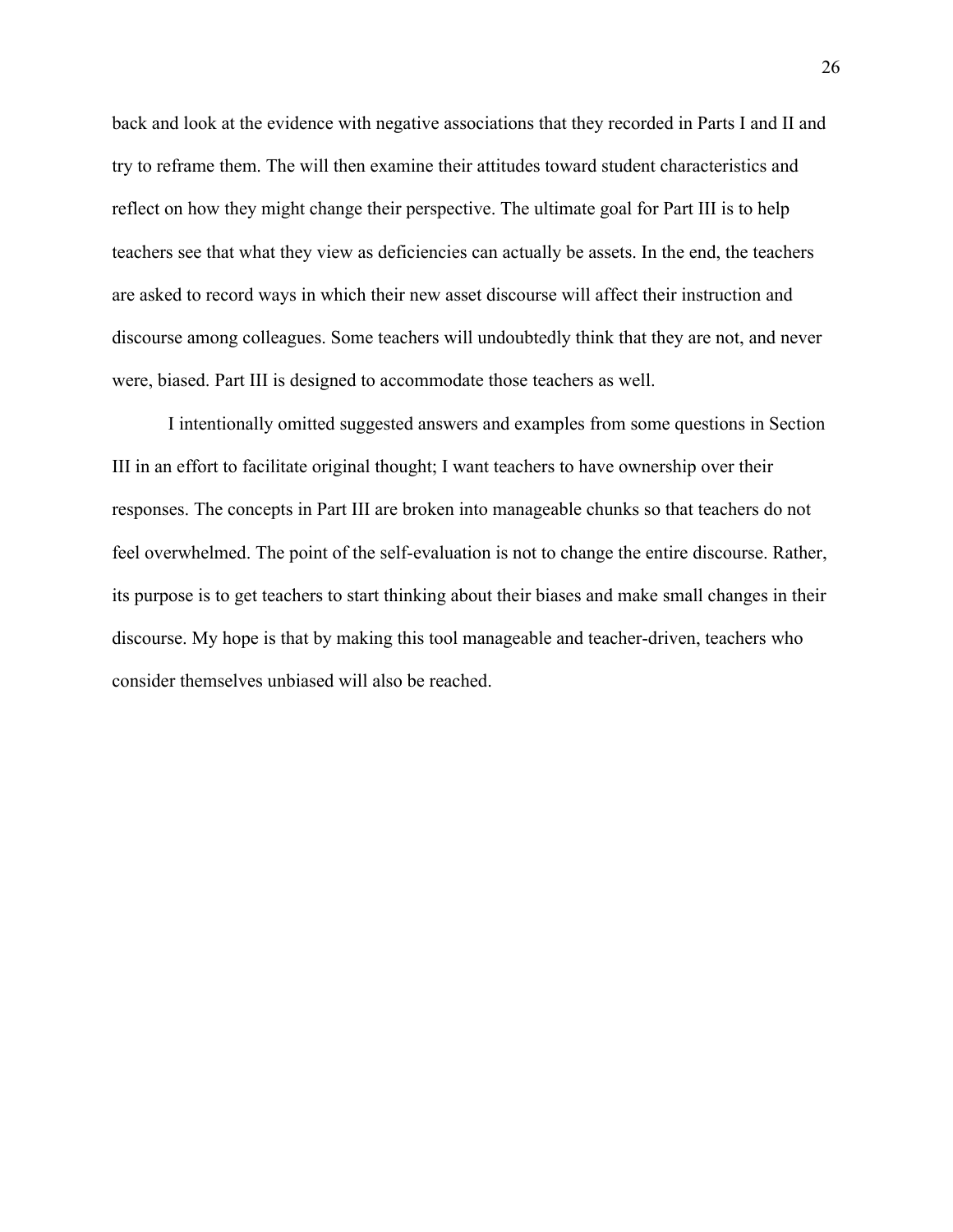## **Self-Evaluation of Educator-Student Interactions**

## **Part I [First steps in Identifying (i.e. discovering) Bias]**

- 1. Take a moment to think about a student you have met within the last few days. Then, answer the questions below.
	- a. The characteristics that stood out *the most* to you when you *first* met the new student were... (check all that apply) (Johnson et al., 2017)

| Clothing             |  |
|----------------------|--|
| Intelligence         |  |
| Personality          |  |
| English Proficiency  |  |
| Attitude             |  |
| Socioeconomic Status |  |
| Other:               |  |

b. What inferences did you make about the student after knowing them for a day or two? Circle all descriptors that apply. (Adair et al., 2017; Johnson et al., 2017)

| low             | English proficient | challenging    |
|-----------------|--------------------|----------------|
| English learner | well-behaved       | high-achieving |
| smart           | unmotivated        | other:         |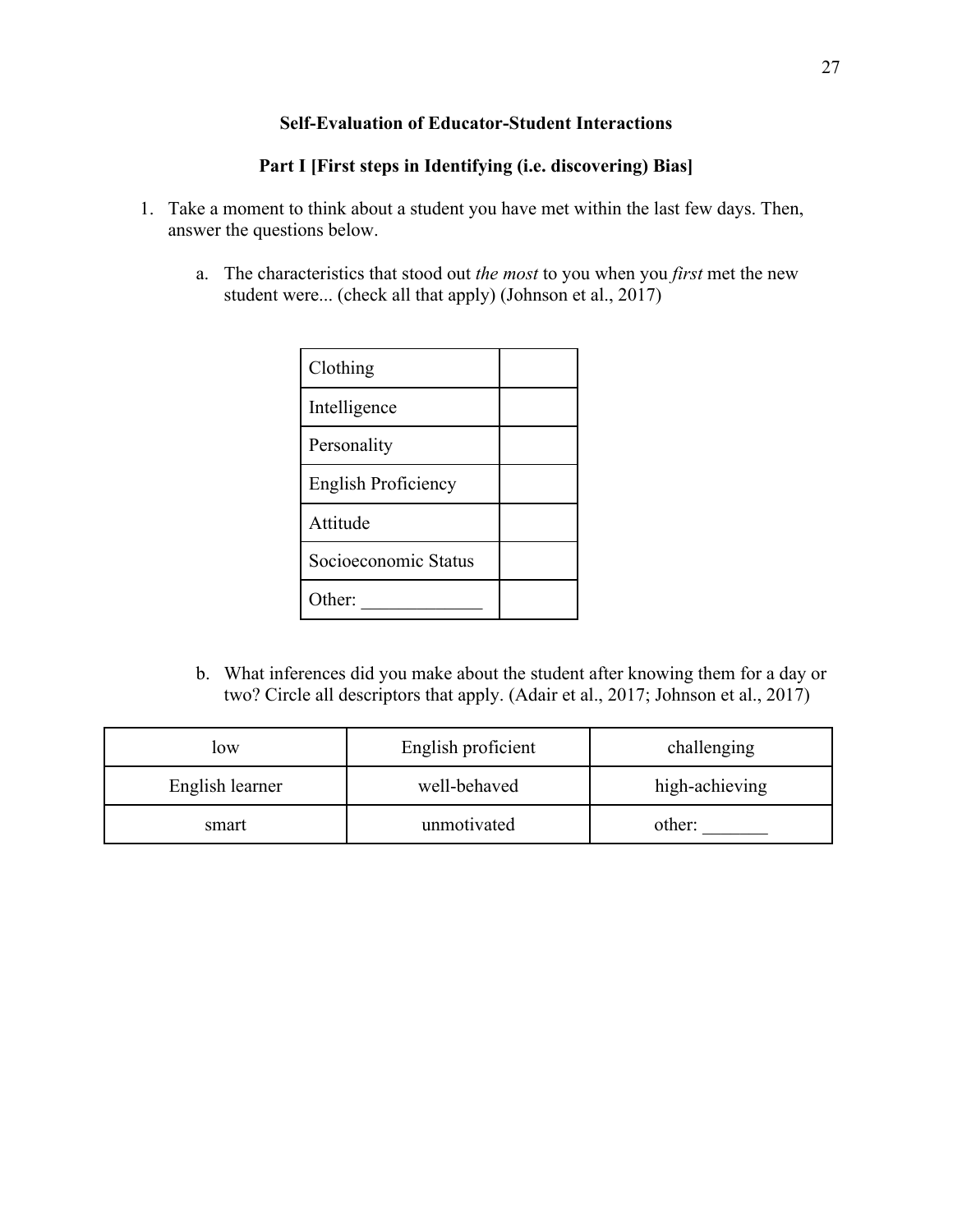c. For each descriptor you chose in (b), what was the evidence that supports your choice? (Johnson et al., 2017; Adair et al., 2017)

| <b>Descriptor</b> | <b>Evidence</b>                          |
|-------------------|------------------------------------------|
| ex. smart         | made an intelligent comment during class |
| ex. unmotivated   | student's head was down during work time |
|                   |                                          |
|                   |                                          |
|                   |                                          |
|                   |                                          |

d. What inferences did you make about the student's parents/guardians and home life after knowing them for a day or two? Circle all descriptors that apply. (Adair et al., 2017; Johnson et al., 2017)

| uneducated        | overwhelmed      | successful    |
|-------------------|------------------|---------------|
| needs interpreter | poor             | stable        |
| unstable          | interested       | educated      |
| privileged        | English-speaking | working-class |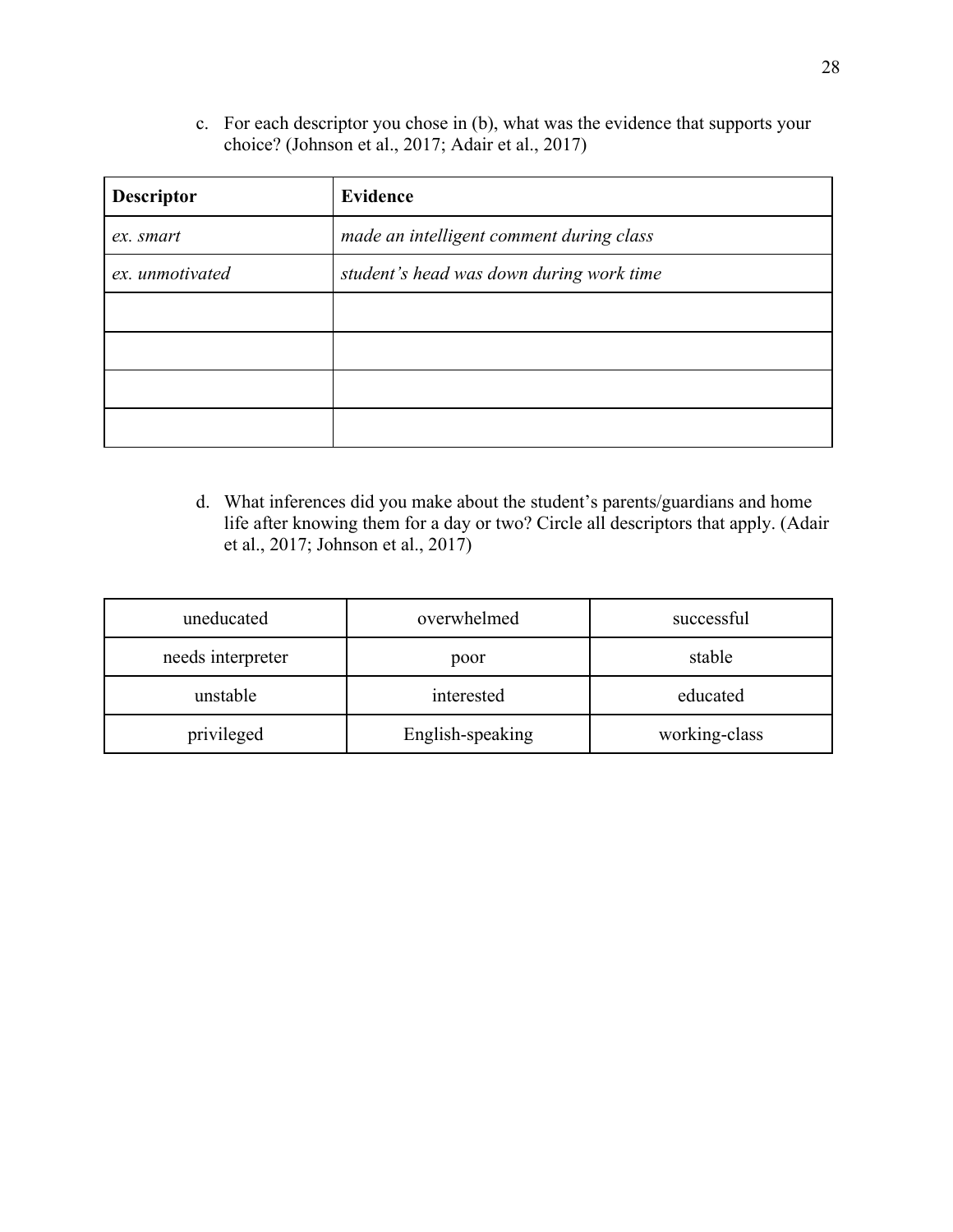e. For each descriptor you chose in (d), what was the evidence that supports your choice? (Adair et al., 2017; Johnson et al., 2017)

| <b>Description</b>    | <b>Evidence</b>                                           |
|-----------------------|-----------------------------------------------------------|
| ex. working-class     | student mentioned their father is a construction worker   |
| ex. needs interpreter | tried to call home but could not reach an English speaker |
|                       |                                                           |
|                       |                                                           |
|                       |                                                           |
|                       |                                                           |
|                       |                                                           |

- 2. Imagine a hypothetical scenario that takes place within the first two months of school in which you and this student interact. The interaction can be positive, negative, or neutral. Use the following questions (a-e) to conjecture your shared understanding of the context and how you each might respond to the other. (Fairclough, 2015)
	- a. Briefly describe the scenario. *Ex. The student arrives late to class, and I ask them for a pass.*
	- b. What do you understand about the context? What does your student understand about the context? [Shared understanding of context] *Ex. My understanding is that being on time is necessary for learning. I think the student might not understand the importance of being on time.*
	- c. What do you say to the student? How do they respond? [Producing text based on presuppositions] *Ex. I ask for a pass and they say they don't have one. I tell them they need to be on time, and they nod.*
	- d. Imagine that the student's response in question (c) was not what you were expecting. How would you react? [Using member resources to navigate unfamiliar situations] *Ex. If they talked back to me, I would become frustrated and send them into the hallway to have a one-on-one conversation with them.*
	- e. What consequence would the student experience? [power dynamics] *Ex. They would miss important class time, and I would mark them tardy.*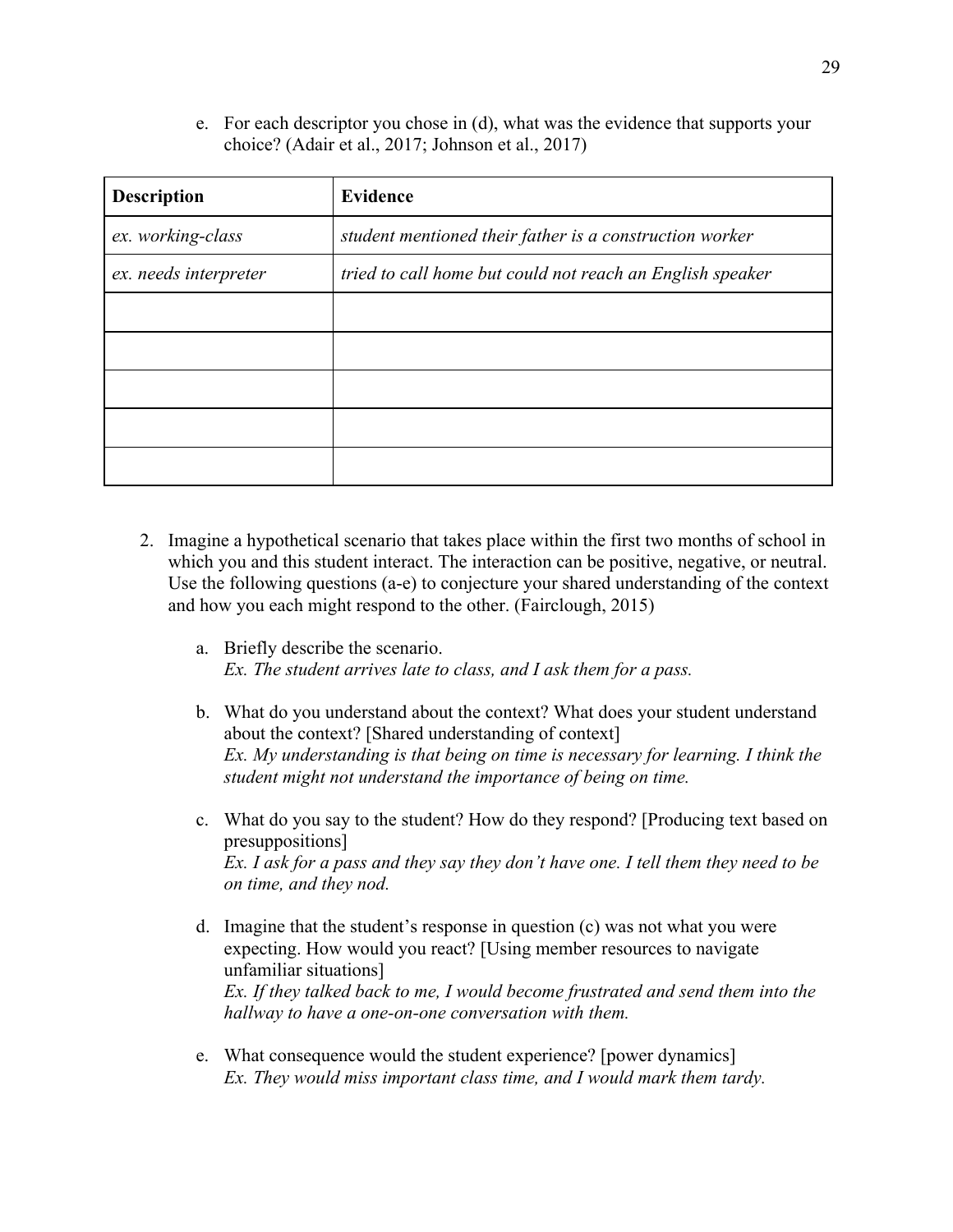## **Mentally Prepare for Part II**

In preparation for Part II of this self evaluation, over the next few months...

- Take mental notes of interactions that are similar to the one described above that you have with a variety of different types of students. Jot them down if you wish.
- Take mental notes of the relationship dynamics between you and a variety of your students. Jot them down if you wish. (Hughes et al., 2005)

## **Part II [Analysing how bias affects the educational opportunities we provide to students]**

- 1. Think of a student who is distinctly different from the student you thought of in Part I (i.e. a student who fits different descriptors from the ones you chose in Part I). Think back to a recent interaction you had with the student. The incident should be the same as or similar to the hypothetical incident described in Part I. Analyze your interaction with the student (Fairclough, 2015).
	- a. Describe the incident [situational setting] as well as your understanding of the context and your student's understanding of the context [shared understanding of context]. Note similarities and differences between you and your student in regards to understanding of context. *Ex. The student was late to social studies class and did not have a pass. Both the student and I know that being on time is important for learning.*
	- b. What did you say to the student [producing text based on presuppositions], and how did they respond [using member resources to navigate an unfamiliar situation]? *Ex. I asked if they had a pass. They said no and apologized.*
	- c. Describe your response to the student and the consequences the student experienced [power dynamics; using member resources to navigate an unfamiliar situation]. *Ex. I did not say anything. I forgot to mark them tardy while taking attendance.*

*By the time I remembered, attendance had already been finalized in the office, so it was too late to change it.*

d. What were the consequences for the student [power dynamics]? *Ex. They missed the warm up.*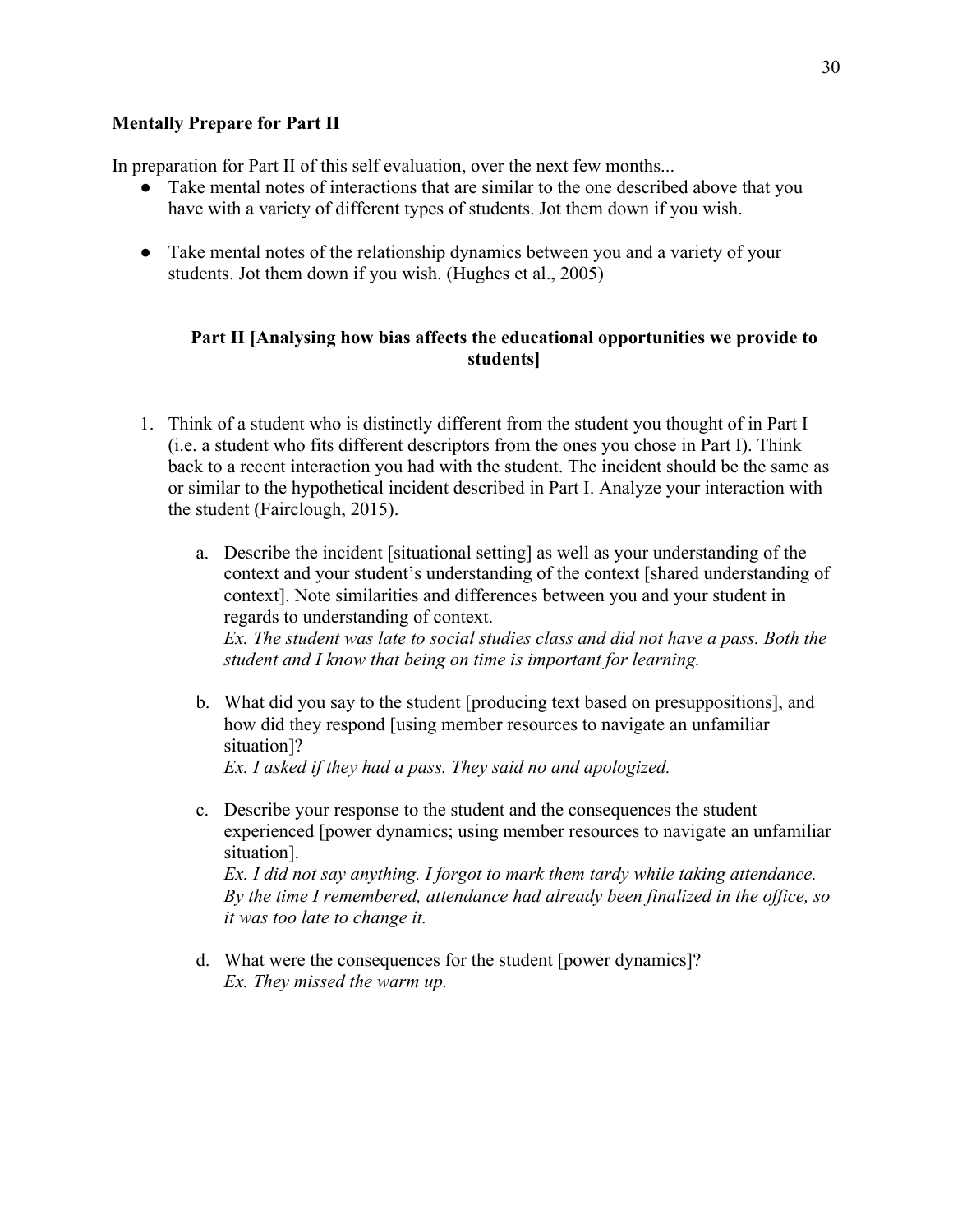e. Write four adjectives to describe inferences you have made about this student and their family/home life. Write the evidence that led you to make these inferences. (Adair et al., 2017; Johnson et al., 2017)

| <b>Descriptor</b> | <b>Evidence</b>                   |
|-------------------|-----------------------------------|
| ex. diligent      | always uses work time wisely      |
| ex. educated      | makes comments beyond their years |
|                   |                                   |
|                   |                                   |
|                   |                                   |

2. Compare your analysis from this section to the hypothetical scenario you wrote about in Part I. (Adair et al., 2017)

List the differences and similarities you notice between the two scenarios in regard to...

- a. context -
- b. responses and reactions -
- c. consequences -
- 3. Reflect on your responses to question 2.
	- a. Did both students (hypothetically and realistically) experience you, as a teacher, in a similar way? What was the same? What was different? (Adair et al., 2017)
	- b. Do the similarities and differences from part (a) scale to greater educational issues and opportunities (grading, academic rigor, discipline practices, etc.) in your teaching? (Adair et al., 2017)
	- c. Are you objective about your students' achievement regardless of the nature of your relationship with them? (Hughes et al., 2005)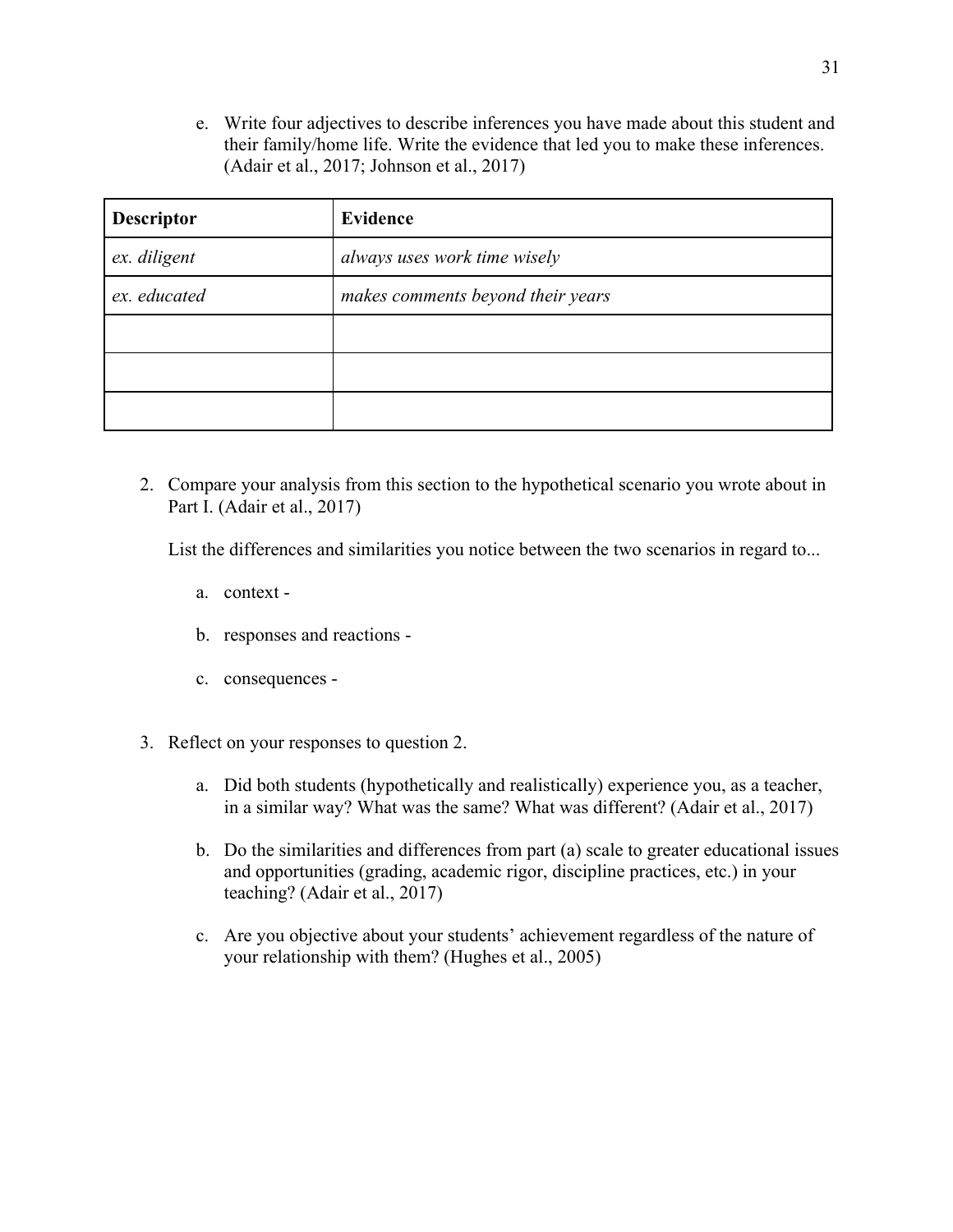## **Mentally Prepare for Part III**

In preparation for Part III of this self evaluation, over the next few months...

- Take mental notes of your interactions with different types of students. Are you behaving differently toward certain students and/or providing different educational opportunities?
- Take mental notes of the relationship dynamics between you and students whom you may consider challenging or unmotivated. Jot them down if you wish. (Hughes et al., 2005)

## **Part III [Shifting toward asset discourse]**

In this section, you will synthesize the information you gathered in Parts I and II to either reinforce or shift toward an asset discourse in regard to your students.

1. Look back at the evidence you recorded in Parts I and II. [Be aware of student differences being a resource rather than an obstacle.] (Alford, 2014)

Write down the pieces of evidence that you generally associate with negative feelings such as anxiety, discomfort, stress, and frustration. These items may be associated with either or both of the students from Parts I and II.

**Evidence with negative associations from Parts I and II** *ex. tried to call home but could not reach an English speaker*

- 2. Think about your student's (or students') agency in regard to the evidence listed above. What factors are within your student's control? What factors are out of their control? [A major component of asset discourse is recognizing and capitalizing on student agency in difficult situations.] (Shapiro & MacDonald, 2017)
- 3. Think about how the evidence from question 1 can impact the classroom community. Answer questions (a-d).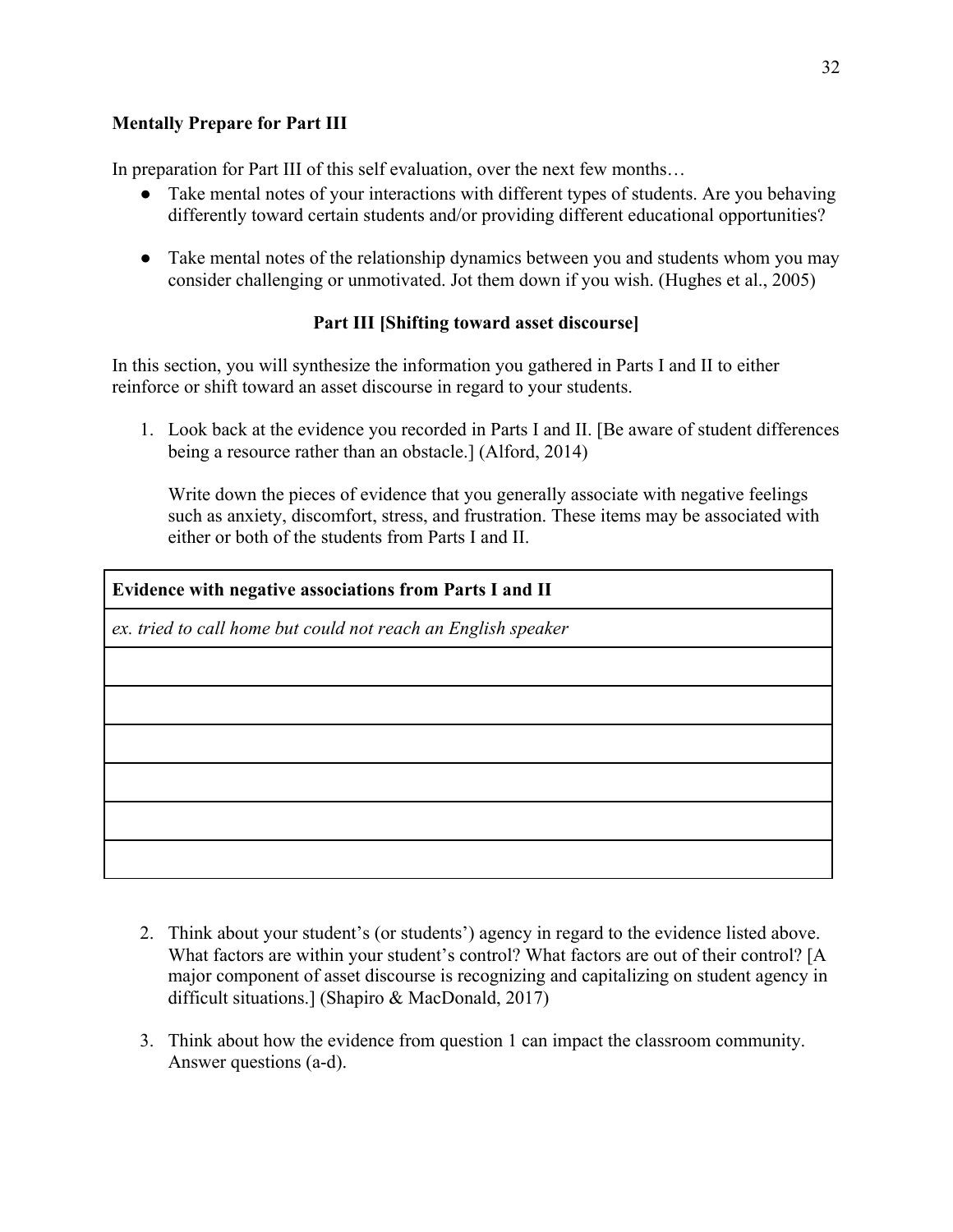- a. What perspective could this student bring to the classroom community that would otherwise not be there? (Roy & Roxas, 2011)
- b. How could you leverage this student's differences to help achievement for other students in the class? (Alford, 2014; Roy & Roxas, 2011)
- 4. Write down one word or phrase from your lexicon that you use when discussing students who generally exhibit the same evidence that you wrote in question 1. (Alford, 2014)

Think of one word or phrase that could replace what you wrote above. (Alford, 2014)

5. Think about your student from question 1 of Part I. Were there any misconceptions you had about your student right after meeting them? If so, what were they?

#### **Moving Forward**

- 6. How will your discourse among colleagues change after completing this evaluation? How will it stay the same?
- 7. How will your interactions with students change? How will they stay the same?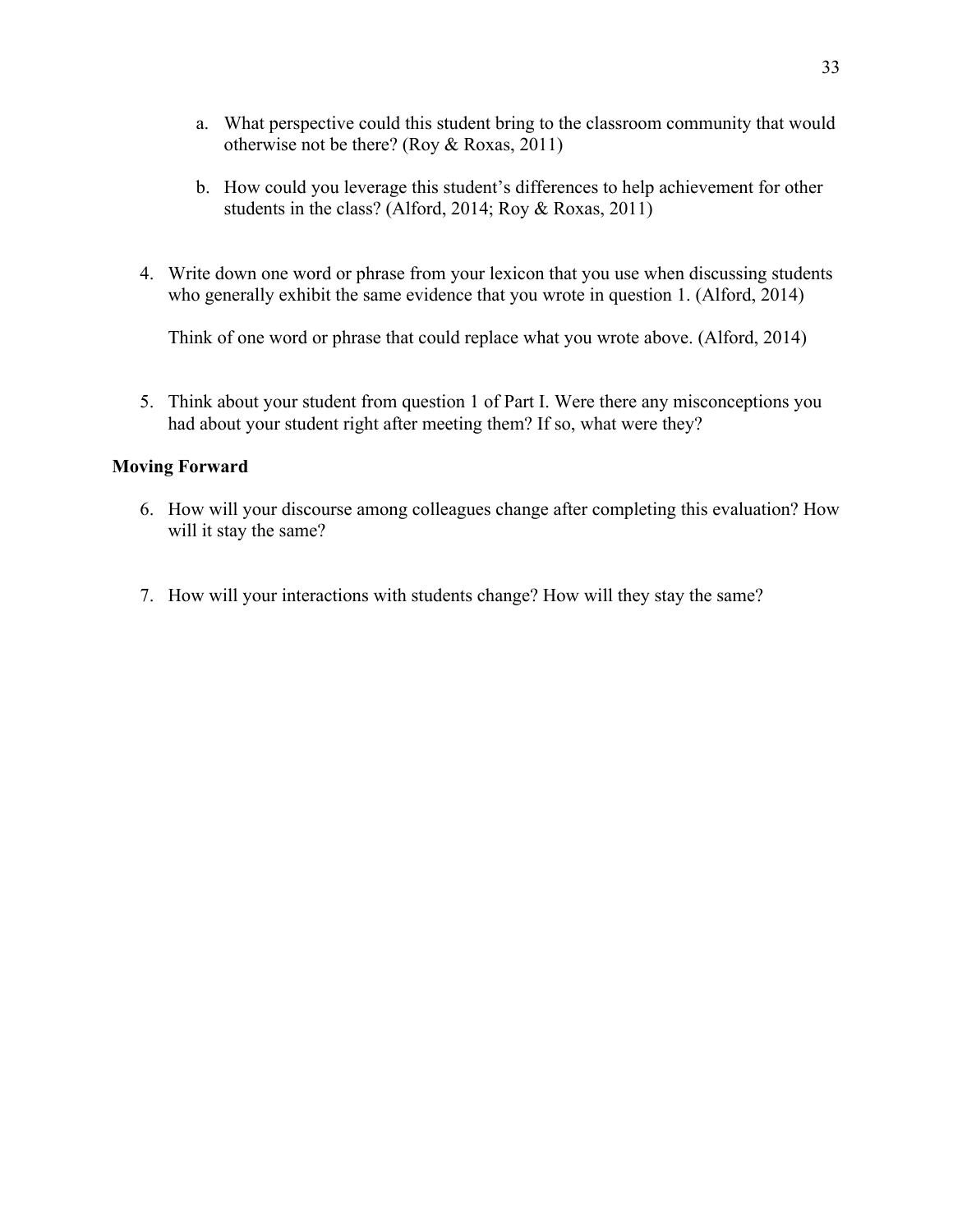#### **CHAPTER IV: DISCUSSION AND CONCLUSION**

#### **Summary**

The ultimate goal of this thesis was to contribute to changing the EL experience in public education. In conducting my research, I wanted to get to the root of the struggles that ELs experience in their educational journey. I came up with three questions that I considered relevant to my goal. These questions formed the basis of the professional development tool that I created in hopes that it would lead to change in the system. I first sought to answer the question of what causes people in the education system to engage in a pervasive discourse that so negatively portrays ELs. The research suggested that the main contributing factor was power dynamics. In society, the dominant group determines what is acceptable (Avineri & Johnson, 2017; Fairclough, 2015; Paugh & Dudley-Marling, 2011). As far as ELs are concerned, this is significant because the dominant group determines what language in society is acceptable (i.e. they determine what constitutes proper English). This also concerns ELs because the dominant group places responsibility for achievement on EL families (Adair et al., 2017; Johnson et al., 2017). Families of EL students often come from a different perspective or live in a paradigm that differs from the dominant group.

In order to reach my goal for this paper, I searched for answers regarding how the deficit discourse affects EL students academically and socially. I found that because of the deficit discourse, the educational opportunities of EL students are impacted. They are oftentimes limited to opportunities that do not challenge them (Adair et al., 2017; Allington & McGill-Franzen, 1989; Dyson & Labbo, 2003) and their struggles are left unaddressed (Matthieson, 2017; Paugh & Dudley-Marling, 2011). Educational policies such as English-only policies, which are driven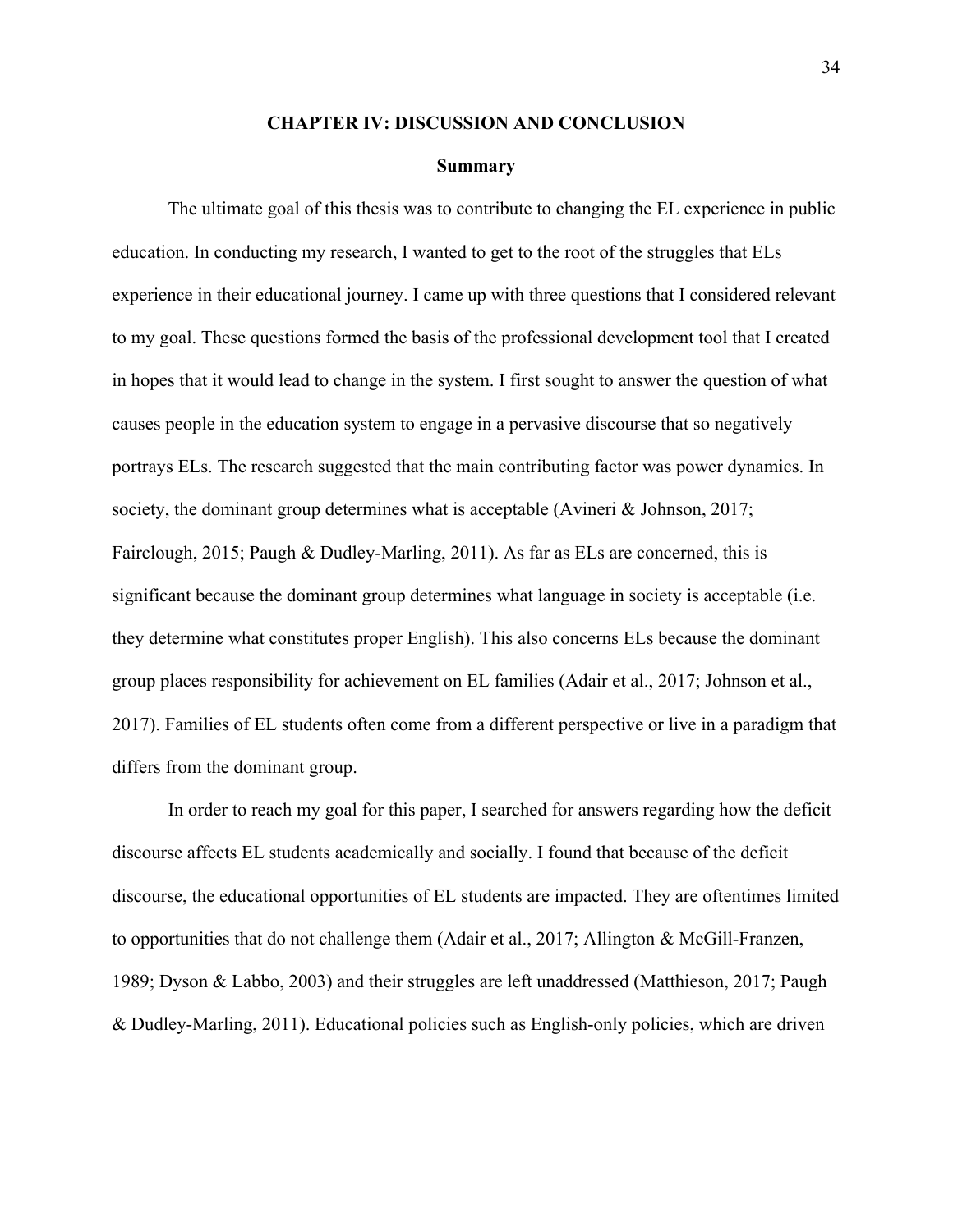by deficit discourse, are also harmful to ELs (Hogarth, 2017; Paugh & Dudley-Marling, 2011; Pulinx et al., 2015; Viesca, 2013).

Finally, I searched the literature for ways educators can help eliminate the deficit discourse. Three main themes emerged. Perhaps the most critical idea that was suggested in the literature is that educators must start engaging in asset discourse by recognizing that student struggles are often actually their strengths (Alford, 2014; Shapiro & Macdonald, 2017). Another shift that educators need to make to mitigate deficit discourse is to increase tolerance and fluidity in language learning. To change the discourse, teachers must start recognizing that there are many forms of English that are equally complex and should be considered acceptable in addition to Standard English (Bacon, 2017). Another way to mitigate the deficit discourse is to address student struggles holistically rather than in isolation (Hughes et al., 2005; Paugh & Dudley-Marling, 2011).

#### **Professional Application**

The self-evaluation was created so teachers would have a guide in their journey toward promoting equity in their practice. The purpose of the tool is to open teachers' eyes to how their biases affect their teaching. Changing one's mindset is undoubtedly a slow process that requires deep reflection, humility, and motivation. Deficit discourse cannot be changed overnight. Therefore, this tool is meant to serve as a launchpad to get teachers thinking about the issue. This tool will help educators begin to change the deficit discourse by making them aware of their biases and helping them find a way to start engaging in an asset discourse.

Change in this area is likely to come about only if teachers have ownership and investment in the process. This tool is applicable because it compels teachers to think deeply about their practice. It does not lead teachers down a particular path to a predetermined end;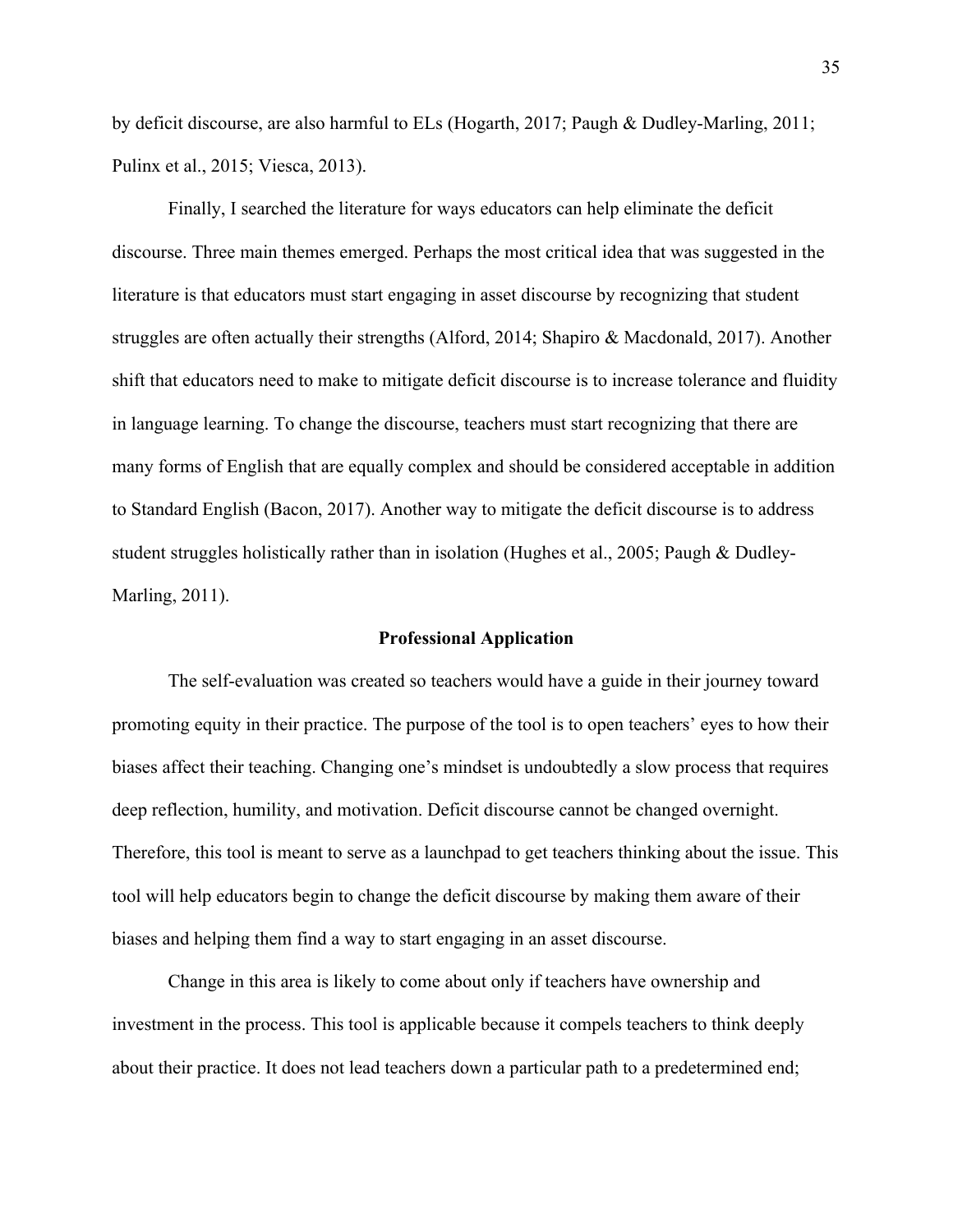rather, it leaves room for and celebrates any amount of progress in the realm of discovering and eliminating bias, from a major turnaround down to the simple planting of a seed. By asking questions that probe independent thought, rather than the author's premeditated answers, teachers will be allowed to invest to whatever extent they are comfortable. The hope is that an invested feeling will grow, and a change in discourse will follow in time.

I asked two colleagues, a high school math teacher and a high school social studies teacher, to test the self-evaluation and provide feedback regarding their overall impressions. Both are strong veteran teachers who are reflective about their practice. One colleague said that she thought it was good to be able to reflect on her students and that the self-evaluation was insightful. She also said that overall, the self-evaluation was clear and the examples given were helpful. I also received feedback regarding what I might want to modify or rewrite in the selfevaluation. My colleague noted that it would be helpful to allow teachers to brainstorm answers to questions before being given examples or items to select from a list. She remarked that the open-ended questions were good for eliciting deep self-reflection and that perhaps more of the questions could be reworded to be more open-ended. It was difficult for her to respond to the parts of the self-evaluation that required creating hypothetical scenarios. In the future, when more of my colleagues have tested the self-evaluation, I will consider making modifications based on this feedback. Future iterations of the self-evaluation might include more guidance on selecting students and student-teacher interactions for reflection as well as a section at the beginning that allows teachers to think about their students more holistically before digging into the specifics of their first impressions.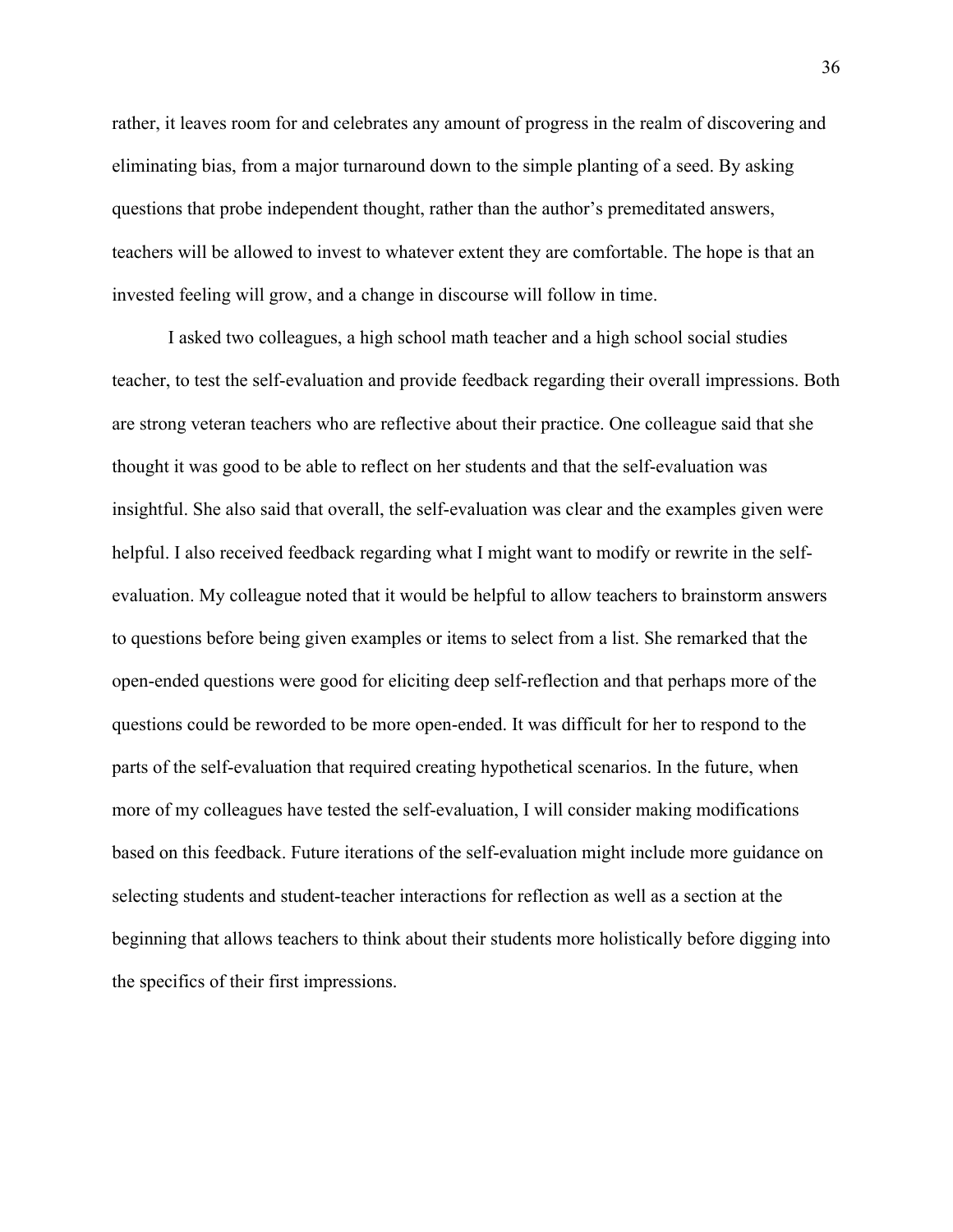#### **Limitations of Research**

A great deal of literature exists on the topic of deficit discourse. Most of my research was limited to articles written within the past fifteen years covering the EL student group. I found a lot of research on the topic of grading and achievement, but I did not find as much literature on the topic of student discipline as I had expected. Common limitations in the research were researcher bias, lack of diversity among participants, and the inability to generalize results or translate them to other student groups.

The self-evaluation has weaknesses as well. Some variables, such as student age and content area, are unaccounted for in this tool. Some teachers might vary their behavior toward students of different ages. For example, if a teacher writes about a ninth grader in Part I and a twelfth grader in Part II, the results might vary simply because of the age discrepancy. Also, it is possible that a teacher might have difficulty identifying a common scenario (or two that are similar enough) that occurs with two opposite students to ensure reliable results.

Excluded from the scope of the self-evaluation, but still entirely relevant, is an exercise that involves helping teachers identify possible biases toward Standard English and against equally complex English dialects such as African American Vernacular English or Spanglish. Bacon's (2017) study provides an excellent activity in which teachers evaluate the writings from both a student and a professional poet and then compare evaluations. Ideally, an activity similar to this one would be included in this professional development tool so that teachers begin to have an understanding of the various forms of English that could be considered acceptable. For the sake of manageability, this was excluded from the self-evaluation.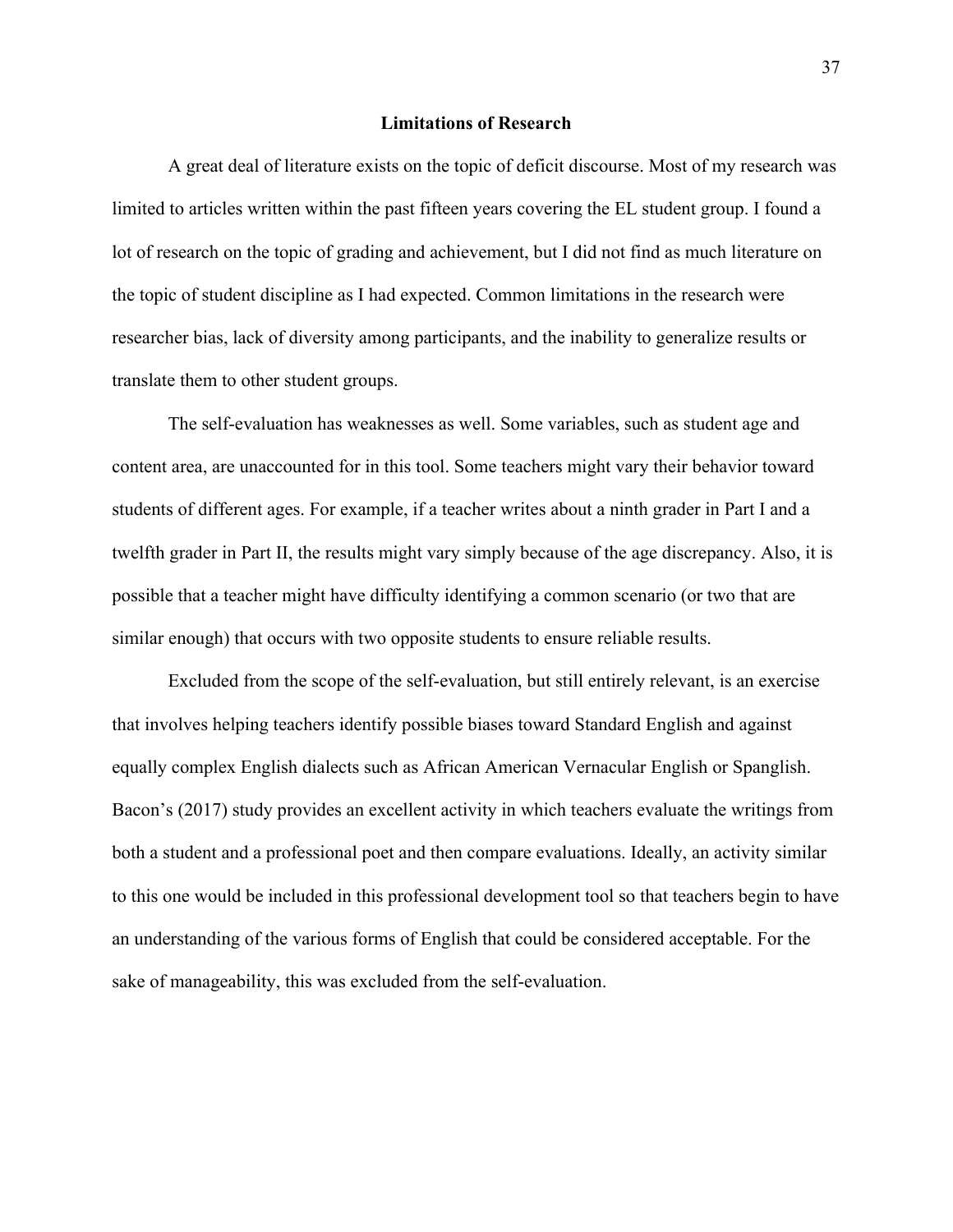#### **Implications of Future Research**

Whether this tool will actually fulfill the purpose for which it was created remains to be seen. Before drawing any conclusions as to the success of the self-evaluation, it is necessary to pilot this tool with a group of educators and triangulate data based on their feedback and the retention of the concepts at a later date. It would be worthwhile to research and develop a tool that examines whether teachers develop and sustain asset discourse over time. Since the current tool does not offer any follow-up, there is no way to track its longterm success.

To make the self-evaluation more comprehensive, a valuable addition might be an element that speaks to the evolution of language over time. Teachers often become caught in a pattern of only accepting Standard English. Perhaps if they had a deeper understanding of the natural changes all languages go through over time, it would be easier for them to include a variety of English dialects in their perception of academically acceptable English. One can imagine that this would be a huge contributing factor to turning toward asset discourse.

Research regarding teacher interest, reactions, and attitudes toward professional development in general also merits further consideration. The self-evaluation could be made more amiable for teachers if revised through that lens. It might also be generalizable to teachers of other student groups such as students with learning differences and Emotional Behavioral Disorder as well as those who are homeless or highly mobile. Further research about how to reach teachers who struggle with internal biases against these student groups may be warranted.

#### **Conclusion**

There is a clear connection between deficit discourse and EL achievement. The way teachers perceive students affects the way they treat them, and the treatment of ELs affects their academic achievement. Academic performance of ELs is suffering. If we can get at the root of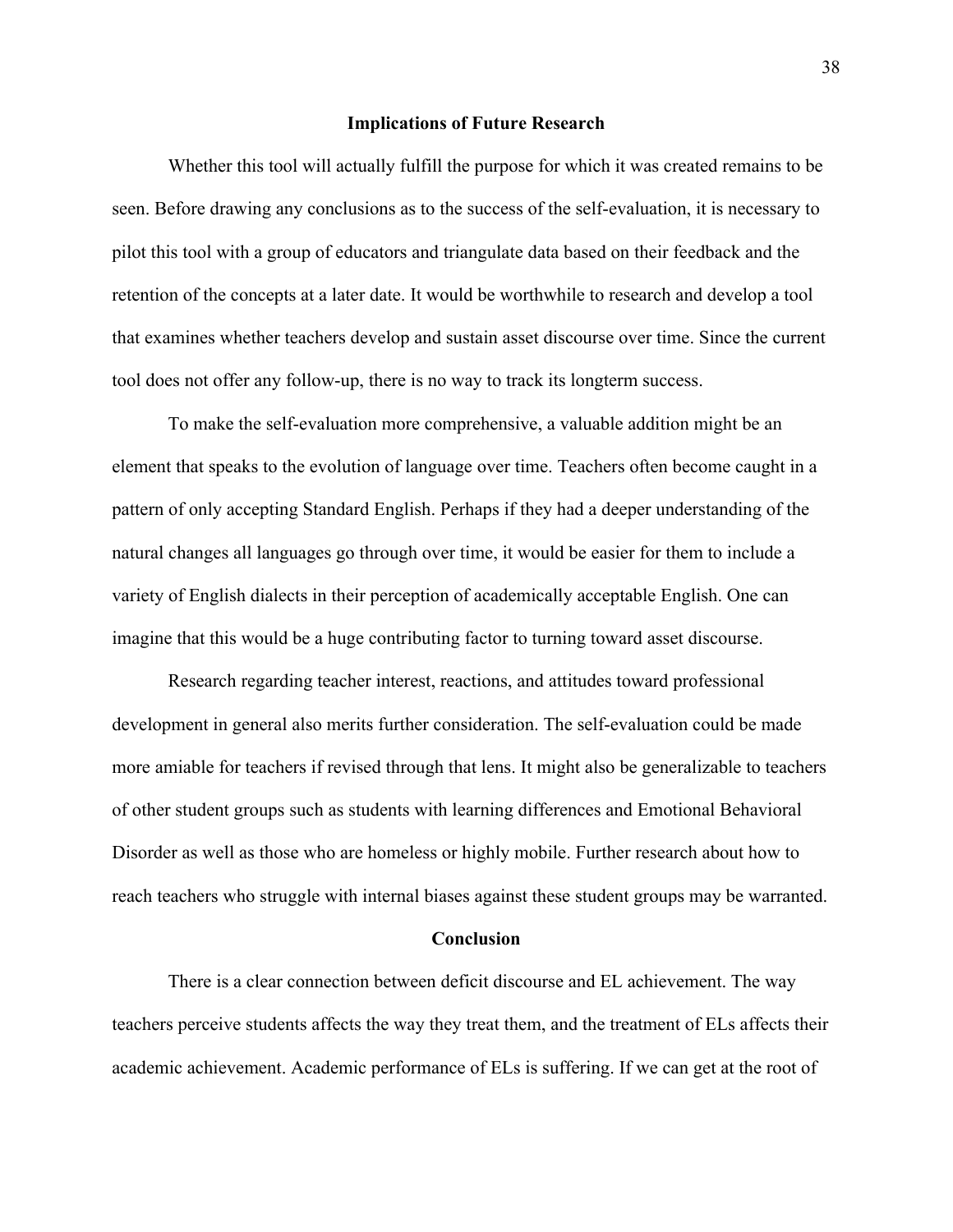implicit bias and turn the discourse around, we can improve student achievement. Once teachers become aware of their biases and learn how to change their preconceptions, they can start to make changes in their practice.

We need to change the EL educational experience. ELs are capable of achieving at higher levels than what the data indicates, and teachers are responsible for fostering this growth. Teachers have an enormous impact on all of their students. If they see all of their students as capable and motivated, they can be catalysts of success for their ELs so that they can receive the education they deserve.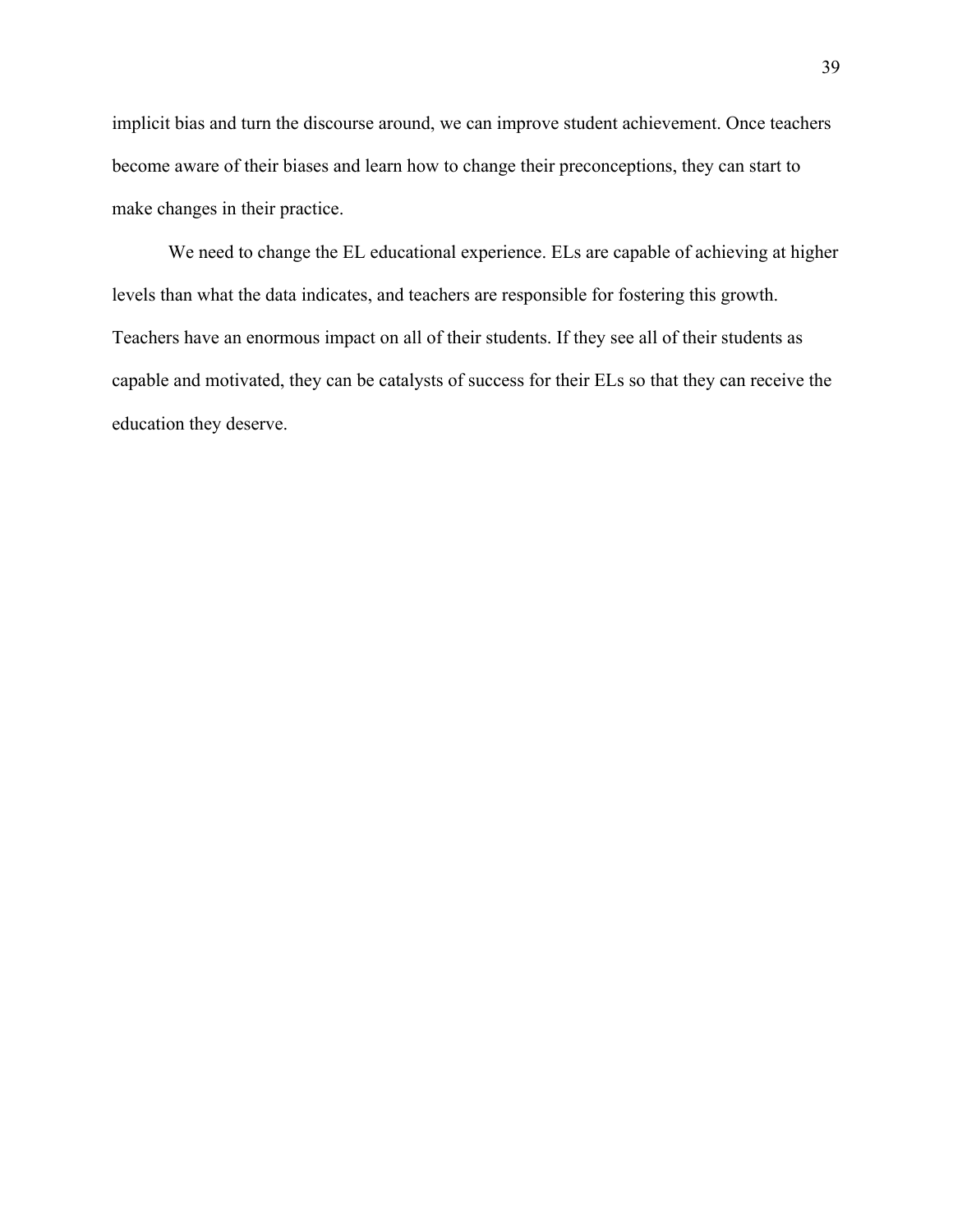#### **References**

- Adair, J. K., Colegrove, K. S., & Mcmanus, M. E. (2017). How the word gap argument negatively impacts young children of Latinx immigrants' conceptualizations of learning. *Harvard Educational Review, 87*(3), 309–334. https://doi.org/10.17763/1943-5045- 87.3.309
- Alford, J. H. (2014). "Well, hang on, they're actually much better than that!": Disrupting dominant discourses of deficit about English language learners in senior high school English. *English Teaching: Practice and Critique, 13*(3), 71–88. https://eric.ed.gov/contentdelivery/servlet/ERICServlet?accno=EJ1050176
- Anderson-Clark, T. N., Green, R. J., & Henley, T. B. (2008). The relationship between first names and teacher expectations for achievement motivation. *Journal of Language and Social Psychology*, *27*(1), 94–99. https://doi.org/10.1177/0261927X07309514
- Bacon, C. K. (2017). Dichotomies, dialects, and deficits: Confronting the "Standard English" myth in literacy and teacher education*. Literacy Research: Theory, Method, and Practice. 66,* 341–357. https://doi.org/10.1177/2381336917719255
- Briscoe, F. M. (2014). The biggest problem: School leaders' covert construction of Latino ELL families--Institutional racism in a neoliberal schooling context. *Journal of Language, Identity, and Education*, *13*(5), 354–373. https://doi.org/10.1080/15348458.2014.958041
- Chen, D. W., Nimmo, J., & Fraser, H. (2009). Becoming a culturally responsive early childhood educator: A tool to support reflection by teachers embarking on the anti-bias journey. *Multicultural Perspectives*, *11*(2), 101–106. https://doi.org/10.1080/ 15210960903028784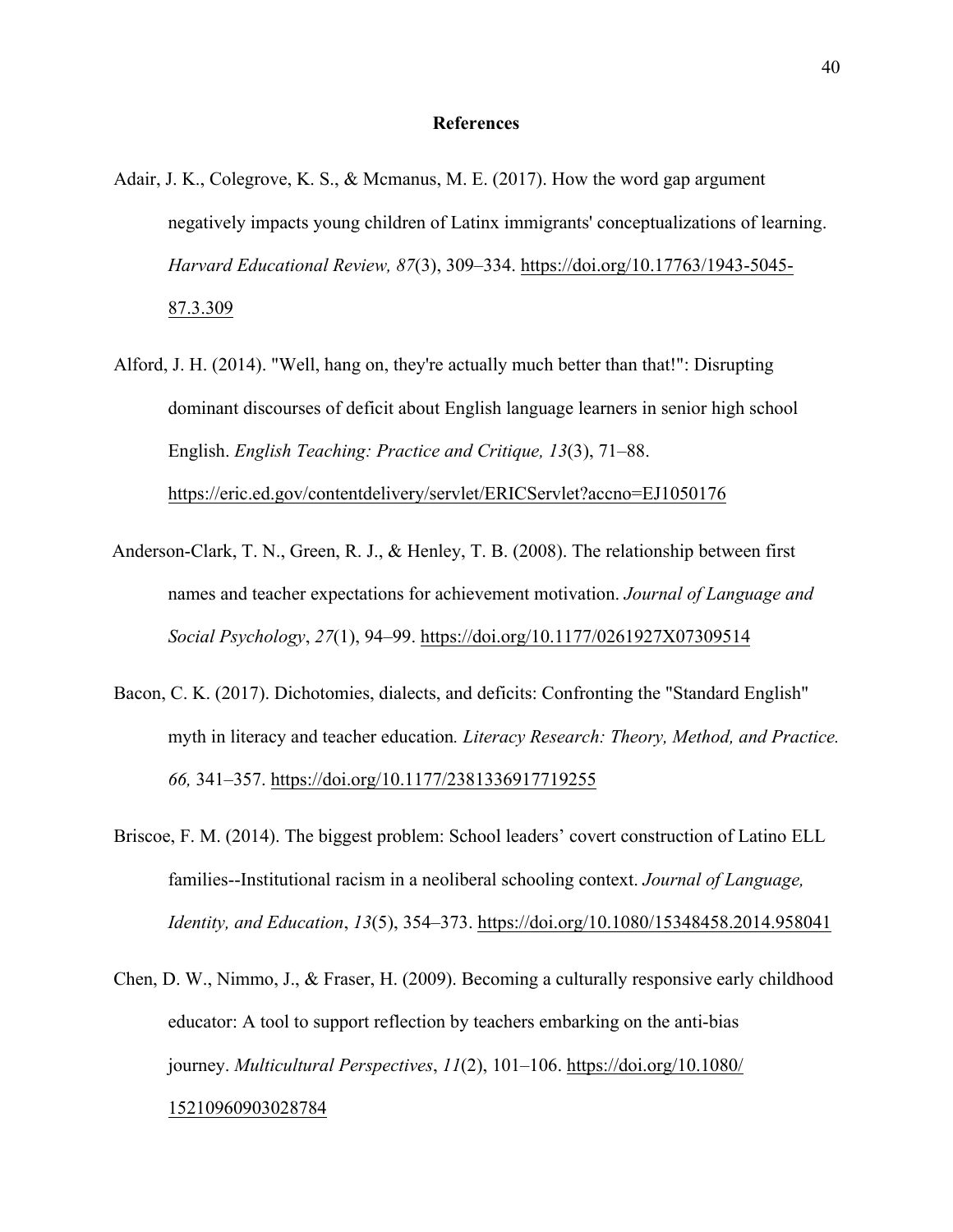- Dyson, A. H., & Labbo, L. D. (2003). Popular literacies and the "all" children: Rethinking literacy development for contemporary childhoods. *Language Arts, 81*(2), 100–109.
- Ennser-Kananen, J., & Leider, C.M. (2018). Stop the deficit: Preparing pre-service teachers to work with bilingual students in the United States. In P. Romanowski & M. Jedynak (Eds.), *Current research in bilingualism and bilingual education* (pp. 173–190). Springer. https://doi.org/10.1007/978-3-319-92396-3

Fairclough, N. (2015). *Language and power* (3rd ed.). Routledge.

- Hart, B., & Risley, T. R. (2003). The early catastrophe: The 30 million word gap. *American Educator*, *27*(1), 4–9. https://www.bilingualpreschool.org/wp-content/uploads/2016/08/The-Early-Catastrophe-The-30-Million-Word-Gap-by-Age-3.pdf
- Hogarth, M. (2017). Speaking back to the deficit discourses: A theoretical and methodological approach. *Australian Educational Researche*r, *44,* 21–34. https://doi.org/10.1007/s13384- 017-0228-9
- Hughes, J. N., Gleason, K. A., & Zhang, D. (2005). Relationship influences on teachers' perceptions of academic competence in academically at-risk minority and majority first grade students. *Journal of School Psychology, 43,* 303–320. https://doi.org/10.1016/ j.jsp.2005.07.001
- Johnson, E. J., Avineri, N., & Johnson, D. C. (2017). Exposing gaps in/between discourses of linguistic deficits. *International Multilingual Research Journal, 11*(1), 5–22. http://dx.doi.org/10.1080/19313152.2016.1258185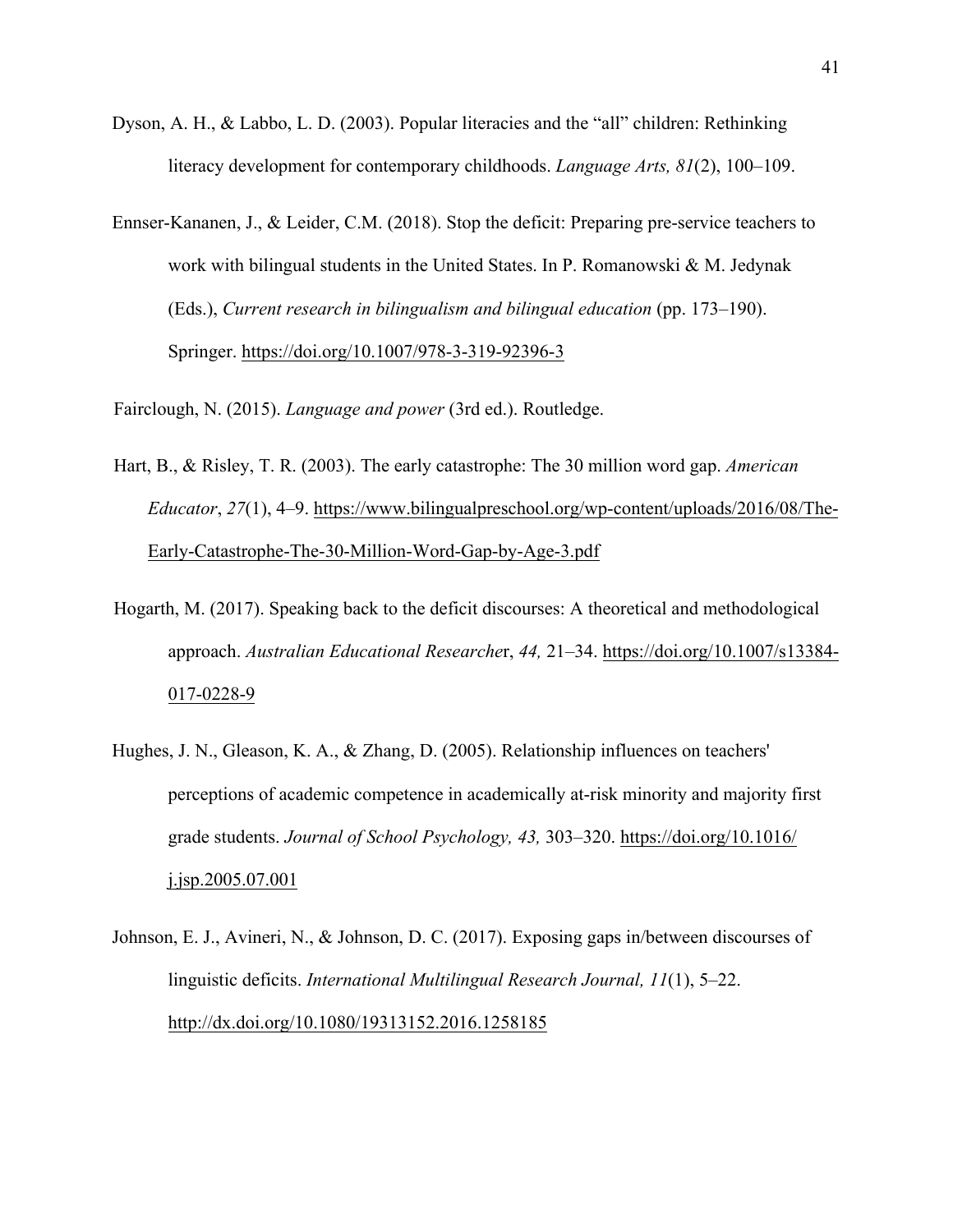- Matthiesen, N. C. L. (2017). Working together in a deficit logic: Home-school partnerships with Somali diaspora parents. *Race, Ethnicity and Education*, *20*(4), 495–507. http://dx.doi.org.ezproxy.bethel.edu/10.1080/13613324.2015.1134469
- Paugh, P. C., & Dudley-Marling, C. (2011). "Speaking" deficit into (or out of) existence: How language constrains classroom teachers' knowledge about instructing diverse learners. *International Journal of Inclusive Education, 15*(8), 819–833. https://dx.doi.org/ 10.1080/13603110903437144

Project Implicit. (2011). *Preliminary information.* https://implicit.harvard.edu/implicit/ takeatest.html

- Pulinx, R., Van Avermaet, P., & Agirdag, O. (2017). Silencing linguistic diversity: The extent, the determinants and consequences of the monolingual beliefs of Flemish teachers. *International Journal of Bilingual Education and Bilingualism, 20*(5), 542–556. https://dx.doi.org/10.1080/13670050.2015.1102860
- Roy, L. A., & Roxas, K. C. (2011). Whose deficit is this anyhow? Exploring counter-stories of Somali Bantu refugees' experiences in "doing school." *Harvard Educational Review*, *81*(3), 521–542. https://doi.org/10.17763/haer.81.3.w441553876k24413
- Shapiro, S., & MacDonald, M. T. (2017). From deficit to asset: Locating discursive resistance in a refugee-background student's written and oral narrative. *Journal of Language, Identity, and Education, 16*(2), 80–93. https://dx.doi.org/10.1080/15348458.2016.1277725
- Sue, D. W., Capodilupo, C. M., Torino, G. C., Bucceri, J. M., Holder, A. M. B., Nadal, K. L., & Esquilin, M. (2007). Racial microaggressions in everyday life: Implications for clinical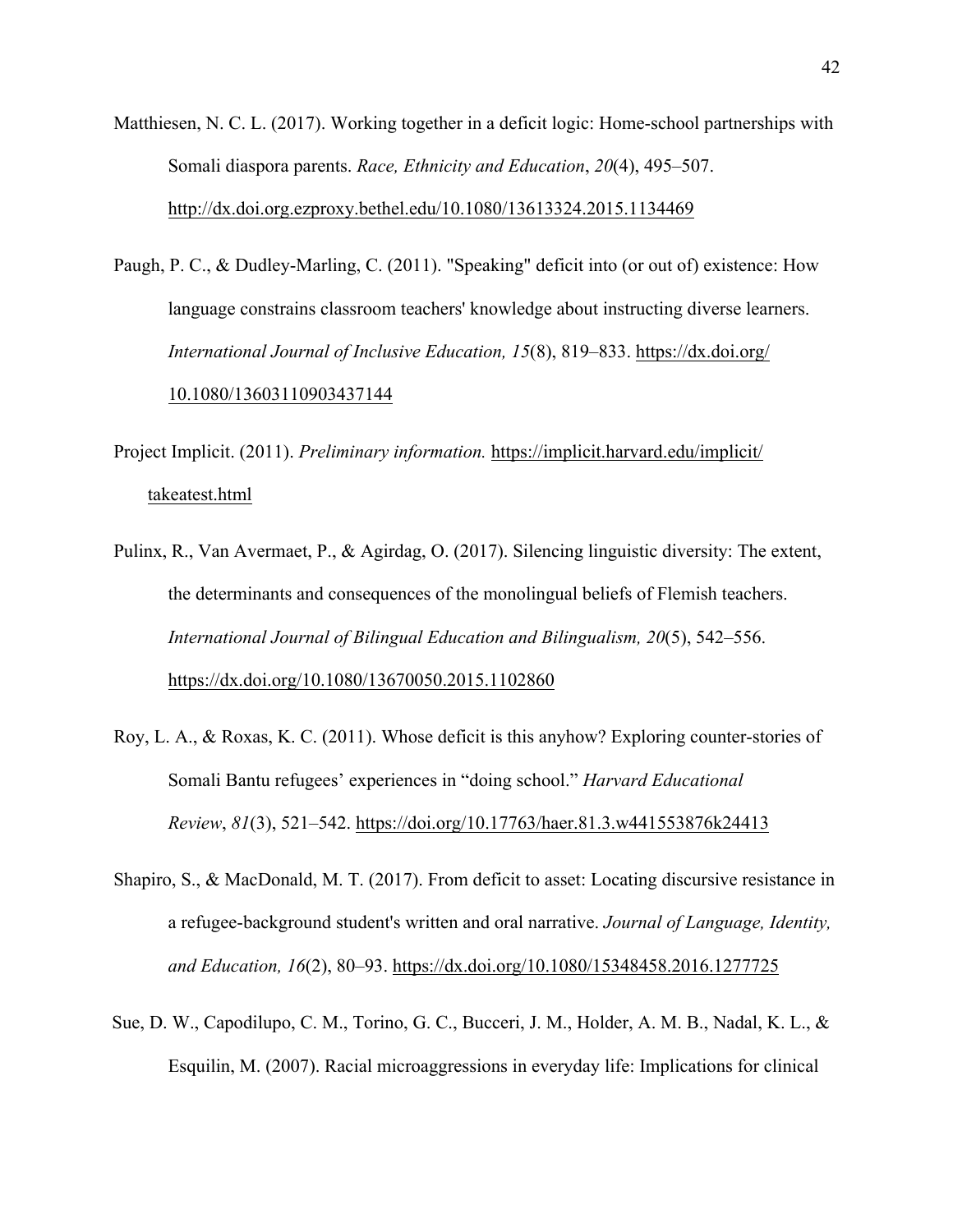practice. *American Psychologist*, *62*(4), 271–286. https://doi.org/10.1037/0003- 066X.62.4.271

- Van Der Wildt, A., Van Avermaet, P., & Van Houtte, M. (2017). Multilingual school population: Ensuring school belonging by tolerating multilingualism. *International Journal of Bilingual Education and Bilingualism, 20*(7), 868–882. https://dx.doi.org/ 10.1080/13670050.2015.1125846
- Viesca, K. M. (2013). Linguicism and racism in Massachusetts education policy. *Education Policy Analysis Archives, 21*(52), 1–37. https://doi.org/10.14507/epaa.v21n52.2013
- Yoon, B. (2008). Uninvited guests: The influence of teachers' roles and pedagogies on the positioning of English language learners in the regular classroom. *American Educational Research Journal*, *45*(2), 495–522. https://doi.org/10.3102/0002831208316200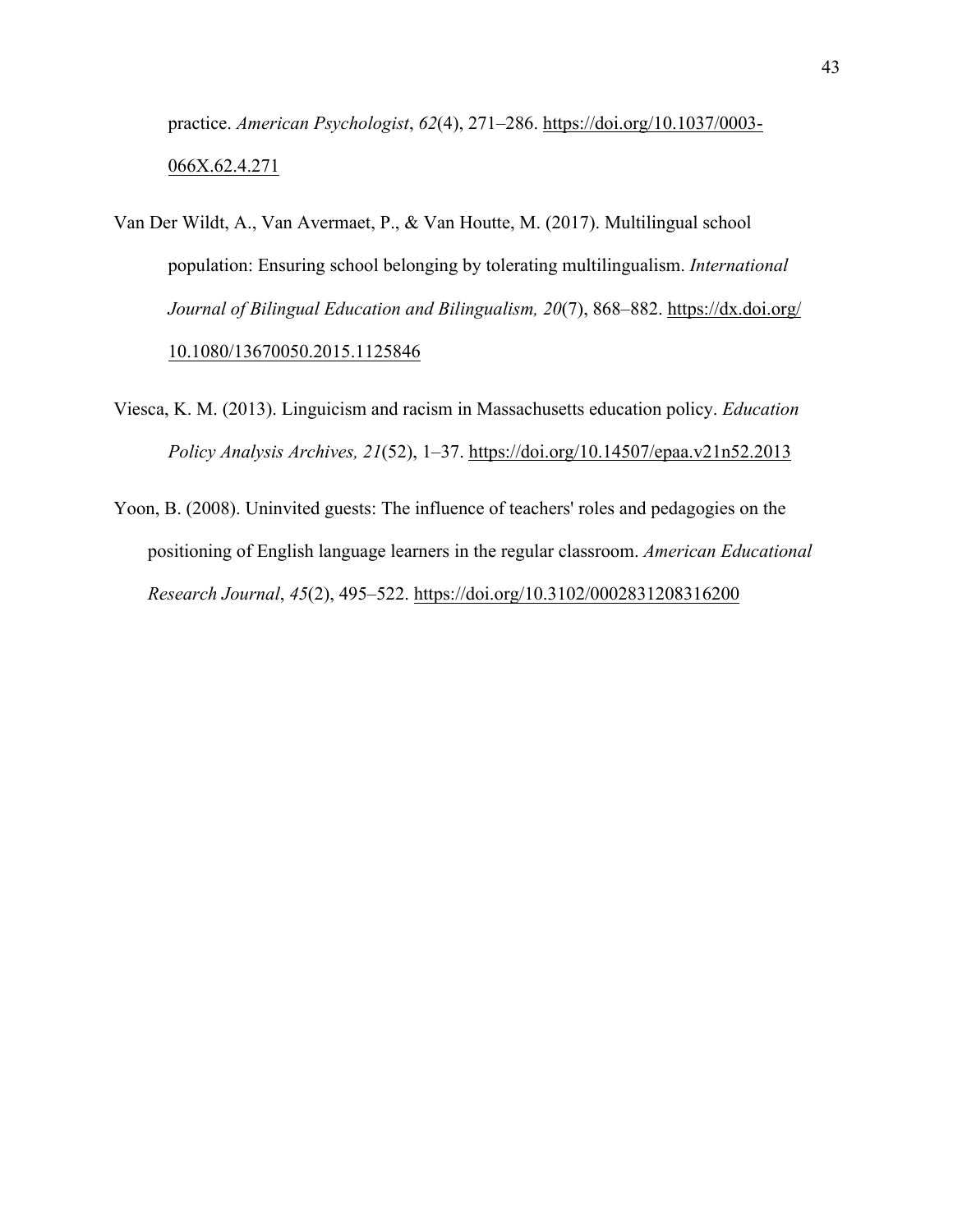## **Appendix A**

Self-evaluation to be Given to Teachers as Professional Development

This appendix contains a printable version of the self-evaluation without notes. This is the version that should be given to teachers as professional development. Without notes explaining the reason for each section, answers on the evaluation will be more natural and honest.

## **Self-Evaluation of Educator-Student Interactions**

## **Part I**

- 1. Take a moment to think about a student you have met within the last few days. Then, answer the questions below.
	- a. The characteristics that stood out *the most* to you when you *first* met the new student were... (check all that apply) (Johnson et al., 2017)

| Clothing             |  |
|----------------------|--|
| Intelligence         |  |
| Personality          |  |
| English Proficiency  |  |
| Attitude             |  |
| Socioeconomic Status |  |
| Other:               |  |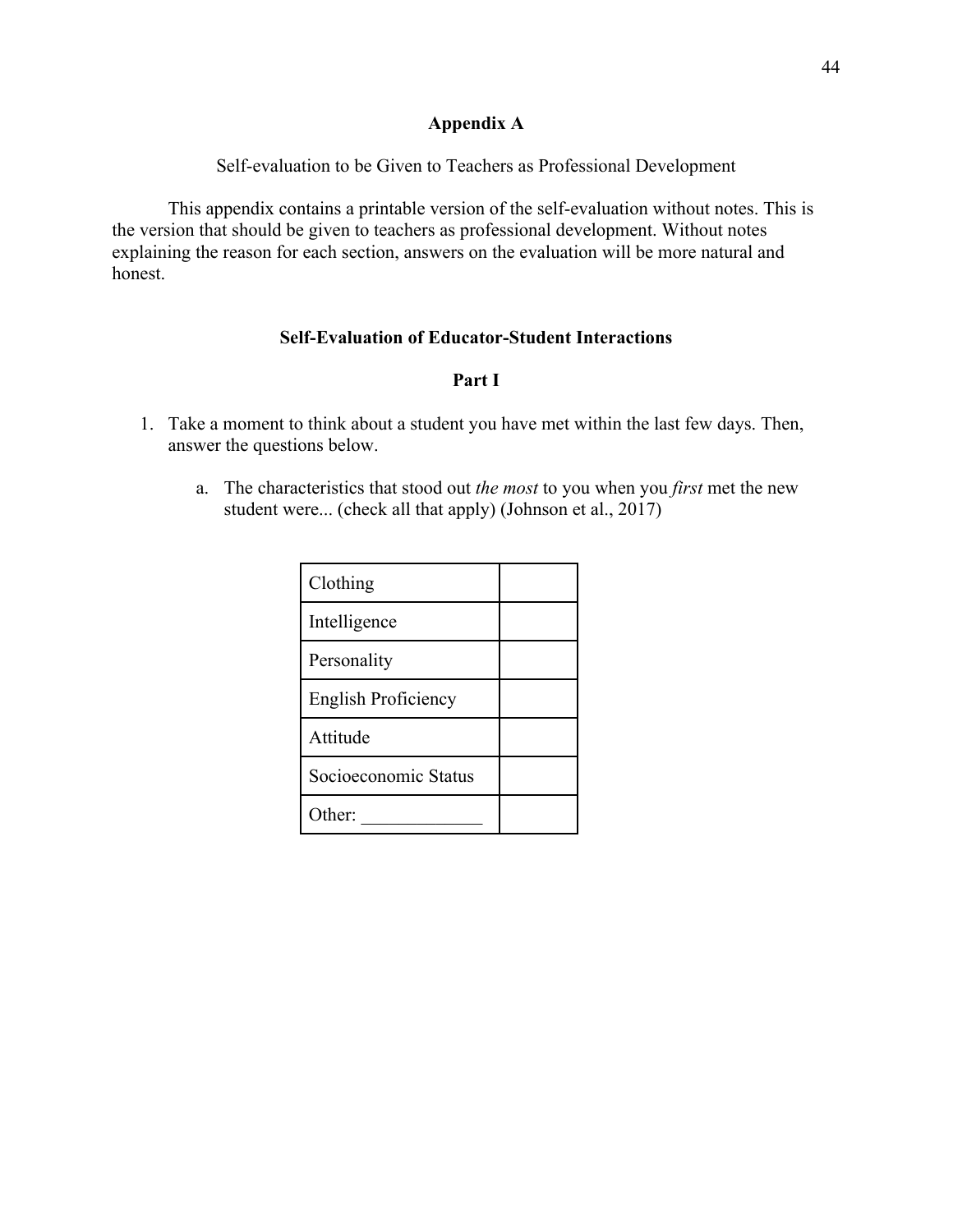b. What inferences did you make about the student after knowing them for a day or two? Circle all descriptors that apply. (Adair et al., 2017; Johnson et al., 2017)

| low             | English proficient | challenging    |
|-----------------|--------------------|----------------|
| English learner | well-behaved       | high-achieving |
| smart           | unmotivated        | other:         |

c. For each descriptor you chose in (b), what was the evidence that supports your choice? (Adair et al., 2017; Johnson et al., 2017)

| <b>Descriptor</b> | <b>Evidence</b>                          |
|-------------------|------------------------------------------|
| ex. smart         | made an intelligent comment during class |
| ex. unmotivated   | student's head was down during work time |
|                   |                                          |
|                   |                                          |
|                   |                                          |
|                   |                                          |

d. What inferences did you make about the student's parents/guardians and home life after knowing them for a day or two? Circle all descriptors that apply. (Adair et al., 2017; Johnson et al., 2017)

| uneducated        | overwhelmed      | successful    |
|-------------------|------------------|---------------|
| needs interpreter | poor             | stable        |
| unstable          | interested       | educated      |
| privileged        | English-speaking | working-class |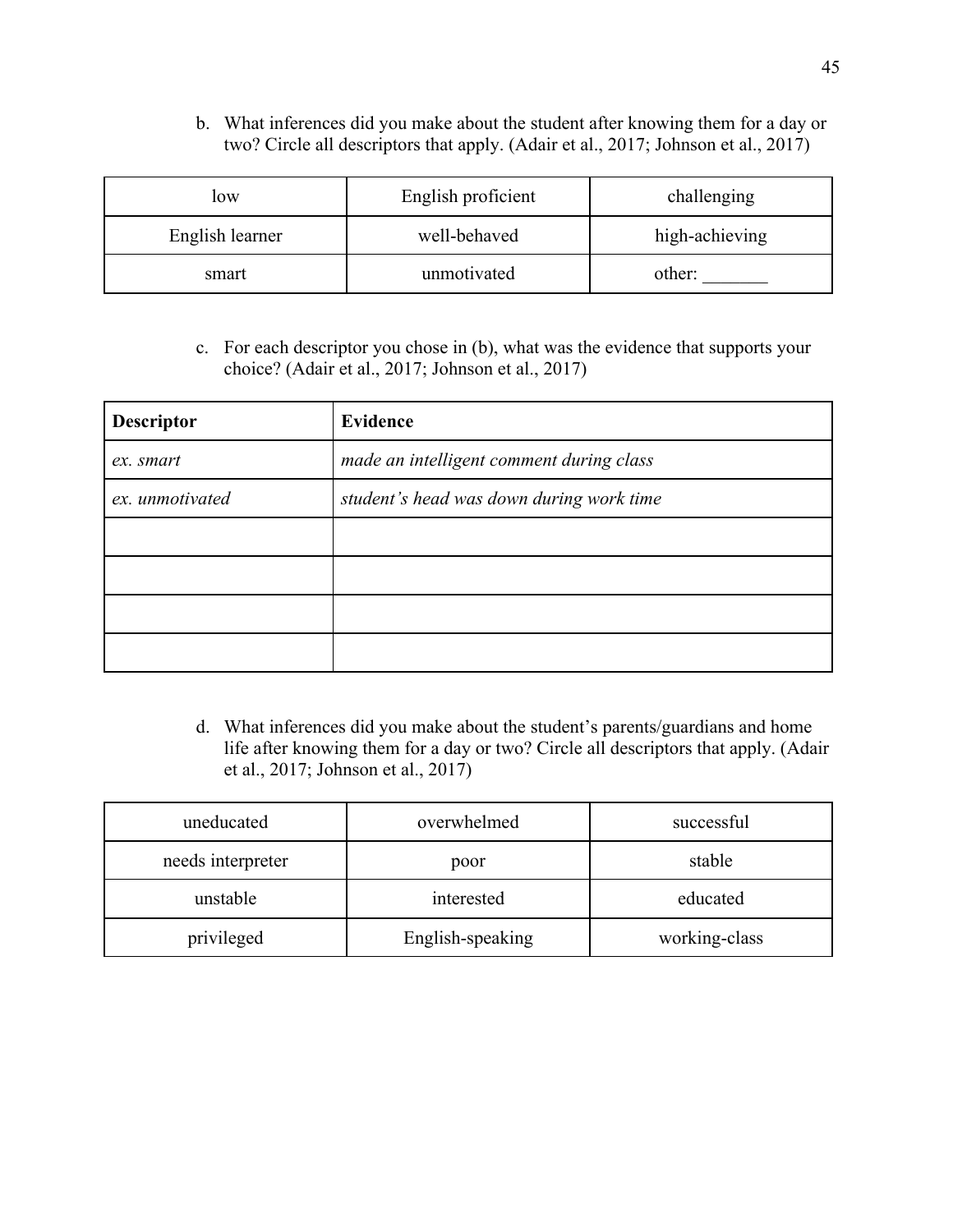e. For each descriptor you chose in (d), what was the evidence that supports your choice? (Adair et al., 2017; Johnson et al., 2017)

| <b>Description</b>    | <b>Evidence</b>                                           |
|-----------------------|-----------------------------------------------------------|
| ex. working-class     | student mentioned their father is a construction worker   |
| ex. needs interpreter | tried to call home but could not reach an English speaker |
|                       |                                                           |
|                       |                                                           |
|                       |                                                           |
|                       |                                                           |
|                       |                                                           |

- 2. Imagine a hypothetical scenario that takes place within the first two months of school in which you and this student interact. The interaction can be positive, negative, or neutral. Use the following questions (a-e) to conjecture your shared understanding of the context and how you each might respond to the other. (Fairclough, 2015)
	- a. Briefly describe the scenario. *Ex. The student arrives late to class, and I ask them for a pass.*
	- b. What do you understand about the context? What does your student understand about the context? *Ex. My understanding is that being on time is necessary for learning. I think the student might not understand the importance of being on time.*
	- c. What do you say to the student? How do they respond? *Ex. I ask for a pass and they say they don't have one. I tell them they need to be on time, and they nod.*
	- d. Imagine that the student's response in question (c) was not what you were expecting. How would you react? *Ex. If they talked back to me, I would become frustrated and send them into the hallway to have a one-on-one conversation with them.*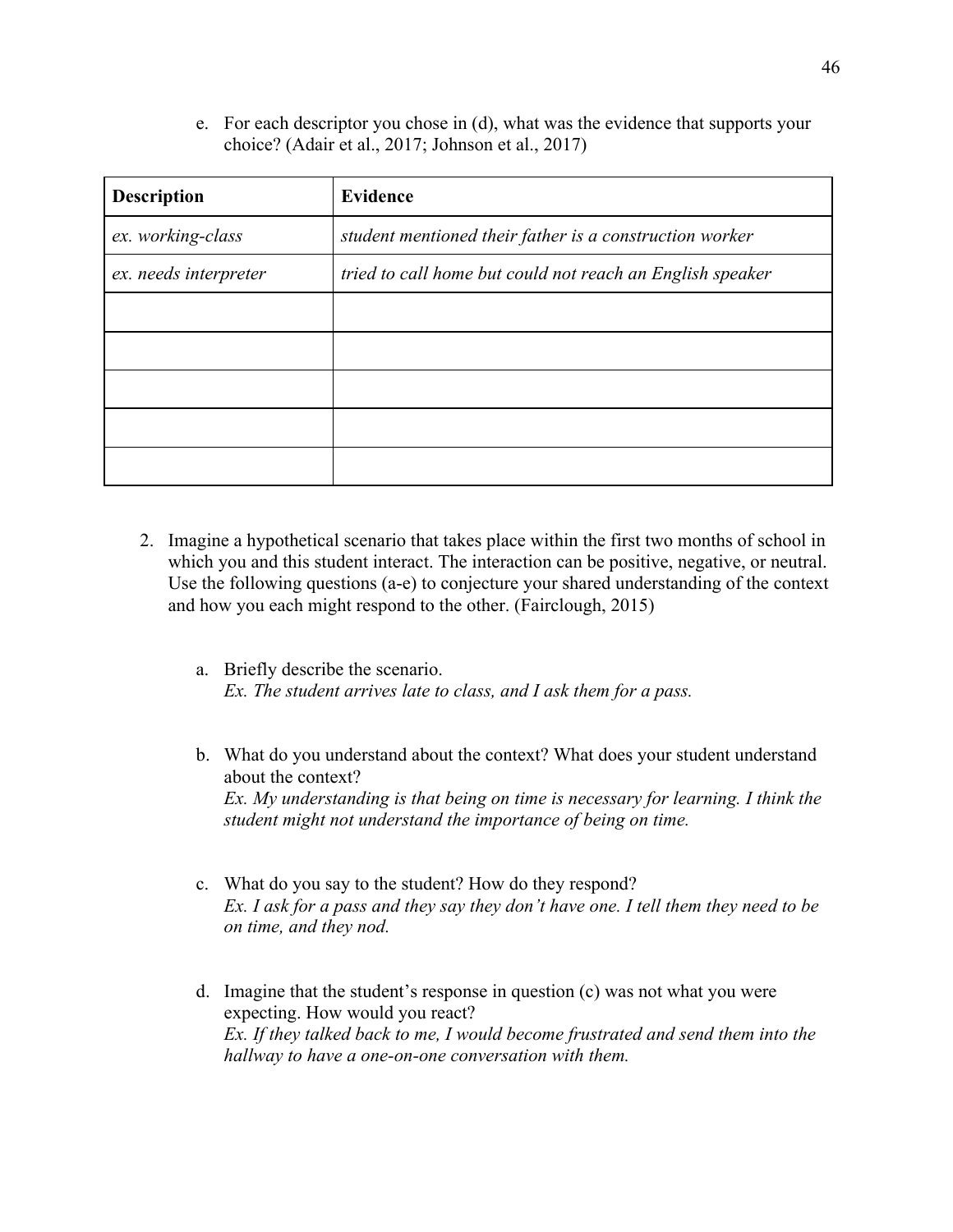e. What consequence would the student experience? *Ex. They would miss important class time, and I would mark them tardy.*

### **Mentally Prepare for Part II**

In preparation for Part II of this self evaluation, over the next few months...

- Take mental notes of interactions that are similar to the one described above that you have with a variety of different types of students. Jot them down if you wish.
- Take mental notes of the relationship dynamics between you and a variety of your students. Jot them down if you wish. (Hughes et al., 2005)

#### **Part II**

- 1. Think of a student who is distinctly different from the student you thought of in Part I (i.e. a student who fits different descriptors from the ones you chose in Part I). Think back to a recent interaction you had with the student. The incident should be the same as or similar to the hypothetical incident described in Part I. Analyze your interaction with the student (Fairclough, 2015).
	- f. Describe the incident as well as your understanding of the context and your student's understanding of the context. Note similarities and differences between you and your student in regards to understanding of context. *Ex. The student was late to social studies class and did not have a pass. Both the student and I know that being on time is important for learning.*
	- g. What did you say to the student, and how did they respond? *Ex. I asked if they had a pass. They said no and apologized.*
	- h. Describe your response to the student and the consequences the student experienced. *Ex. I did not say anything. I forgot to mark them tardy while taking attendance. By the time I remembered, attendance had already been finalized in the office, so it was too late to change it.*
	- i. What were the consequences for the student? *Ex. They missed the warm up.*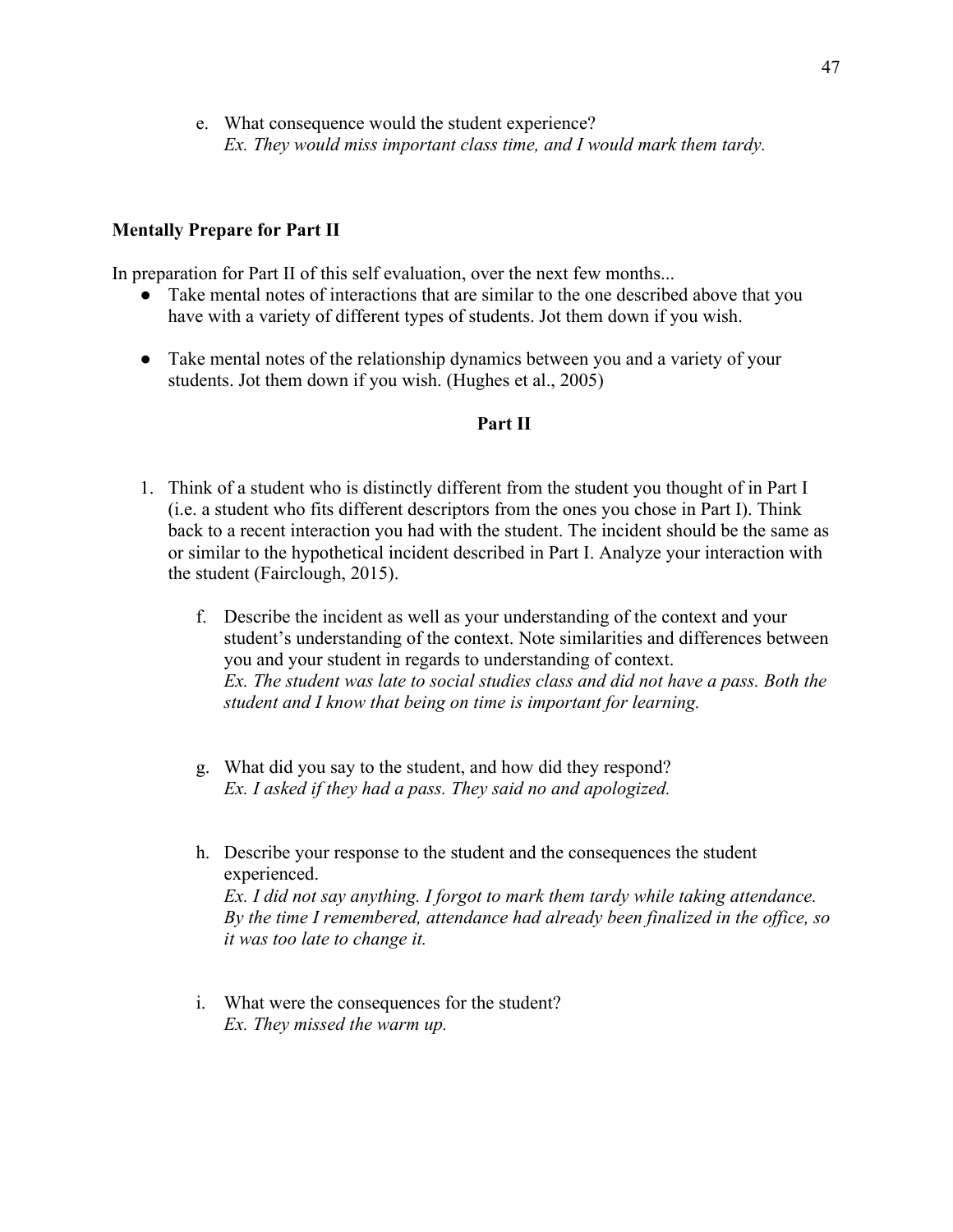j. Write four adjectives to describe inferences you have made about this student and their family/home life. Write the evidence that led you to make these inferences. (Adair et al., 2017; Johnson et al., 2017)

| <b>Descriptor</b> | <b>Evidence</b>                   |
|-------------------|-----------------------------------|
| ex. diligent      | always uses work time wisely      |
| ex. educated      | makes comments beyond their years |
|                   |                                   |
|                   |                                   |
|                   |                                   |

2. Compare your analysis from this section to the hypothetical scenario you wrote about in Part I. (Adair et al., 2017)

List the differences and similarities you notice between the two scenarios in regard to...

- a. context -
- b. responses and reactions -
- c. consequences -
- 3. Reflect on your responses to question 2.
	- a. Did both students (hypothetically and realistically) experience you, as a teacher, in a similar way? What was the same? What was different? (Adair et al., 2017)
	- b. Do the similarities and differences from part (a) scale to greater educational issues and opportunities (grading, academic rigor, discipline practices, etc.) in your teaching? (Adair et al., 2017)
	- c. Are you objective about your students' achievement regardless of the nature of your relationship with them? (Hughes et al., 2005)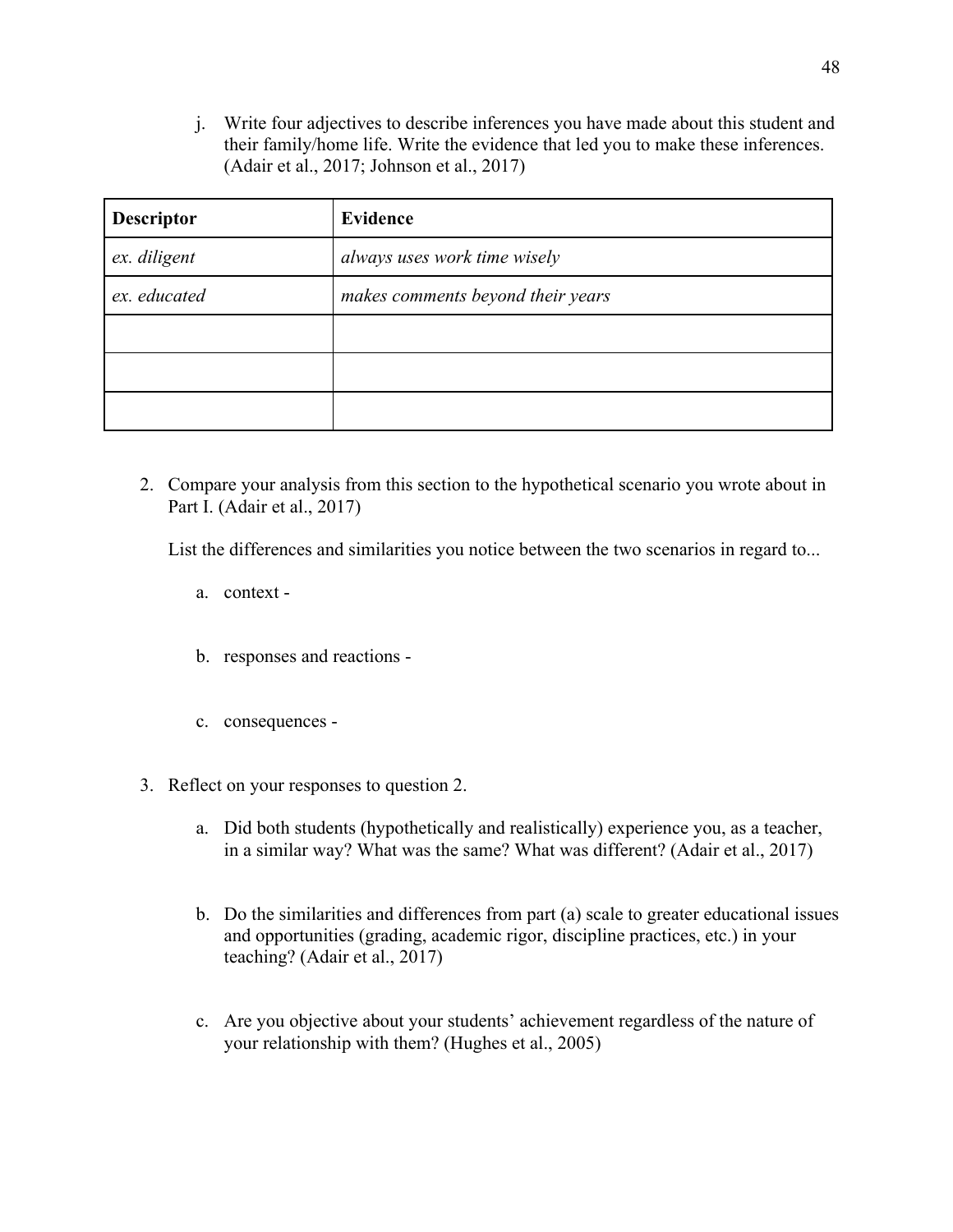## **Mentally Prepare for Part III**

In preparation for Part III of this self evaluation, over the next few months...

- Take mental notes of your interactions with different types of students. Are you behaving differently toward certain students and/or providing different educational opportunities?
- Take mental notes of the relationship dynamics between you and students whom you may consider challenging or unmotivated. Jot them down if you wish. (Hughes et al., 2005)

## **Part III**

In this section, you will synthesize the information you gathered in Parts I and II to either reinforce or shift toward an asset discourse in regard to your students.

1. Look back at the evidence you recorded in Parts I and II (Alford, 2014).

Write down the pieces of evidence that you generally associate with negative feelings such as anxiety, discomfort, stress, and frustration. These items may be associated with either or both of the students from Parts I and II.

| Evidence with negative associations from Parts I and II       |  |
|---------------------------------------------------------------|--|
| ex. tried to call home but could not reach an English speaker |  |
|                                                               |  |
|                                                               |  |
|                                                               |  |
|                                                               |  |
|                                                               |  |
|                                                               |  |

2. Think about your student's (or students') agency in regard to the evidence listed above. What factors are within your student's control? What factors are out of their control? (Shapiro & MacDonald, 2017)